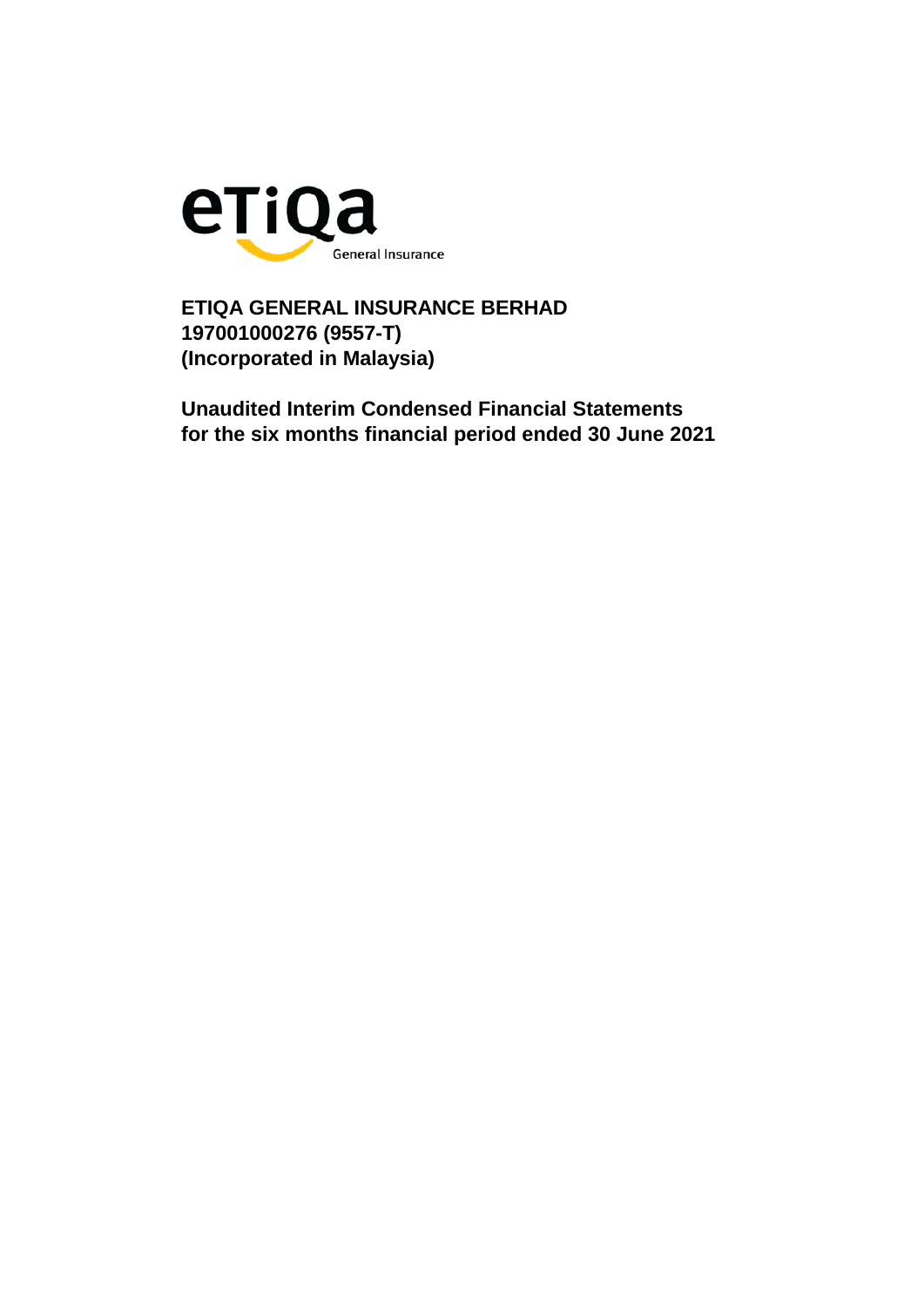# **CONTENTS PAGES**

| Unaudited Interim Condensed Statement of Financial Position   |         |
|---------------------------------------------------------------|---------|
| Unaudited Interim Condensed Income Statement                  | 2       |
| Unaudited Interim Condensed Statement of Comprehensive Income | 3       |
| Unaudited Interim Condensed Statement of Changes in Equity    | 4       |
| Unaudited Interim Condensed Statement of Cash Flows           | $5 - 6$ |
| Notes to the Unaudited Interim Condensed Financial Statements | 7 - 45  |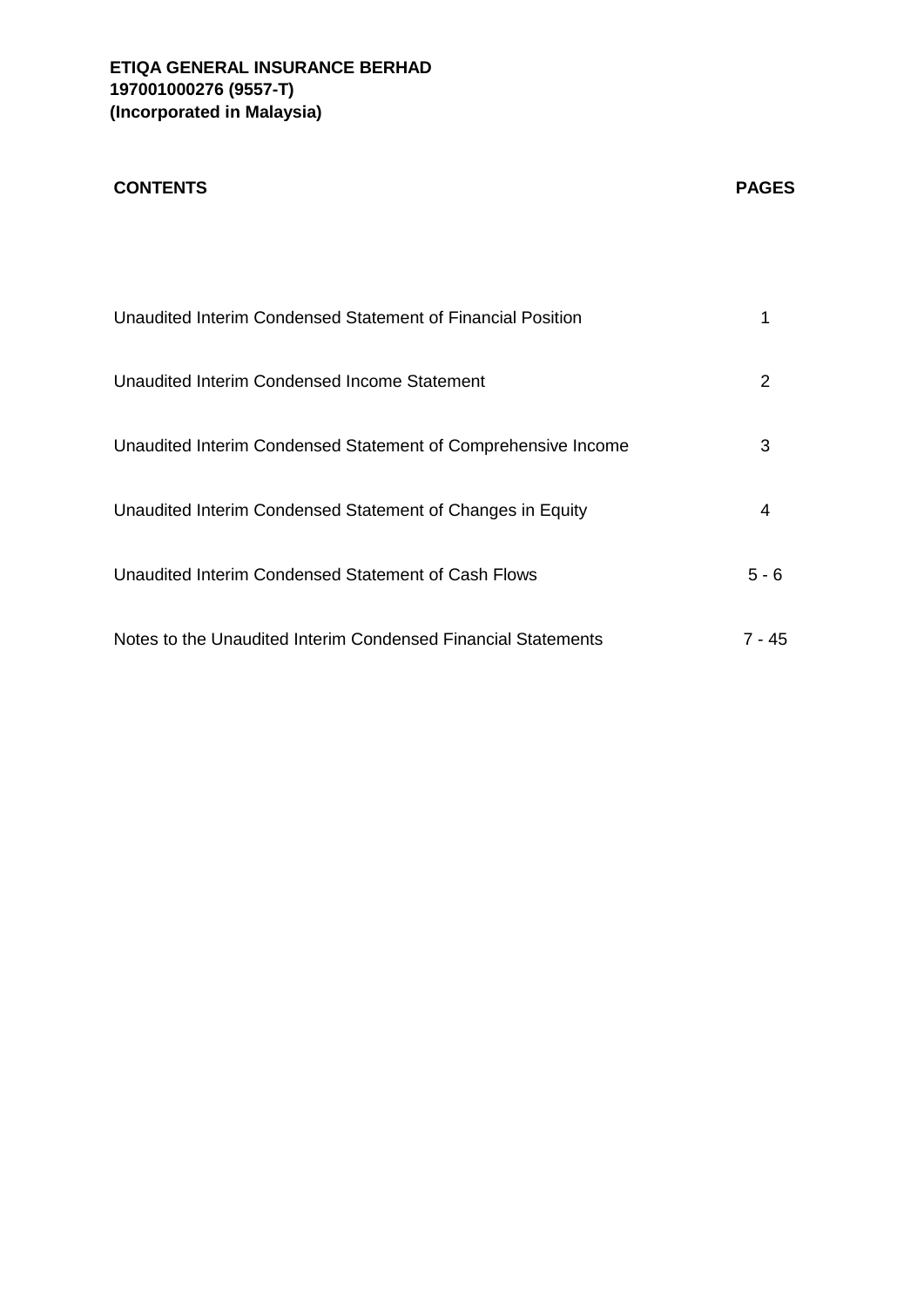## **UNAUDITED INTERIM CONDENSED STATEMENT OF FINANCIAL POSITION AS AT 30 JUNE 2021**

|                                     | <b>Note</b> | 30.6.2021<br><b>RM'000</b> | 31.12.2020<br><b>RM'000</b> |
|-------------------------------------|-------------|----------------------------|-----------------------------|
| <b>Assets:</b>                      |             |                            |                             |
| Property, plant and equipment       |             | 13,832                     | 13,576                      |
| Investment properties               |             | 287,860                    | 287,860                     |
| Right-of-use assets ("ROU")         |             | 5,137                      | 6,036                       |
| Intangible assets                   |             | 30,385                     | 32,702                      |
| Investment in subsidiary            |             |                            |                             |
| Investment in associate             |             | 152                        | 152                         |
| Investments                         | 13          | 1,577,511                  | 1,560,438                   |
| Financing receivables               |             | 26,833                     | 27,830                      |
| Reinsurance assets                  | 14          | 4,966,296                  | 3,930,463                   |
| Insurance receivables               | 15          | 359,399                    | 257,723                     |
| Other assets                        | 16          | 66,189                     | 75,205                      |
| Derivative assets                   |             |                            | 6,099                       |
| <b>Current tax assets</b>           | 17          | 41,275                     | 41,275                      |
| Cash and bank balances              |             | 82,379                     | 31,962                      |
| <b>Total Assets</b>                 |             | 7,457,248                  | 6,271,321                   |
| Equity:                             |             |                            |                             |
| Share capital                       |             | 229,879                    | 229,879                     |
| <b>Reserves</b>                     | 18          | 908,312                    | 931,470                     |
| <b>Total Equity</b>                 |             | 1,138,191                  | 1,161,349                   |
| <b>Liabilities:</b>                 |             |                            |                             |
| Insurance contract liabilities      | 19          | 5,616,521                  | 4,595,728                   |
| Derivative liabilities              |             | 728                        |                             |
| Deferred tax liabilities, net       |             | 27,671                     | 46,516                      |
| Insurance payables                  | 20          | 450,578                    | 379,265                     |
| <b>Other liabilities</b>            | 21          | 140,815                    | 78,870                      |
| Dividend payable                    | 10          | 59,996                     |                             |
| <b>Current tax liabilities</b>      |             | 22,748                     | 9,593                       |
| <b>Total Liabilities</b>            |             | 6,319,057                  | 5,109,972                   |
| <b>Total Equity and Liabilities</b> |             | 7,457,248                  | 6,271,321                   |

\* Representing RM 1

These unaudited interim condensed financial statements should be read in conjunction with the audited annual financial statements for the financial year ended 31 December 2020 and the accompanying explanatory notes attached to the unaudited interim condensed financial statements.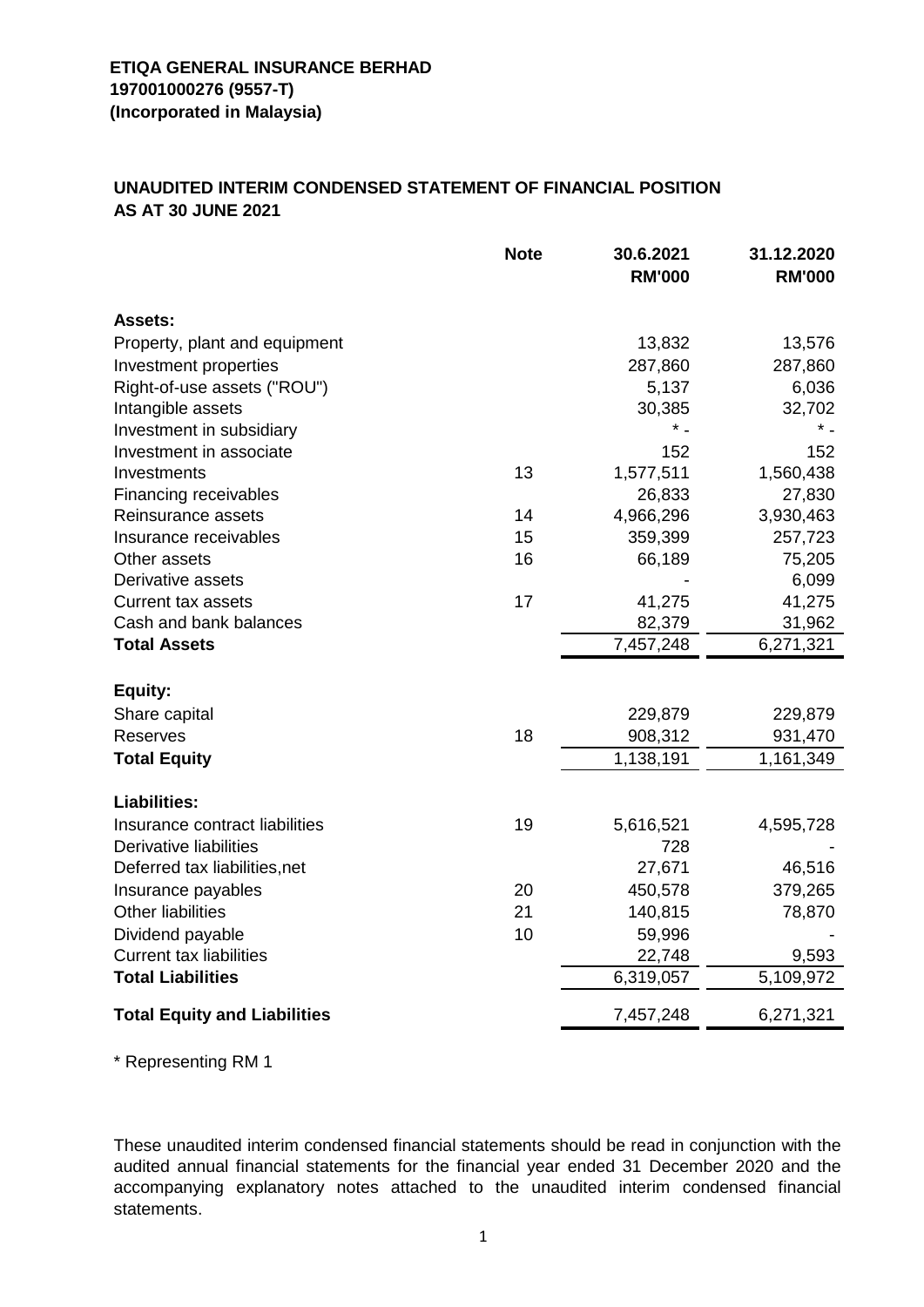# **UNAUDITED INTERIM CONDENSED INCOME STATEMENT FOR THE SIX MONTHS FINANCIAL PERIOD ENDED 30 JUNE 2021**

|                                                    |             | 1.1.2021      | 1.1.2020      |
|----------------------------------------------------|-------------|---------------|---------------|
|                                                    |             | to            | to            |
|                                                    | <b>Note</b> | 30.6.2021     | 30.6.2020     |
|                                                    |             | <b>RM'000</b> | <b>RM'000</b> |
| <b>Operating revenue</b>                           |             | 808,522       | 776,353       |
| Gross earned premiums                              |             | 691,064       | 653,612       |
| Earned premiums ceded to reinsurers                |             | (458, 074)    | (406, 460)    |
| <b>Net earned premiums</b>                         | 22          | 232,990       | 247,152       |
|                                                    |             |               |               |
| Fee and commission income                          | 23          | 27,928        | 27,846        |
| Investment income                                  | 24          | 30,756        | 29,206        |
| Realised gains/(losses)                            |             | 13,481        | (2, 102)      |
| Fair value (losses)/gains                          |             | (25, 829)     | 2,429         |
| Other operating income/(expenses), net             | 25          | 11,147        | (508)         |
| <b>Other revenue</b>                               |             | 57,483        | 56,871        |
|                                                    |             |               |               |
| Gross benefits and claims paid                     |             | (257, 835)    | (86, 694)     |
| Claims ceded to reinsurers                         |             | 151,272       | (8, 115)      |
| Gross change to contract liabilities               |             | (934, 092)    | (120, 364)    |
| Change in contract liabilities ceded to reinsurers |             | 935,190       | 85,852        |
| <b>Net benefits and claims</b>                     |             | (105, 465)    | (129, 321)    |
| Management expenses                                | 26          | (61, 487)     | (71, 215)     |
| Fee and commission expenses                        | 28          | (34, 156)     | (35, 995)     |
| <b>Other expenses</b>                              |             | (95, 643)     | (107, 210)    |
|                                                    |             |               |               |
| <b>Profit before tax</b>                           |             | 89,365        | 67,492        |
| Taxation                                           | 29          | (19, 244)     | (16, 161)     |
| Net profit for the financial period                |             | 70,121        | 51,331        |
|                                                    |             |               |               |
| Basic earnings per share (sen)                     | 30          | 33.05         | 24.20         |

These unaudited interim condensed financial statements should be read in conjunction with the audited annual financial statements for the financial year ended 31 December 2020 and the accompanying explanatory notes attached to the unaudited interim condensed financial statements.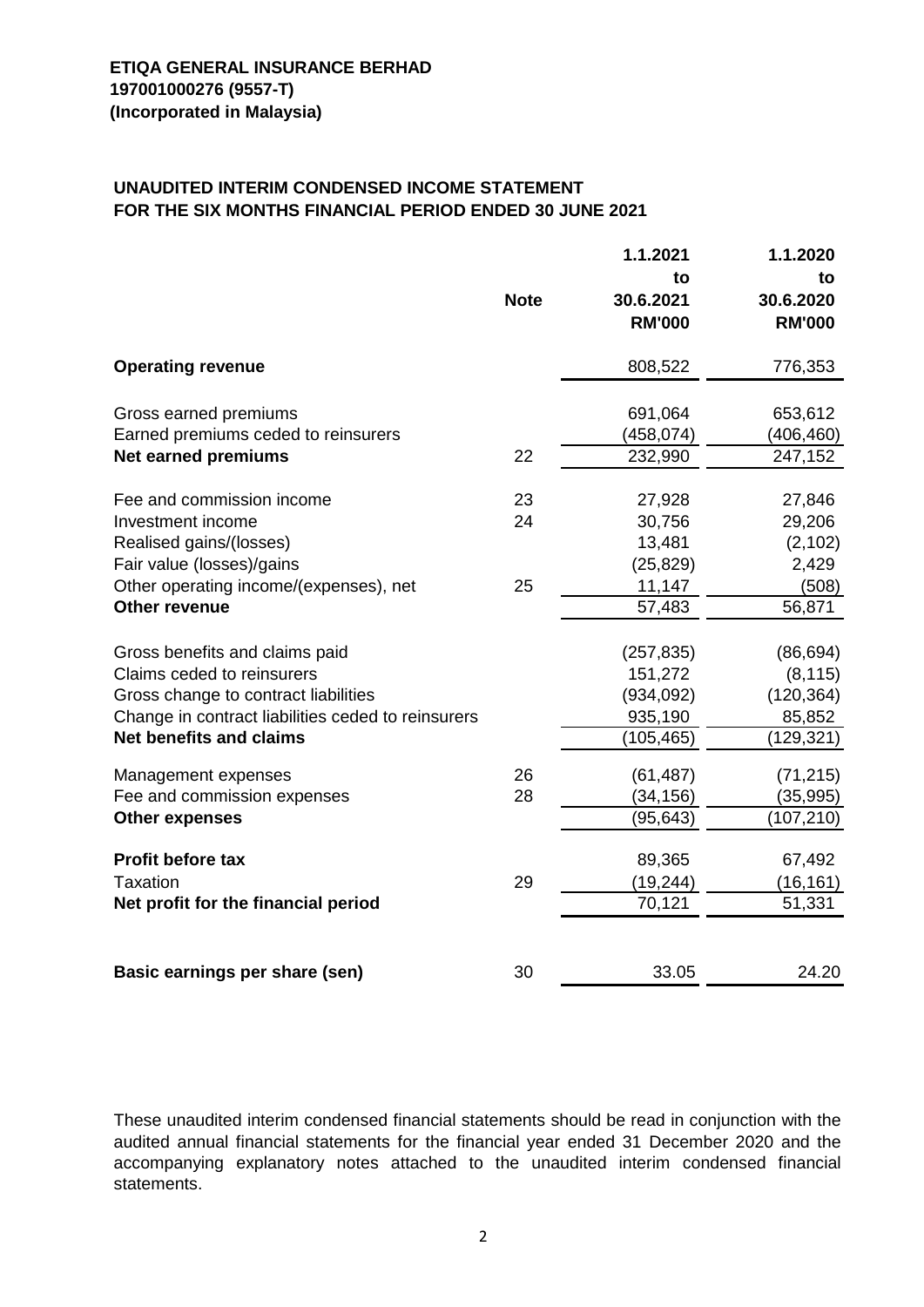## **UNAUDITED INTERIM CONDENSED STATEMENT OF COMPREHENSIVE INCOME FOR THE SIX MONTHS FINANCIAL PERIOD ENDED 30 JUNE 2021**

|                                                                                                                                                                                                                                                                                                                                     | <b>Note</b> | 1.1.2021<br>to<br>30.6.2021<br><b>RM'000</b>       | 1.1.2020<br>to<br>30.6.2020<br><b>RM'000</b> |
|-------------------------------------------------------------------------------------------------------------------------------------------------------------------------------------------------------------------------------------------------------------------------------------------------------------------------------------|-------------|----------------------------------------------------|----------------------------------------------|
| Net profit for the financial period                                                                                                                                                                                                                                                                                                 |             | 70,121                                             | 51,331                                       |
| Other comprehensive income/(loss):                                                                                                                                                                                                                                                                                                  |             |                                                    |                                              |
| Items that may be subsequently reclassified<br>to income statement:<br>Change in value of financial assets at Fair Value<br>through Other Comprehensive Income ("FVOCI")<br>- Fair value changes<br>- Transfer to profit or loss upon disposal<br>Tax effect relating to FVOCI financial assets<br>Currency translation differences | 29          | (40, 811)<br>(3,709)<br>10,685<br>(33, 835)<br>552 | 22,266<br>(19, 404)<br>(687)<br>2,175<br>219 |
| Other comprehensive (loss)/income<br>for the financial period, net of tax                                                                                                                                                                                                                                                           |             | (33, 283)                                          | 2,394                                        |
| Total comprehensive income for the<br>financial period                                                                                                                                                                                                                                                                              |             | 36,838                                             | 53,725                                       |

These unaudited interim condensed financial statements should be read in conjunction with the audited annual financial statements for the financial year ended 31 December 2020 and the accompanying explanatory notes attached to the unaudited interim condensed financial statements.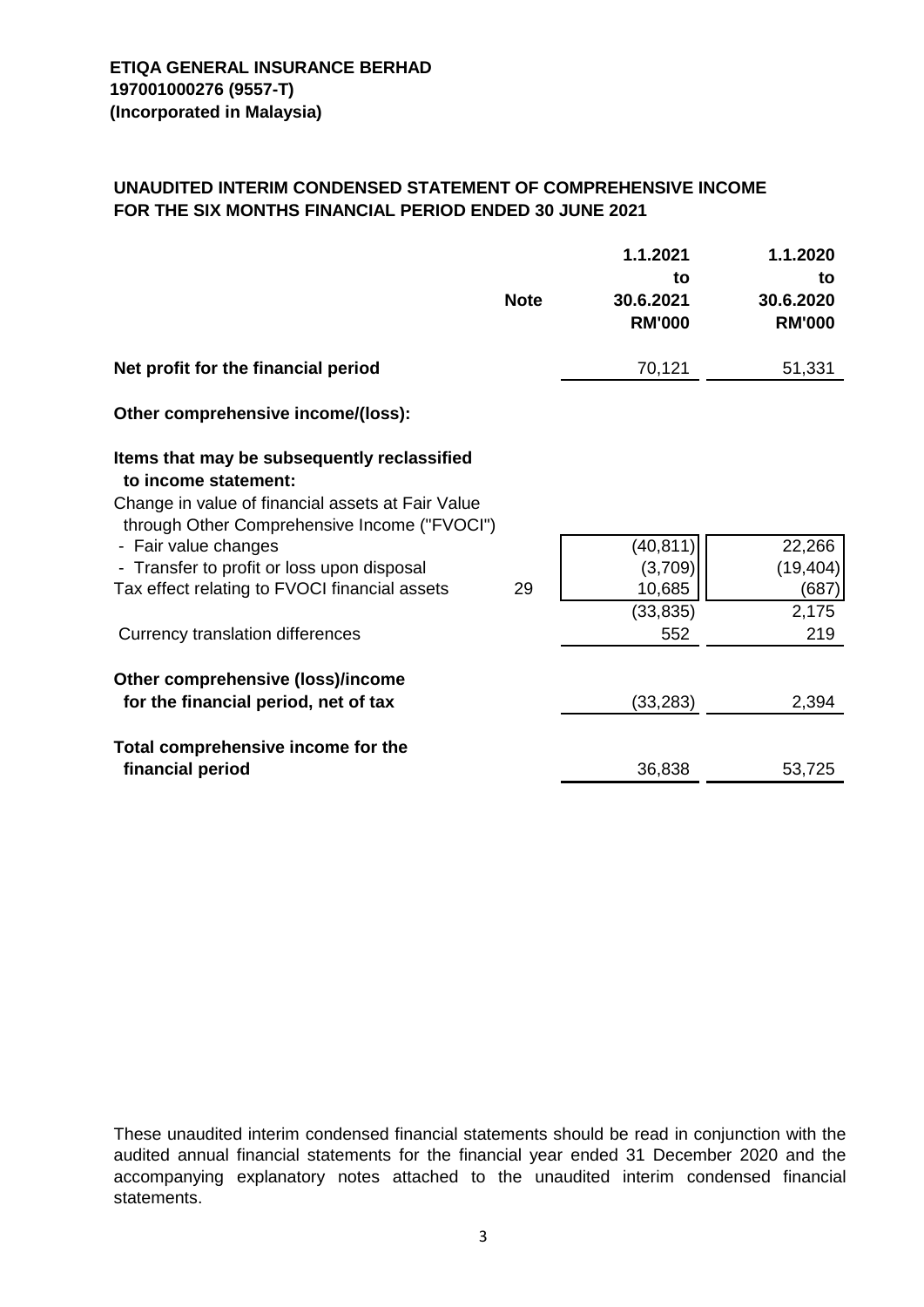#### **ETIQA GENERAL INSURANCE BERHAD 197001000276 (9557-T) (Incorporated in Malaysia)**

Other comprehensive income

Total comprehensive income

## **UNAUDITED INTERIM CONDENSED STATEMENT OF CHANGES IN EQUITY FOR THE SIX MONTHS FINANCIAL PERIOD ENDED 30 JUNE 2021**

|                                                                     | <b>Note</b> | <b>Share</b><br><b>Capital</b><br><b>RM'000</b> | <b>FVOCI</b><br><b>Reserve</b><br><b>RM'000</b> | <b>Revaluation</b><br><b>Reserve</b><br><b>RM'000</b> | <b>Currency</b><br><b>Translation</b><br><b>Reserve</b><br><b>RM'000</b> | <b>Distributable</b><br><b>Retained</b><br><b>Profits</b><br><b>RM'000</b> | Total<br><b>Equity</b><br><b>RM'000</b> |
|---------------------------------------------------------------------|-------------|-------------------------------------------------|-------------------------------------------------|-------------------------------------------------------|--------------------------------------------------------------------------|----------------------------------------------------------------------------|-----------------------------------------|
| At 1 January 2021                                                   |             | 229,879                                         | 32,413                                          | 76,391                                                | 13,843                                                                   | 808,823                                                                    | 1,161,349                               |
| Net profit for the financial period<br>Other comprehensive (loss) / |             |                                                 |                                                 |                                                       |                                                                          | 70,121                                                                     | 70,121                                  |
| income for the financial period                                     |             |                                                 | (33, 835)                                       |                                                       | 552                                                                      |                                                                            | (33, 283)                               |
| Total comprehensive (loss) /<br>income for the financial period     |             |                                                 | (33, 835)                                       |                                                       | 552                                                                      | 70,121                                                                     | 36,838                                  |
| Dividend on ordinary shares                                         | 10          |                                                 |                                                 |                                                       |                                                                          | (59,996)                                                                   | (59,996)                                |
| At 30 June 2021                                                     |             | 229,879                                         | (1, 422)                                        | 76,391                                                | 14,395                                                                   | 818,948                                                                    | 1,138,191                               |
| At 1 January 2020                                                   |             | 229,879                                         | 28,710                                          | 76,391                                                | 13,969                                                                   | 714,629                                                                    | 1,063,578                               |
| Net profit for the financial period                                 |             |                                                 |                                                 |                                                       |                                                                          | 51,331                                                                     | 51,331                                  |

**<--------------Non-distributable-------------->**

These unaudited interim condensed financial statements should be read in conjunction with the audited annual financial statements for the financial year ended 31 December 2020 and the accompanying explanatory notes attached to the unaudited interim condensed financial statements.

for the financial period 1.1 and 1.1 and 1.1 and 1.1 and 2.175 1.175 1.175 1.175 1.175 1.175 1.394

for the financial period **1980** - 2,175 - 219 51,331 53,725 Dividend on ordinary shares **-** - - - - - - - - - - - - - - - - - (29,998) (29,998) **At 30 June 2020** 229,879 30,885 76,391 14,188 735,962 1,087,305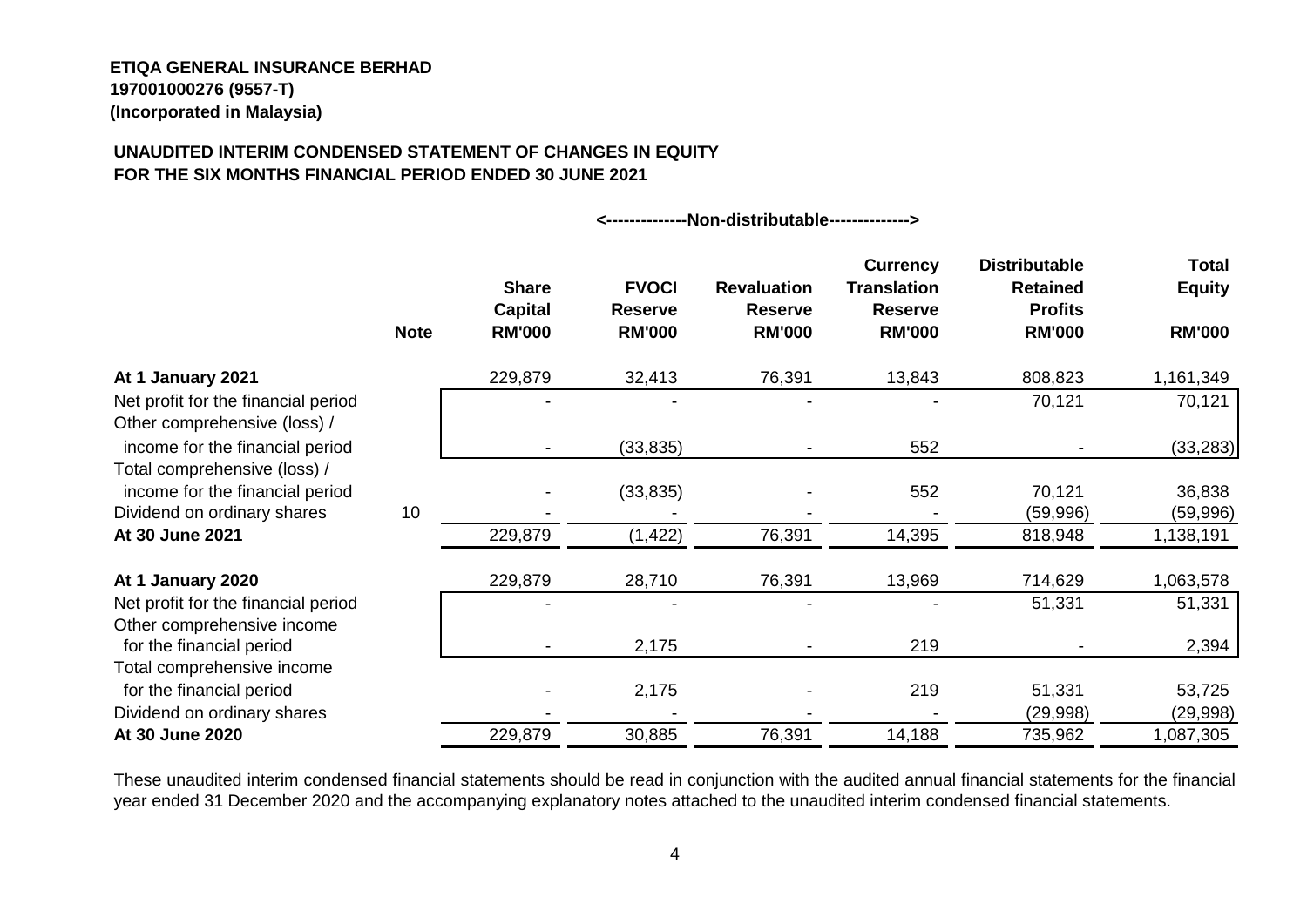#### **UNAUDITED INTERIM CONDENSED STATEMENT OF CASH FLOWS FOR THE SIX MONTHS FINANCIAL PERIOD ENDED 30 JUNE 2021**

| 1.1.2021                                                             | 1.1.2020      |
|----------------------------------------------------------------------|---------------|
| to                                                                   | to            |
| <b>Note</b><br>30.6.2021                                             | 30.6.2020     |
| <b>RM'000</b>                                                        | <b>RM'000</b> |
| <b>CASH FLOWS FROM OPERATING ACTIVITIES</b>                          |               |
| Profit before taxation<br>89,365                                     | 67,492        |
| Adjustments for:                                                     |               |
| Depreciation of property, plant and equipment<br>26<br>1,659         | 1,429         |
| Amortisation of intangible assets<br>3,178<br>26                     | 3,050         |
| Depreciation of right-use-assets<br>1,090<br>26                      | 1,153         |
| Lease liabilities interest<br>26<br>66                               | 95            |
| Fair value losses/(gains) on financial assets at fair                |               |
| value through profit and loss (FVTPL)<br>12,904                      | (2, 429)      |
| Amortisation of premium on investments<br>335<br>24                  | 156           |
| Net (gain)/loss on foreign exchange<br>25<br>(6, 974)                | 1,929         |
| Reversal of impairment losses on reinsurance asset<br>25<br>(454)    | (3,727)       |
| (Reversal of)/allowance for impairment losses                        |               |
| 25<br>(3, 975)<br>on insurance receivables                           | 4,422         |
| 25<br>Written off/(recovery) bad debts<br>103                        | (3)           |
| Write back for impairment of other receivables<br>25<br>(1)          |               |
| Allowance for impairment losses on financing receivables<br>25<br>48 | 216           |
| (Gain)/loss on disposal of investments<br>(4, 859)                   | 2,102         |
| Interest income<br>24<br>(24, 495)                                   | (24, 363)     |
| Allowance for/(reversal of) allowance for impairment                 |               |
| losses on investments<br>25<br>314                                   | (129)         |
| Gross dividend income<br>24<br>(1,655)                               | (718)         |
| Rental income<br>24<br>(6,908)                                       | (6, 448)      |
| 59,741<br>Operating cash flows before working capital changes        | 44,227        |
| Changes in working capital:                                          |               |
| Increase in reinsurance assets<br>(1,035,379)                        | (183, 243)    |
| (97, 804)<br>Increase in insurance receivables                       | (201,614)     |
| Decrease in other assets<br>11,398                                   | 173           |
| Decrease/(increase) in financing receivables<br>948                  | (359)         |
| Decrease/(increase) in amount due from related                       |               |
| companies<br>1,475                                                   | (4, 723)      |
| Increase in other liabilities<br>69,461                              | 2,664         |
| (990, 160)<br>Carried forward                                        | (342, 875)    |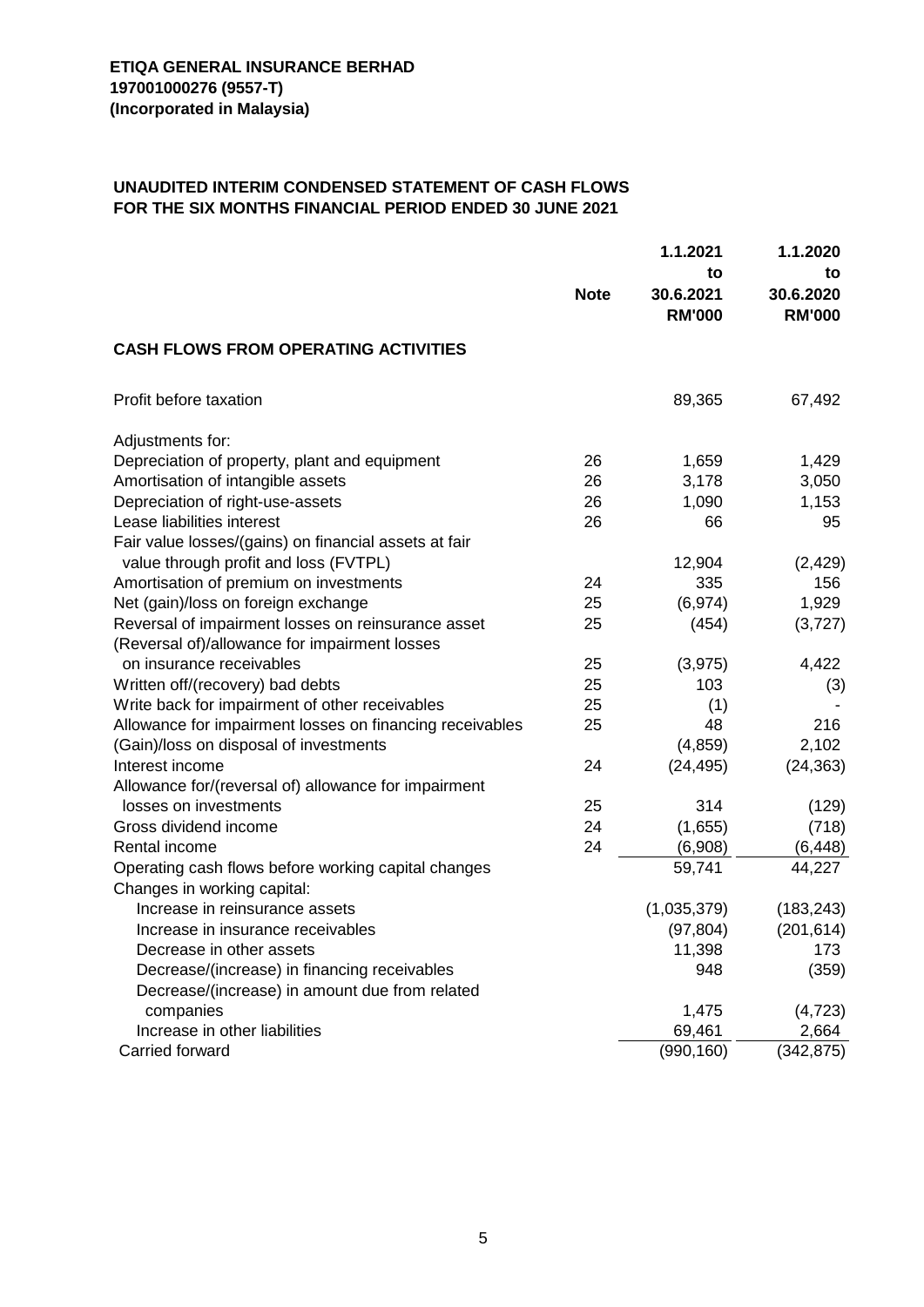#### **UNAUDITED INTERIM CONDENSED STATEMENT OF CASH FLOWS FOR THE SIX MONTHS FINANCIAL PERIOD ENDED 30 JUNE 2021 (CONTD.)**

|                                                                                    |             | 1.1.2021         | 1.1.2020        |
|------------------------------------------------------------------------------------|-------------|------------------|-----------------|
|                                                                                    | <b>Note</b> | to<br>30.6.2021  | to<br>30.6.2020 |
|                                                                                    |             | <b>RM'000</b>    | <b>RM'000</b>   |
| Brought forward                                                                    |             | (990, 160)       | (342, 875)      |
| Increase in insurance contract liabilities                                         |             | 1,020,793        | 213,899         |
| Increase in insurance payables                                                     |             | 71,312           | 178,013         |
| Decrease/(Increase) in placement of deposits with                                  |             |                  |                 |
| financial institutions                                                             |             | 141,900          | (176, 661)      |
| Interest income received                                                           |             | 22,822           | 25,616          |
| Dividend income received                                                           |             | 1,576            | 739             |
| Rental income received                                                             |             | 6,812            | 6,250           |
| Currency translation reserves                                                      |             | 553              | 219             |
| Tax paid                                                                           |             | (14, 251)        | (19, 474)       |
| Tax refund                                                                         |             |                  | 58,016          |
| Net cash flows generated/(used in) operating activities                            |             | 261,357          | (56, 258)       |
|                                                                                    |             |                  |                 |
| <b>CASH FLOWS FROM INVESTING ACTIVITIES</b>                                        |             |                  |                 |
| Proceeds from disposal of investments                                              |             | 414,529          | 850,674         |
| Purchase of investments                                                            |             | (623, 742)       | (746, 460)      |
| Proceeds from disposal of property, plant                                          |             |                  |                 |
| and equipment                                                                      |             |                  | 4,467           |
| Purchase of property, plant and equipment<br>Proceeds from disposal of derivatives |             | (1,949)<br>1,796 | (2, 204)        |
| Purchase of intangible assets                                                      |             | (825)            | (286)           |
| Net cash flows (used in)/generated from investing activities                       |             | (210, 191)       | 106,191         |
|                                                                                    |             |                  |                 |
| <b>CASH FLOWS FROM FINANCING ACTIVITIES</b>                                        |             |                  |                 |
| Dividend paid                                                                      |             |                  | (29,998)        |
| Payment of lease liabilities                                                       |             | (749)            | (1,996)         |
| Net cash flows used in financing activities                                        |             | (749)            | (31, 994)       |
| Net increase in cash and cash equivalents                                          |             | 50,417           | 17,939          |
| Cash and cash equivalents at beginning of financial period                         |             | 31,962           | 9,443           |
| Cash and cash equivalents at end of financial period                               |             | 82,379           | 27,382          |
|                                                                                    |             |                  |                 |
| Cash and cash equivalents comprise:                                                |             |                  |                 |
| Cash and bank balances:                                                            |             |                  |                 |
| Shareholder's fund                                                                 |             | 26,316           | 734             |
| General fund                                                                       |             | 56,063           | 26,648          |
|                                                                                    |             | 82,379           | 27,382          |

These unaudited interim condensed financial statements should be read in conjunction with the audited annual financial statements for the financial year ended 31 December 2020 and the accompanying explanatory notes attached to the unaudited interim condensed financial statements.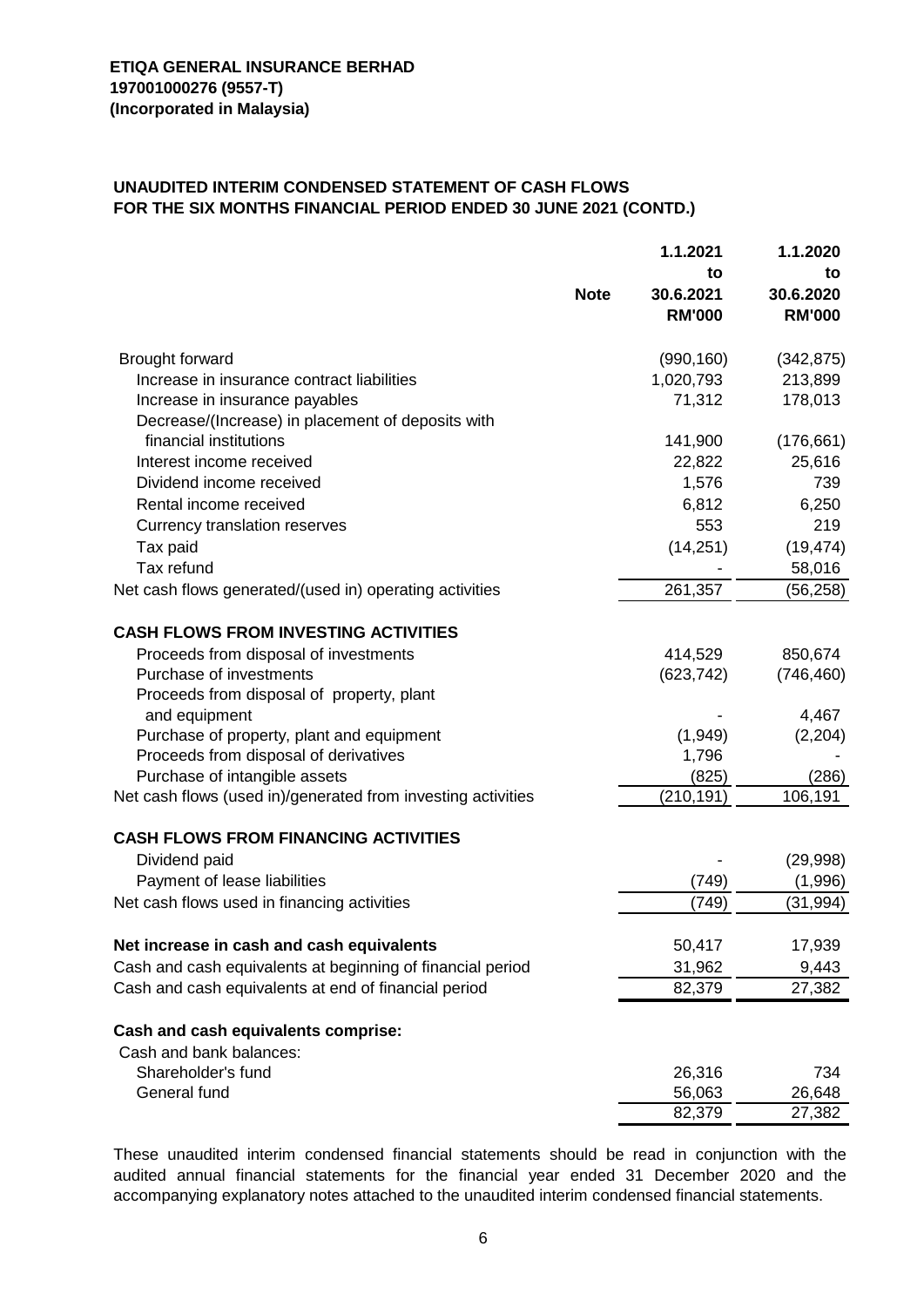## **NOTES TO THE UNAUDITED INTERIM CONDENSED FINANCIAL STATEMENTS FOR THE SIX MONTHS FINANCIAL PERIOD ENDED 30 JUNE 2021**

#### **1. CORPORATE INFORMATION**

The Company is a public limited liability company, incorporated and domiciled in Malaysia. The registered office of the Company is located at Level 19, Tower C, Dataran Maybank, No. 1, Jalan Maarof, 59000 Kuala Lumpur, Malaysia.

The immediate, penultimate and ultimate holding companies of the Company are Maybank Ageas Holdings Berhad ("MAHB"), Etiqa International Holdings Sdn Bhd ("EIHSB") and Malayan Banking Berhad ("MBB") respectively, all of which are incorporated in Malaysia. MBB is a licensed commercial bank listed on the Main Market of Bursa Malaysia Securities Berhad.

## **2. BASIS OF PREPARATION**

The unaudited interim condensed financial statements of the Company for the period ended 30 June 2021 have been prepared in accordance with Malaysian Financial Reporting Standard ("MFRS") 134 Interim Financial Reporting as issued by the Malaysian Accounting Standards Board ("MASB") and International Accounting Standard ("IAS") 34 Interim Financial Reporting as issued by International Accounting Standards Board ("IASB") and Guidelines/Circulars issued by Bank Negara Malaysia ("BNM").

The unaudited interim condensed financial statements of the Company have been prepared on a historical cost basis except for certain financial assets and financial liabilities that are stated at fair value.

The unaudited interim condensed financial statements do not include all the information and disclosures required in audited annual financial statements and should be read in conjunction with the audited annual financial statements of the Company for the financial year ended 31 December 2020.

The explanatory notes attached to the unaudited interim condensed financial statements provide an explanation of events and transactions that are significant to gain an understanding of the changes in the financial position and performance of the Company since the financial year ended 31 December 2020.

As at the reporting date, the Company has met the minimum capital requirements as prescribed by Risk-Based Capital Framework for insurers ("the RBC Framework") issued by BNM.

The unaudited interim condensed financial statements are presented in Ringgit Malaysia ("RM") and rounded to the nearest thousand ("RM'000") unless otherwise stated.

The unaudited interim condensed financial statements were approved for issue by the Board of Directors on 12 August 2021.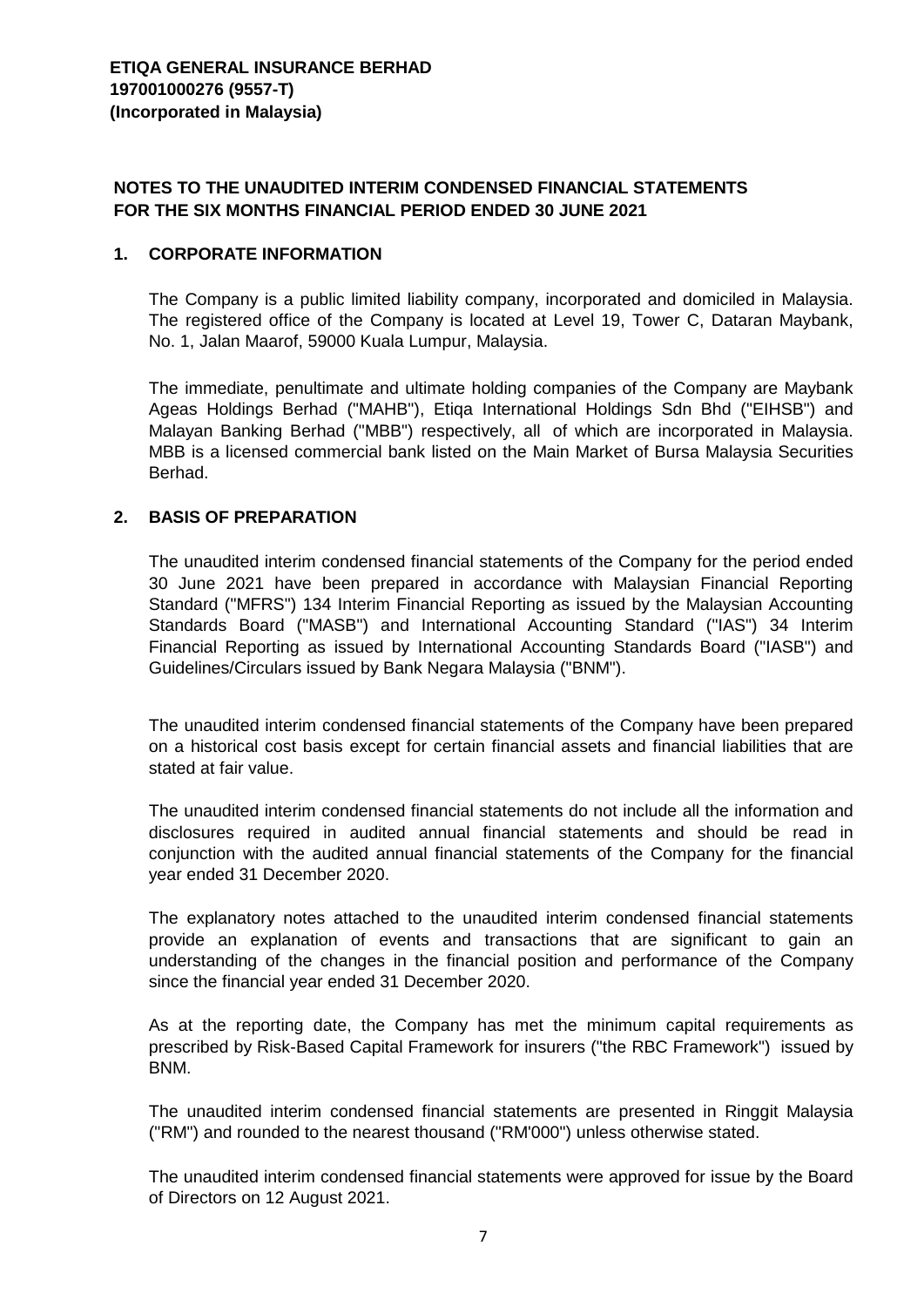# **NOTES TO THE UNAUDITED INTERIM CONDENSED FINANCIAL STATEMENTS FOR THE SIX MONTHS FINANCIAL PERIOD ENDED 30 JUNE 2021 (CONTD.)**

#### **3. SIGNIFICANT ACCOUNTING POLICIES**

The significant accounting policies and methods of computation adopted in the unaudited condensed interim financial statements are consistent with those adopted in the audited financial statements for the financial year ended 31 December 2020 except for the adoption of the following accounting amendments to Malaysian Financial Reporting Standards ("MFRSs") issued by the Malaysian Accounting Standards Board ("MASB") that are effective for the Company's financial year beginning 1 January 2021 and 1 June 2021:

- (i) **Effective for financial periods beginning on or after 1 January 2021:** *Interest Rate Benchmark Reform-Phase 2* (Amendments to MFRS 9, MFRS 139, MFRS 7, MFRS 4 and MFRS 16)
- (ii) **Effective for financial periods beginning on or after 1 June 2021:** MFRS 16 *Leases* (Amendment to MFRS 16): *Covid-19- Related Rent Concessions*

The adoption of the above amended standards do not have any significant financial impacts to the Company's financial statements.

## **4. SIGNIFICANT ACCOUNTING ESTIMATES AND JUDGEMENTS**

The preparation of unaudited interim condensed financial statements requires management to make judgements, estimates and assumptions that affect the application of accounting policies and the reported amounts of income, expenses, assets, liabilities, the accompanying disclosures and the disclosure of contingent liabilities. Although these estimates and judgements are based on management's best knowledge of current events and actions, actual results may differ.

In preparing these unaudited interim condensed financial statements, the significant judgements made by management in applying the Company's accounting policies and the key sources of estimation uncertainty were the same as those that applied to the audited annual financial statements for the financial year ended 31 December 2020.

## **5. AUDITOR'S REPORT ON PRECEDING AUDITED ANNUAL FINANCIAL STATEMENTS**

The auditor's report on the audited annual financial statements for the financial year ended 31 December 2020 was not qualified.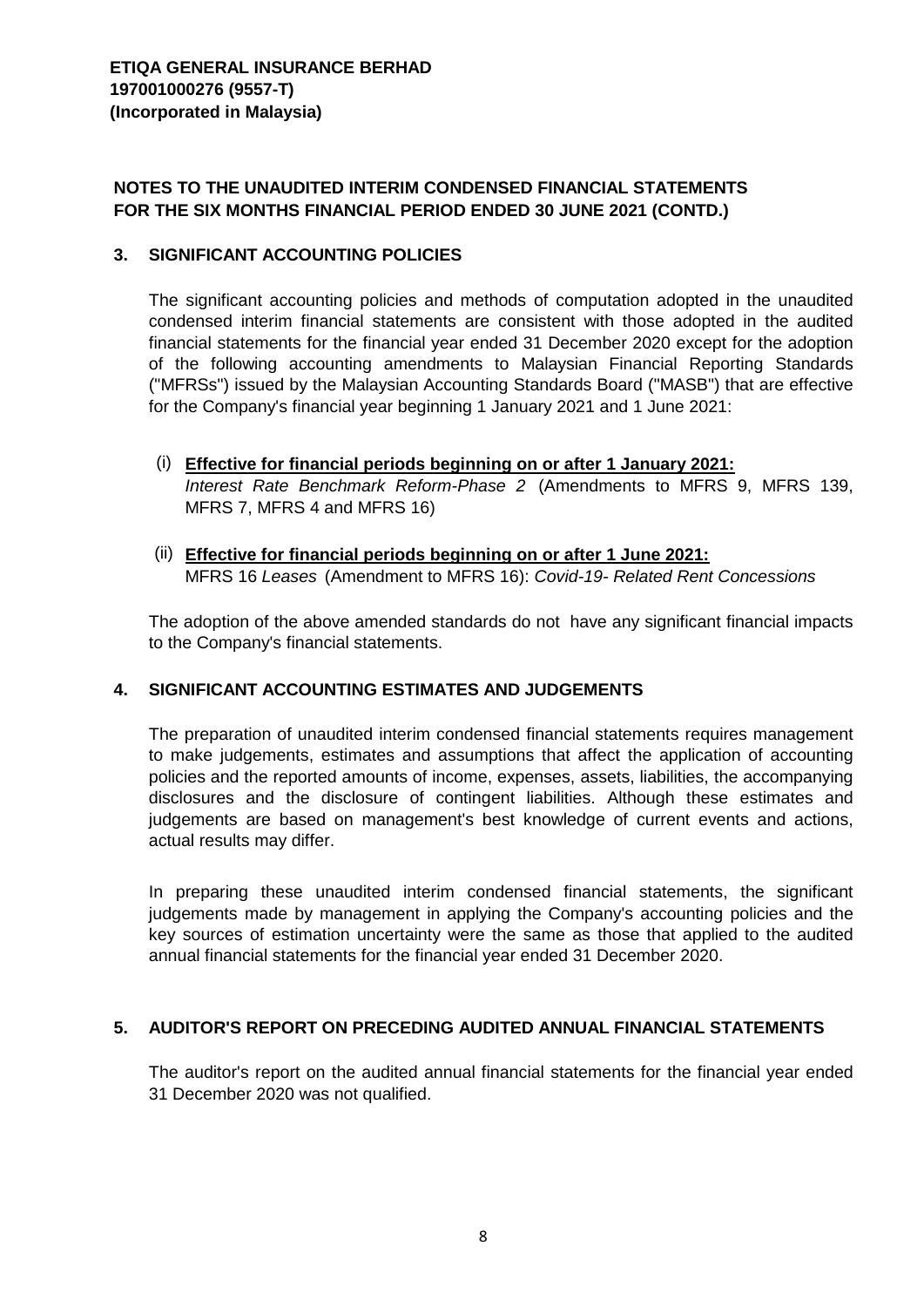## **NOTES TO THE UNAUDITED INTERIM CONDENSED FINANCIAL STATEMENTS FOR THE SIX MONTHS FINANCIAL PERIOD ENDED 30 JUNE 2021 (CONTD.)**

#### **6. SEASONALITY OR CYCLICALITY OF OPERATIONS**

The business of the Company was not materially affected by any seasonal or cyclical fluctuations during the interim financial period ended 30 June 2021.

#### **7. UNUSUAL ITEMS**

There were no unusual items affecting assets, liabilities, equity, net income or cash flows for the interim financial period ended 30 June 2021.

#### **8. CHANGES IN ESTIMATES**

There were no material changes in estimates for the interim financial period ended 30 June 2021.

#### **9. ISSUANCE OR REPAYMENT OF DEBT AND EQUITY SECURITIES**

There were no issuance or repayment of debt and equity securities for the interim financial period ended 30 June 2021.

#### **10. DIVIDENDS**

A final single-tier tax exempt dividend of 28.28sen per ordinary share on 212,151,399 ordinary shares amounting to RM59,996,415.64 for the financial year ended 31 December 2020 was approved by the shareholders in Annual General Meeting ("AGM") held on 7 April 2021. Thereafter, the final dividend was paid on 4 August 2021.

#### **11. MATERIAL EVENTS SUBSEQUENT TO END OF REPORTING PERIOD**

There were no material events subsequent to the end of the reporting period that would require adjustments or disclosure in the unaudited interim condensed financial statements.

#### **12. CHANGES IN THE COMPOSITION OF THE COMPANY**

There was no changes in the composition of the Company during the interim financial period ended 30 June 2021.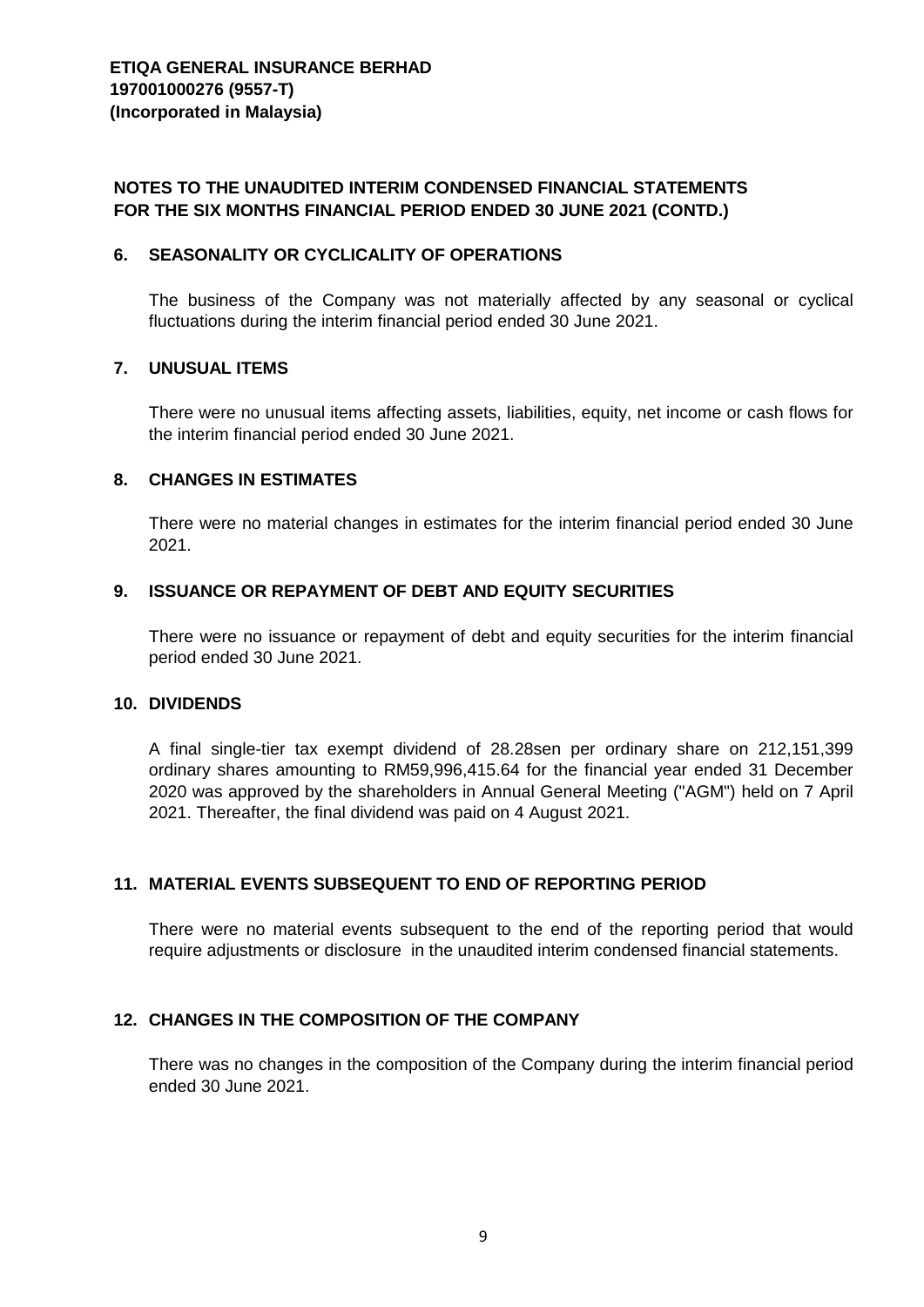#### **13. INVESTMENTS**

|                                      | 30.6.2021<br><b>RM'000</b> | 31.12.2020<br><b>RM'000</b> |
|--------------------------------------|----------------------------|-----------------------------|
| Malaysian government papers          | 215,081                    | 94,373                      |
| <b>Equity securities</b>             | 142,904                    | 177,691                     |
| Debt securities                      | 839,482                    | 765,918                     |
| Unit and property trust fund         | 1,015                      | 1,527                       |
| Deposits with financial institutions | 379,029                    | 520,929                     |
|                                      | 1,577,511                  | 1,560,438                   |

The Company's financial investments are summarised by categories as follows:

|                                                   | 30.6.2021<br><b>RM'000</b> | 31.12.2020<br><b>RM'000</b> |
|---------------------------------------------------|----------------------------|-----------------------------|
| Fair value through profit and loss ("FVTPL")      |                            |                             |
| - Designated upon initial recognition             | 17,756                     | 17,014                      |
| - Held for trading ("HFT")                        | 140,366                    | 179,218                     |
| Fair value through other comprehensive            |                            |                             |
| income ("FVOCI")                                  | 1,040,360                  | 843,277                     |
| Amortised Cost ("AC")                             | 379,029                    | 520,929                     |
|                                                   | 1,577,511                  | 1,560,438                   |
|                                                   |                            |                             |
| The following investments mature after 12 months: |                            |                             |
|                                                   | 30.6.2021                  | 31.12.2020                  |
|                                                   | <b>RM'000</b>              | <b>RM'000</b>               |
| <b>FVTPL</b>                                      |                            |                             |
| - Designated upon initial recognition             | 12,192                     | 17,014                      |
| <b>FVOCI</b>                                      | 1,017,247                  | 773,227                     |
|                                                   | 1,029,439                  | 790,241                     |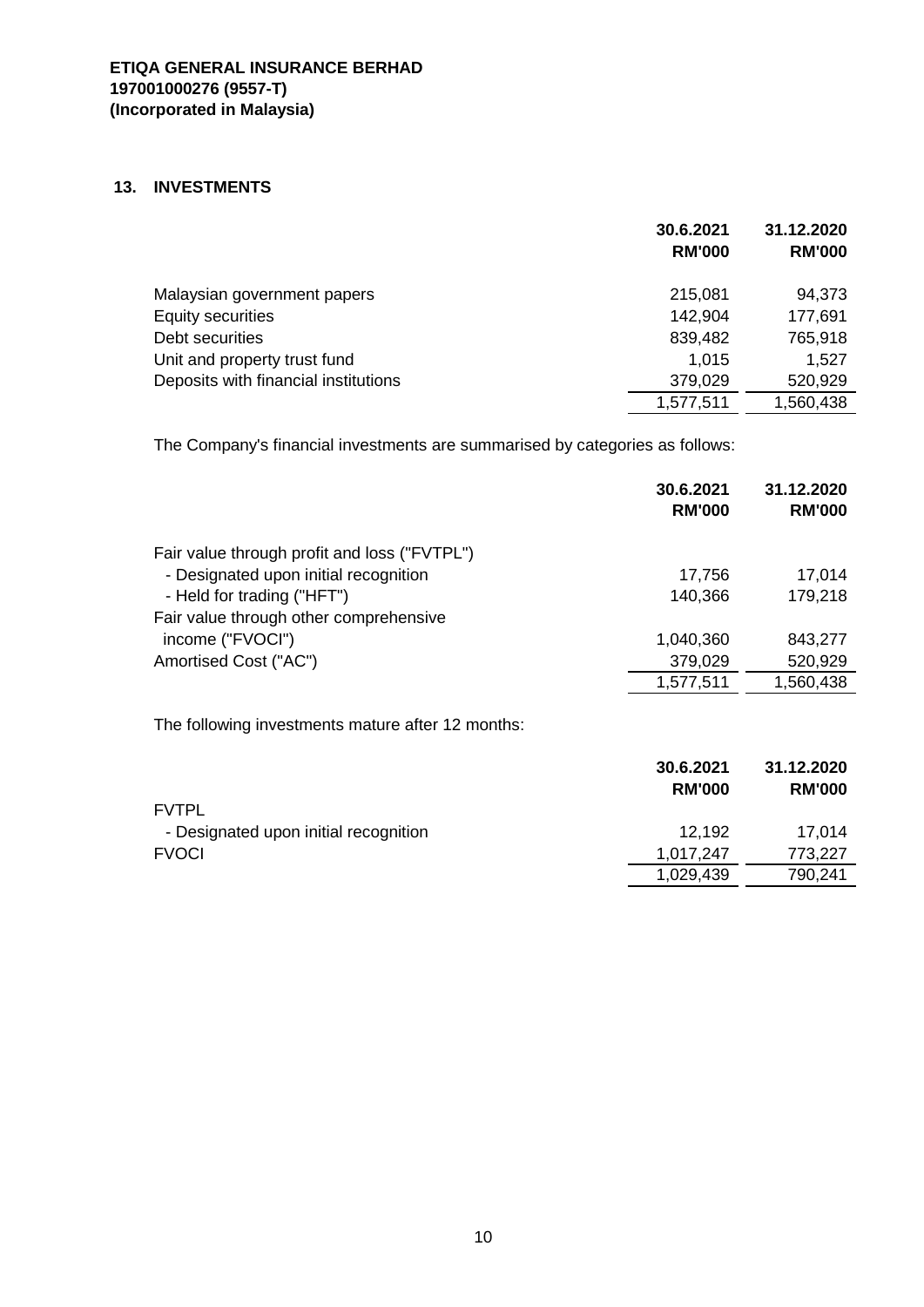#### **13. INVESTMENTS (CONTD.)**

|           |                                                                          | 30.6.2021<br><b>RM'000</b> | 31.12.2020<br><b>RM'000</b> |
|-----------|--------------------------------------------------------------------------|----------------------------|-----------------------------|
|           | (a) FVTPL                                                                |                            |                             |
| (i)       | Designated upon initial recognition<br>At fair value<br>Debt securities: |                            |                             |
|           | Unquoted in Malaysia<br>Unquoted outside Malaysia                        | 5,004<br>12,752            | 5,060<br>11,954             |
|           | Total financial assets designated as FVTPL                               |                            |                             |
|           | upon initial recognition                                                 | 17,756                     | 17,014                      |
|           | (ii) HFT<br>At fair value<br>Equity securities:                          |                            |                             |
|           | Quoted in Malaysia                                                       | 53,525                     | 80,795                      |
|           | Quoted outside Malaysia                                                  | 3,813                      | 14,883                      |
|           | Unquoted in Malaysia                                                     | 82,013                     | 82,013                      |
|           | Unit and property trust funds:                                           |                            |                             |
|           | Quoted in Malaysia                                                       | 1,015                      | 1,527                       |
|           | <b>Total HFT financial assets</b>                                        | 140,366                    | 179,218                     |
|           |                                                                          | 30.6.2021<br><b>RM'000</b> | 31.12.2020<br><b>RM'000</b> |
| (b) FVOCI |                                                                          |                            |                             |
|           | At fair value                                                            |                            |                             |
|           | Malaysian government papers<br>Debt securities:                          | 215,081                    | 94,373                      |
|           | Unquoted in Malaysia                                                     | 797,220                    | 708,708                     |
|           | Unquoted outside Malaysia                                                | 24,506                     | 40,196                      |
|           | Equity securities*:                                                      |                            |                             |
|           | Quoted in Malaysia                                                       | 3,553                      |                             |
|           | <b>Total FVOCI financial assets</b>                                      | 1,040,360                  | 843,277                     |

\* The Company has elected to recognise these equity investments at fair value through other comprehensive income as these investments are held as long term strategic investments that are not expected to be sold in the short term to medium term. Gains or losses on the derecognition of these equity investments are not transferred to profit or loss.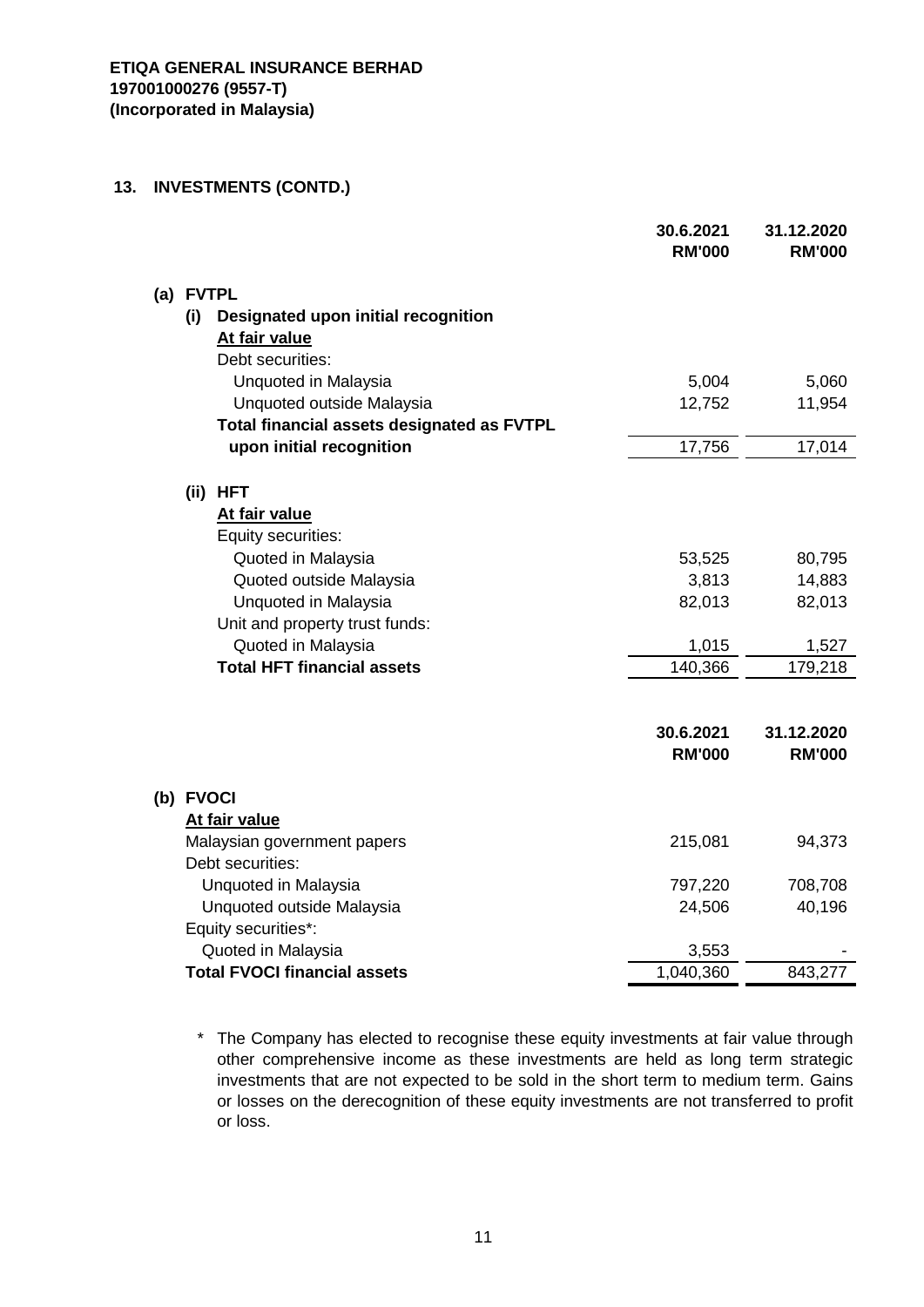# **13. INVESTMENTS (CONTD.)**

# **(b) FVOCI (Contd.)**

Movements in the allowances for impairment losses on financial assets at FVOCI are as follows:

|                                                       | Stage 1       | Stage 2                    | Stage 3       |               |  |  |
|-------------------------------------------------------|---------------|----------------------------|---------------|---------------|--|--|
|                                                       |               | <----- Lifetime ECL -----> |               |               |  |  |
|                                                       | 12 months     | not credit                 | credit        | Total         |  |  |
|                                                       | <b>ECL</b>    | impaired                   | impaired      | <b>ECL</b>    |  |  |
| 30.6.2021                                             | <b>RM'000</b> | <b>RM'000</b>              | <b>RM'000</b> | <b>RM'000</b> |  |  |
| At 1 January 2021                                     | 385           | 285                        | 154           | 824           |  |  |
| New financial assets                                  |               |                            |               |               |  |  |
| originated or purchased                               | 127           |                            |               | 127           |  |  |
| Financial assets that have<br>been derecognised       |               |                            |               |               |  |  |
| Net adjustment of loss                                | (30)          |                            |               | (30)          |  |  |
| allowance                                             | 16            | 202                        |               | 218           |  |  |
| Allowance for impairment                              |               |                            |               |               |  |  |
| loss                                                  | 113           | 202                        |               | 315           |  |  |
| Changes due to change in<br>credit risk               | (35)          | 35                         |               |               |  |  |
| At 30 June 2021                                       | 463           | 522                        | 154           | 1,139         |  |  |
|                                                       |               |                            |               |               |  |  |
| 31.12.2020                                            |               |                            |               |               |  |  |
| At 1 January 2020                                     | 581           | 70                         | 165           | 816           |  |  |
| Writeback                                             | (40)          |                            |               | (40)          |  |  |
| New financial assets                                  |               |                            |               |               |  |  |
| originated or purchased<br>Financial assets that have | 86            |                            |               | 86            |  |  |
| been derecognised                                     | (269)         | (8)                        | (11)          | (288)         |  |  |
| Net adjustment of loss                                |               |                            |               |               |  |  |
| allowance                                             |               | 250                        |               | 250           |  |  |
| Allowance for impairment                              |               |                            |               |               |  |  |
| loss<br>Changes due to change in                      | (223)         | 242                        | (11)          | 8             |  |  |
| credit risk                                           | 27            | (27)                       |               |               |  |  |

At 31 December 2020 385 285 285 154 824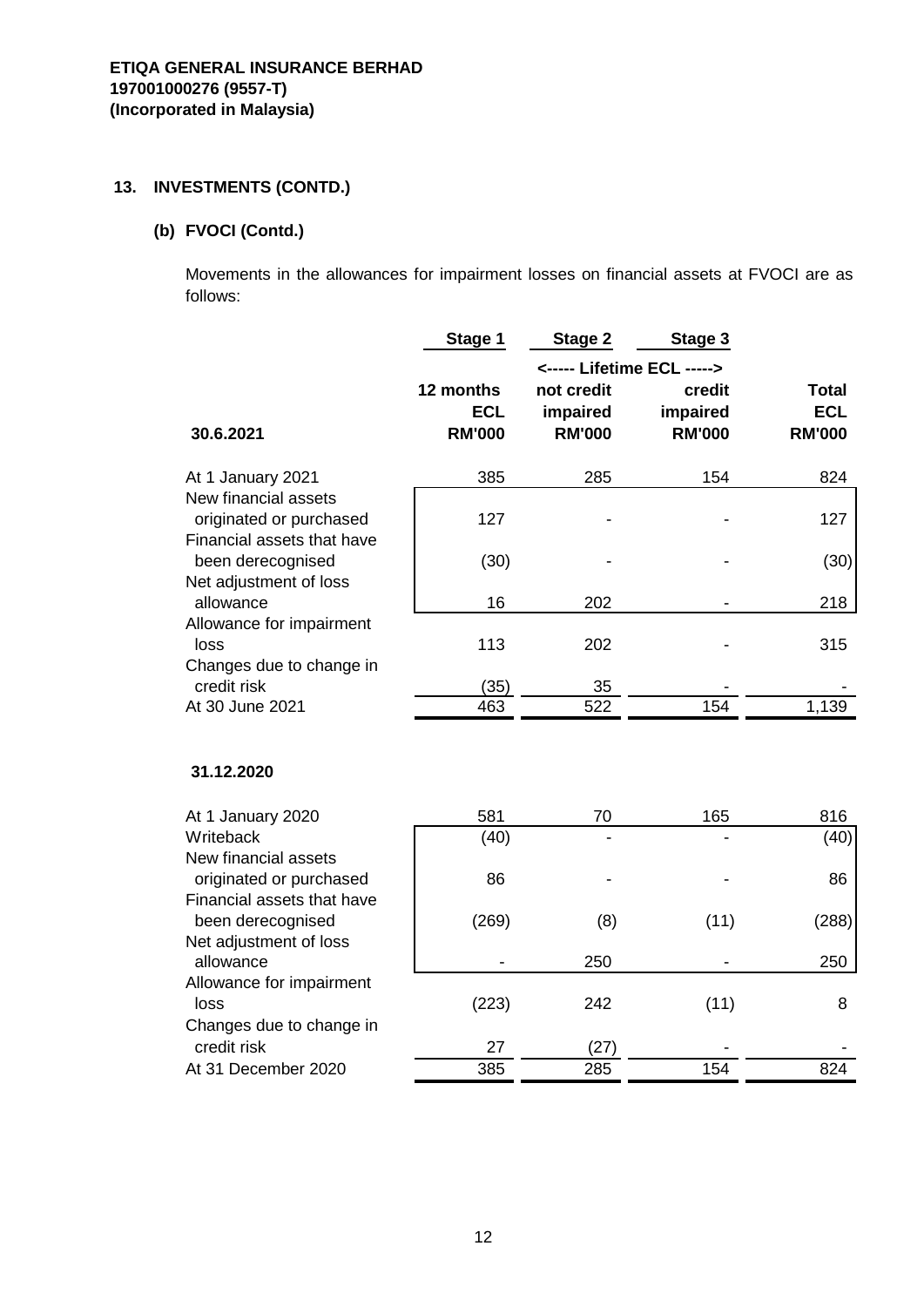#### **13. INVESTMENTS (CONTD.)**

|     |                                  | 30.6.2021<br><b>RM'000</b> | 31.12.2020<br><b>RM'000</b> |
|-----|----------------------------------|----------------------------|-----------------------------|
| (c) | <b>AC</b>                        |                            |                             |
|     | At cost                          |                            |                             |
|     | Deposits and placements with:    |                            |                             |
|     | Licensed financial institutions  | 369,011                    | 510,929                     |
|     | <b>Others</b>                    | 10,018                     | 10,000                      |
|     | <b>Total AC financial assets</b> | 379,029                    | 520,929                     |

The carrying amounts of AC financial assets are reasonable approximations of fair values due to the short term maturity of the financial assets.

#### **Fair Value of Financial Investments**

An analysis of the different fair value measurement basis used in the determination of the fair values of Investments are further disclosed in Note 34 of the unaudited interim condensed financial statements.

## **14. REINSURANCE ASSETS**

|                                                                   | 30.6.2021<br><b>RM'000</b> | 31.12.2020<br><b>RM'000</b> |
|-------------------------------------------------------------------|----------------------------|-----------------------------|
| Reinsurers' share of insurance contract<br>liabilities (Note 19): |                            |                             |
| Claims liabilities                                                | 4,652,883                  | 3,717,694                   |
| <b>Premium liabilities</b>                                        | 326,505                    | 226,315                     |
|                                                                   | 4,979,388                  | 3,944,009                   |
| Allowance for impairment losses                                   | (13,092)                   | (13, 546)                   |
|                                                                   | 4,966,296                  | 3,930,463                   |

Movements in the allowance for impairment losses on reinsurance assets are as follows:

|                                   | 30.6.2021<br><b>RM'000</b> | 31.12.2020<br><b>RM'000</b> |
|-----------------------------------|----------------------------|-----------------------------|
| <b>Lifetime ECL</b>               |                            |                             |
| At 1 January 2021/ 1 January 2020 | 13.546                     | 11,834                      |
| Net adjustment of loss allowance  | (454)                      | 1.712                       |
| At 30 June 2021/31 December 2020  | 13,092                     | 13,546                      |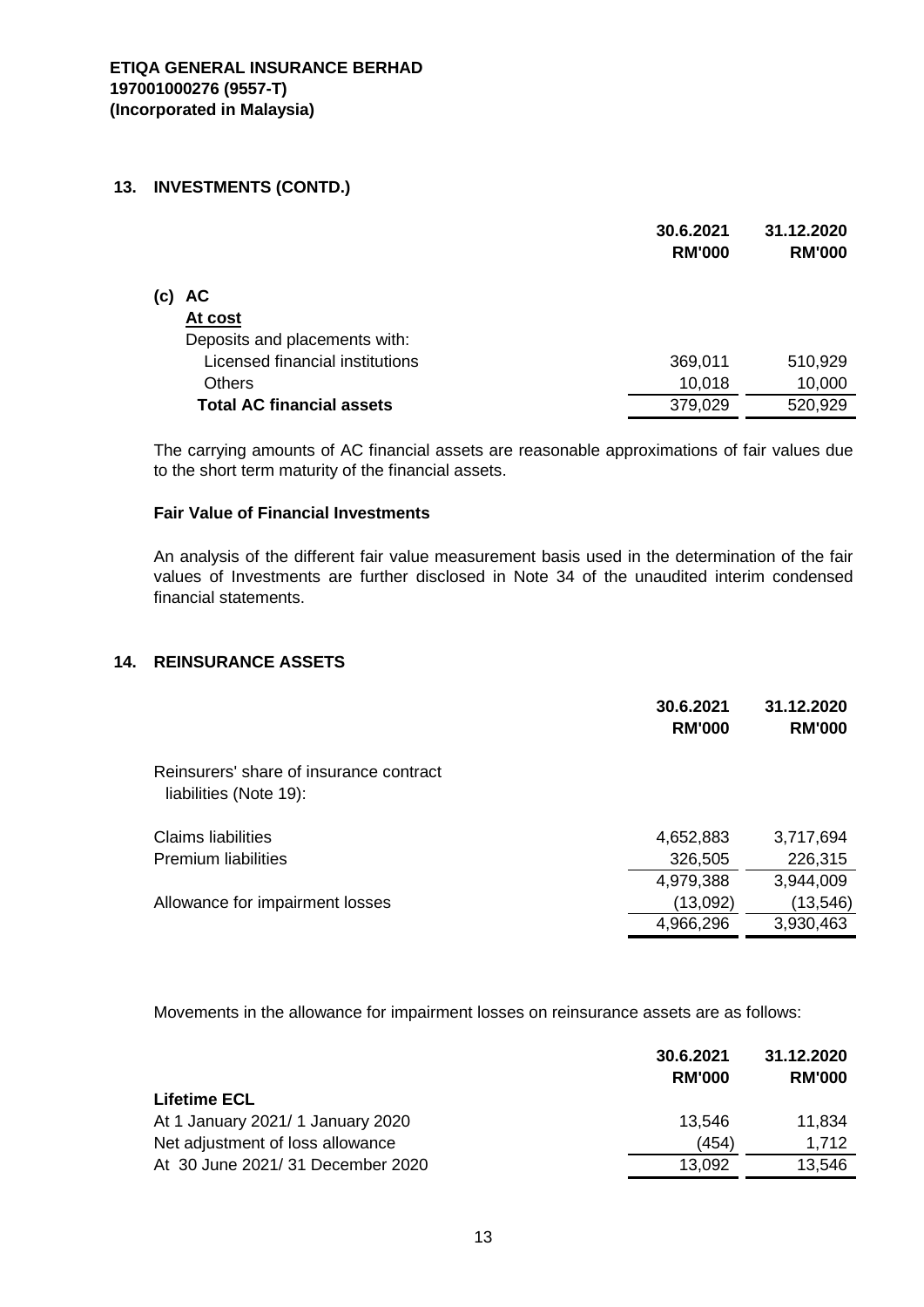## **15. INSURANCE RECEIVABLES**

|                                           | 30.6.2021<br><b>RM'000</b> | 31.12.2020<br><b>RM'000</b> |
|-------------------------------------------|----------------------------|-----------------------------|
| Due premiums including agents/brokers and |                            |                             |
| co-insurers balances                      | 341,169                    | 238,317                     |
| Due from reinsurers and cedants           | 19,541                     | 24,691                      |
|                                           | 360,710                    | 263,008                     |
| Allowance for impairment losses           | (1, 311)                   | (5,285)                     |
|                                           | 359,399                    | 257,723                     |
|                                           |                            |                             |

Movements in the allowance for impairment losses on insurance receivables are as follows:

|                                     | <b>Not</b><br>credit-impaired<br><b>RM'000</b> | <b>Credit-</b><br>impaired<br><b>RM'000</b> | Total<br><b>RM'000</b> |
|-------------------------------------|------------------------------------------------|---------------------------------------------|------------------------|
| <b>Gross carrying amount</b>        |                                                |                                             |                        |
| At 1 January 2020                   | 302,327                                        | 22,991                                      | 325,318                |
| (Decrease)/Increase                 | (75, 846)                                      | 13,536                                      | (62, 310)              |
| At 31 December 2020/ 1 January 2021 | 226,481                                        | 36,527                                      | 263,008                |
| Increase                            | 80,679                                         | 17,023                                      | 97,702                 |
| At 30 June 2021                     | 307,160                                        | 53,550                                      | 360,710                |
| <b>Lifetime ECL</b>                 |                                                |                                             |                        |
| At 1 January 2020                   | 236                                            | 4,482                                       | 4,718                  |
| Increase/(decrease)                 | 1,242                                          | (675)                                       | 567                    |
| At 31 December 2020/ 1 January 2021 | 1,478                                          | 3,807                                       | 5,285                  |
| Decrease                            | (1, 477)                                       | (2, 497)                                    | (3, 974)               |
| At 30 June 2021                     |                                                | 1,310                                       | 1,311                  |

The carrying amounts are reasonable approximations of fair values at the reporting date due to the relatively short-term maturity of these balances.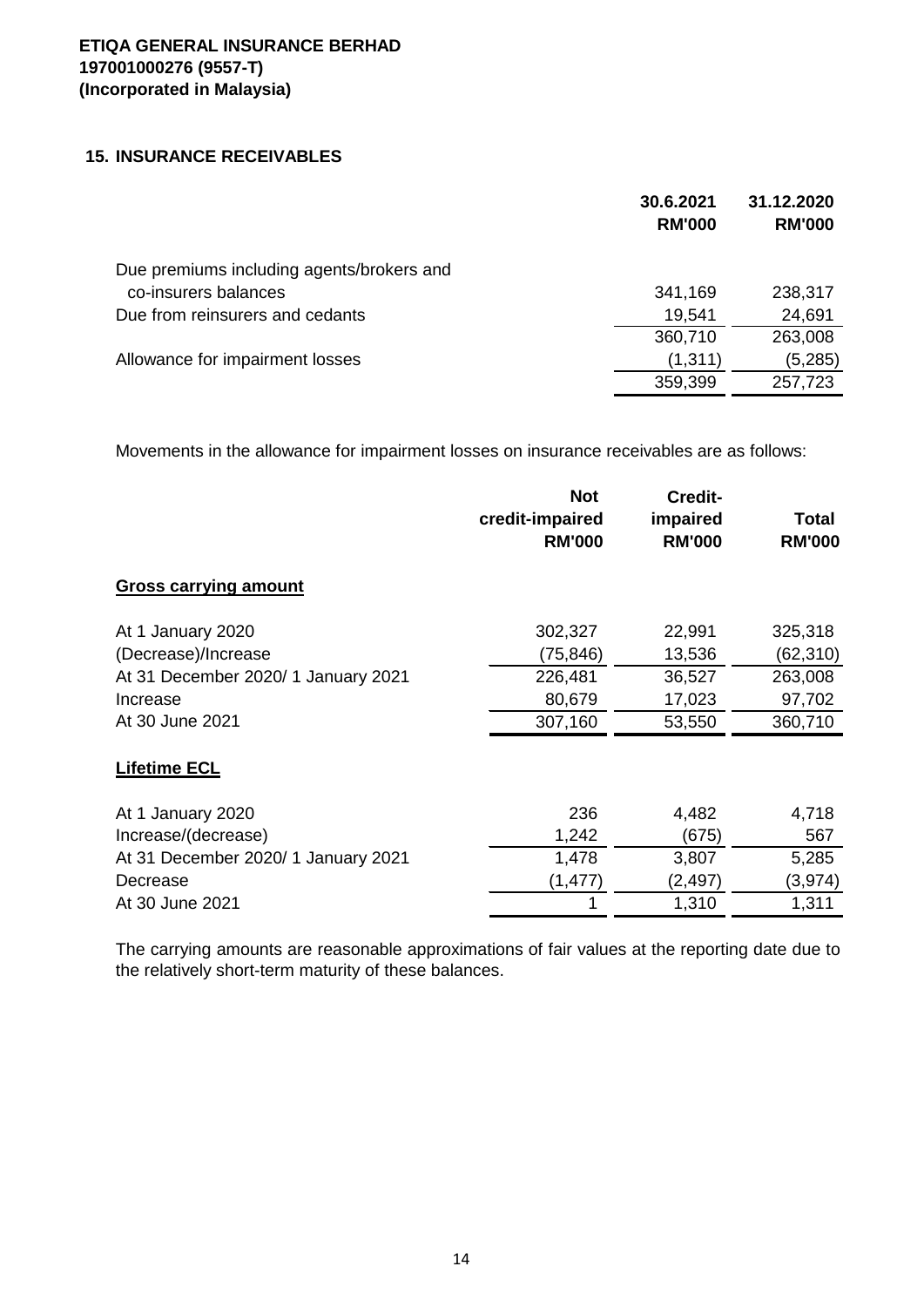## **16. OTHER ASSETS**

|                                                   | 30.6.2021<br><b>RM'000</b> | 31.12.2020<br><b>RM'000</b> |
|---------------------------------------------------|----------------------------|-----------------------------|
| Amount due from stockbrokers                      |                            | 2,855                       |
| Share of net assets in the Malaysian              |                            |                             |
| Motor Insurance Pool ("MMIP")                     | 45,727                     | 50,502                      |
| Sundry receivables, deposits and prepayments      | 2,213                      | 2,453                       |
| Income due and accrued                            | 13,271                     | 11,375                      |
| Allowance for impairment losses                   |                            |                             |
|                                                   | 13,272                     | 11,375                      |
| Amounts due from related companies* (Note 33(b)): |                            |                             |
| - Ultimate holding company                        | 1,448                      | 656                         |
| - Immediate holding company                       |                            | 621                         |
| - Other related companies                         | 3,529                      | 6,743                       |
|                                                   | 4,977                      | 8,020                       |
| <b>Total Other Assets</b>                         | 66,189                     | 75,205                      |

Movements in the allowance for impairment losses on other assets are as follows:

|                                     | <b>Not</b><br>credit-impaired<br><b>RM'000</b> | Credit-<br>impaired<br><b>RM'000</b> | Total<br><b>RM'000</b> |
|-------------------------------------|------------------------------------------------|--------------------------------------|------------------------|
| <b>Gross carrying amount</b>        |                                                |                                      |                        |
| At 1 January 2020                   | 19,006                                         |                                      | 19,006                 |
| Increase                            | 5,663                                          |                                      | 5,663                  |
| At 31 December 2020/ 1 January 2021 | 24,669                                         |                                      | 24,669                 |
| Decrease                            | (4,271)                                        |                                      | (4,271)                |
| At 30 June 2021                     | 20,398                                         |                                      | 20,398                 |
| <b>Lifetime ECL</b>                 |                                                |                                      |                        |
| At 1 January 2020/ 1 January 2021   |                                                |                                      |                        |
| Decrease                            | (1)                                            |                                      | (1)                    |
| At 30 June 2021                     | (1)                                            |                                      | (1)                    |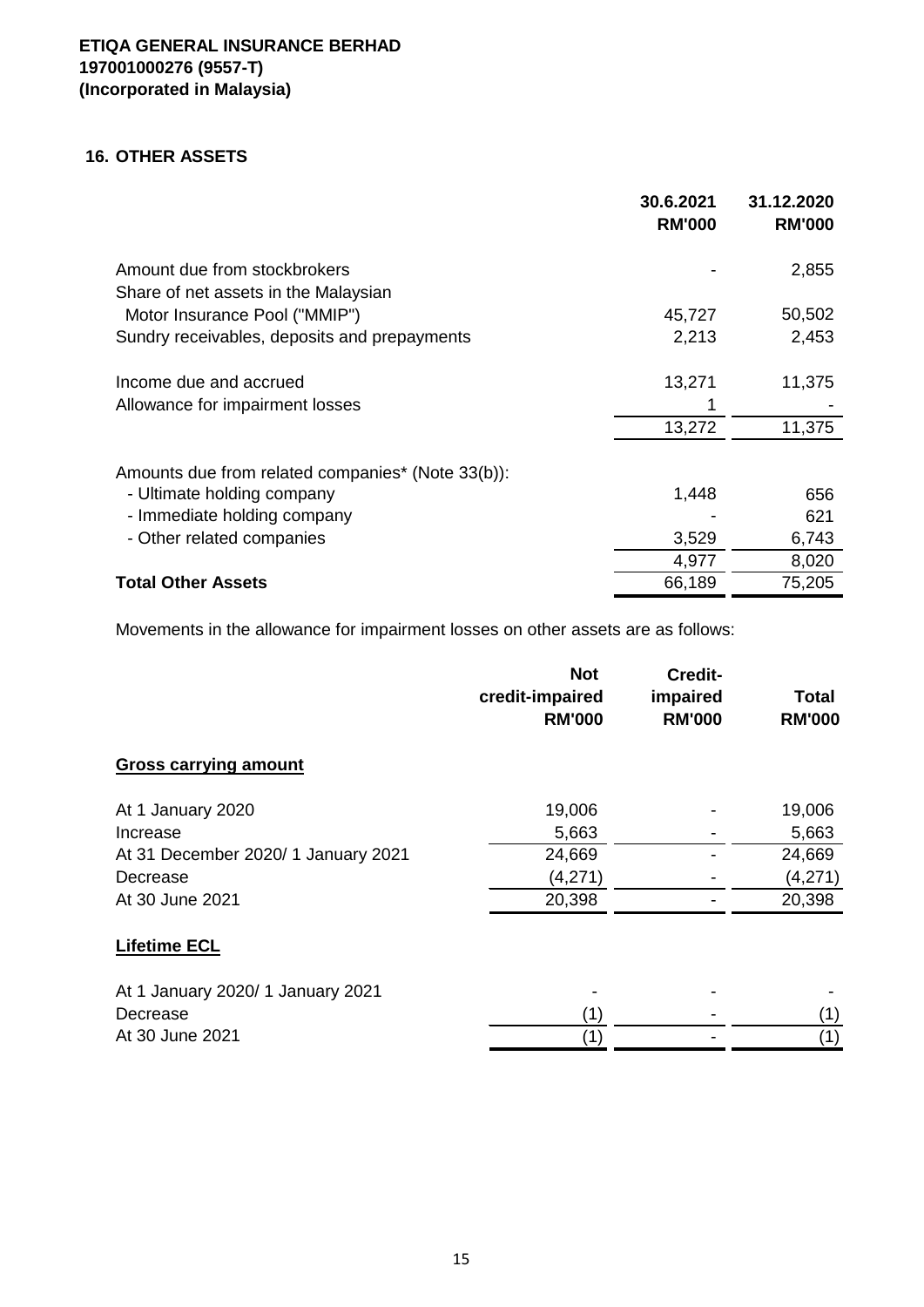#### **16. OTHER ASSETS (CONTD.)**

- \* Amounts due from related companies are non-trade in nature, unsecured, interest-free and repayable in the short-term.
- \*\* Movement for impairment losses for other assets is excluding MMIP, goods and service tax ("GST") recoverable and prepayments.

The carrying amounts (other than prepayments) are reasonable approximations of fair values at the reporting date due to the relatively short-term maturity of these balances.

## **17. CURRENT TAX ASSETS**

|                    | 30.6.2021<br><b>RM'000</b> | 31.12.2020<br><b>RM'000</b> |
|--------------------|----------------------------|-----------------------------|
| Current tax assets | 41,275                     | 41,275                      |

(a) The current tax assets arise from the appeals made by the Company prior to its Conversion of Composite Licences to Single Licenses ("Licence Split") on 28 December 2017.

The Inland Revenue Board of Malaysia ("IRBM") had raised additional assessments to the Company for Years of Assessment ("YA") 2013 to 2015, totalling RM12,883,000, YA2015 additional assessments amounting to RM7,214,000 was raised on 26 November 2020. IRBM had raised the additional assessments in respect to the profit commission earned on reinsurance ceded for life business as incidental income of the Company under Section 60(8) of the Income Tax Act, 1967, disallowing the deduction of expenses directly attributable to rental income of its investment properties, and disallowing the deduction of an under accrual fee.

The Company has made full settlement on the additional assessments raised and submitted the notices of appeal by filing Form Q with the Special Commissioner of Income Tax ("SCIT").

The Company had decided to pursue these appeals after obtaining the relevant opinions from its legal counsel, which was premised on the fact that the bases used to raise the additional assessments are not equitable. The Court has fixed the hearing dates on 14 February and 15 February 2022.

(b) The Company has overpayment of taxes for YA2018 and YA2019 amounted to RM28,392,000, upon the finalisation of its tax returns. IRBM has approved the overpayment for YA2018 to be offset from current year's installments effective July 2021. Application of refund and set-off for YA2019 has also been submitted, awaiting approval.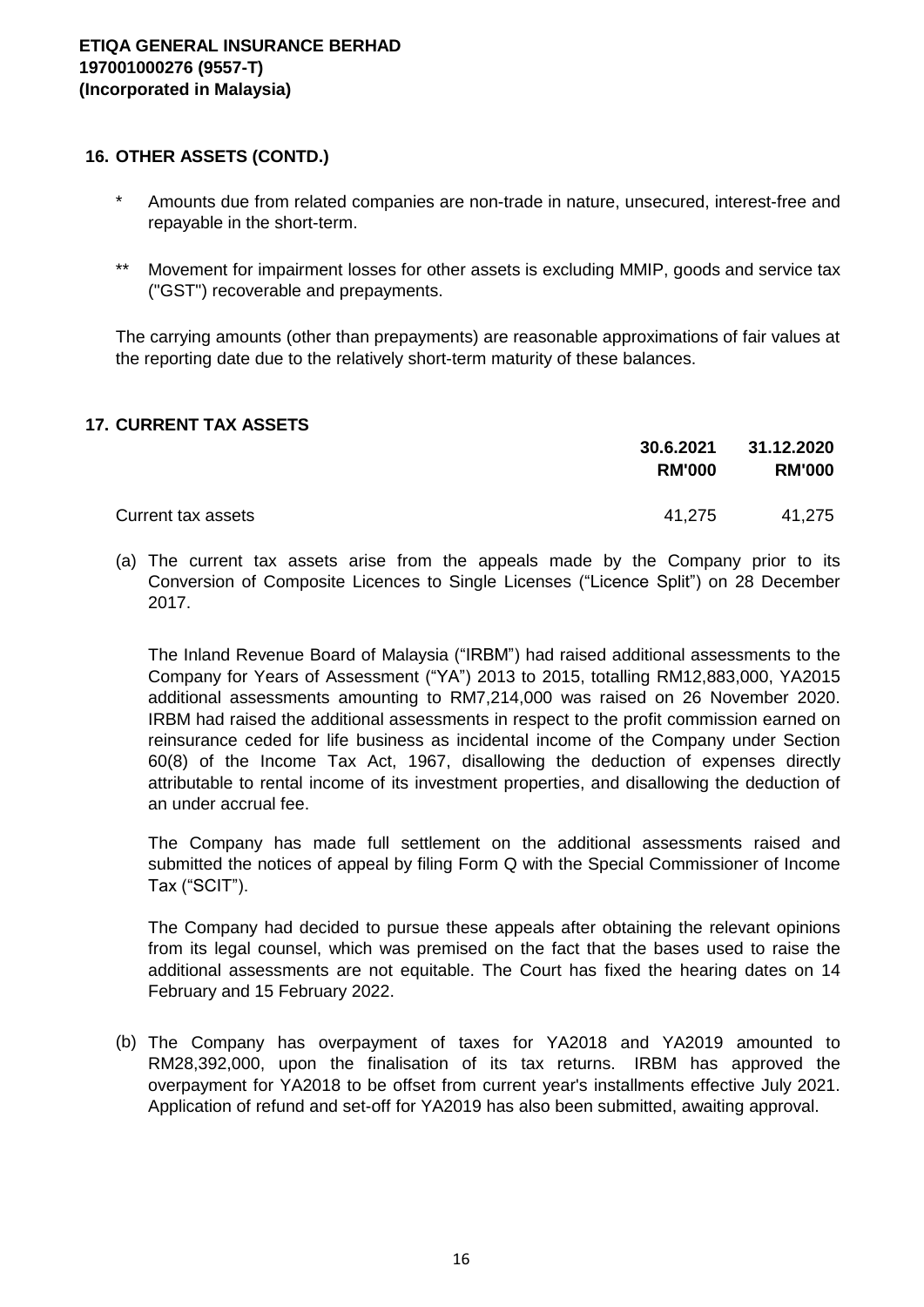#### **18. RESERVES**

|                                                  | <b>Note</b> | 30.6.2021<br><b>RM'000</b> | 31.12.2020<br><b>RM'000</b> |
|--------------------------------------------------|-------------|----------------------------|-----------------------------|
| Non-distributable:                               |             |                            |                             |
| <b>FVOCI reserve</b>                             | (i)         | (1, 422)                   | 32,413                      |
| Other reserves:<br><b>Revaluation reserve</b>    | (ii)        | 76,391<br>14,395           | 76,391<br>13,843            |
| Currency translation reserve                     | (iii)       | 90,786                     | 90,234                      |
| <b>Retained profits:</b><br><b>Distributable</b> |             | 818,948                    | 808,823                     |
| <b>Total reserves</b>                            |             | 908,312                    | 931,470                     |

- (i) The FVOCI reserve of the Company arose from changes in the fair values of the financial assets which are measured at fair value through other comprehensive income.
- (ii) The revaluation reserve of the Company represents the difference between the carrying amount of properties previously classified as self-occupied and transferred to investment properties upon the end of owner occupation and its fair value at the date of change in use.
- (iii) The currency translation reserve is used to record exchange differences arising from the translation of the financial statements of foreign operations whose functional currencies are different from the presentation currency of the Company.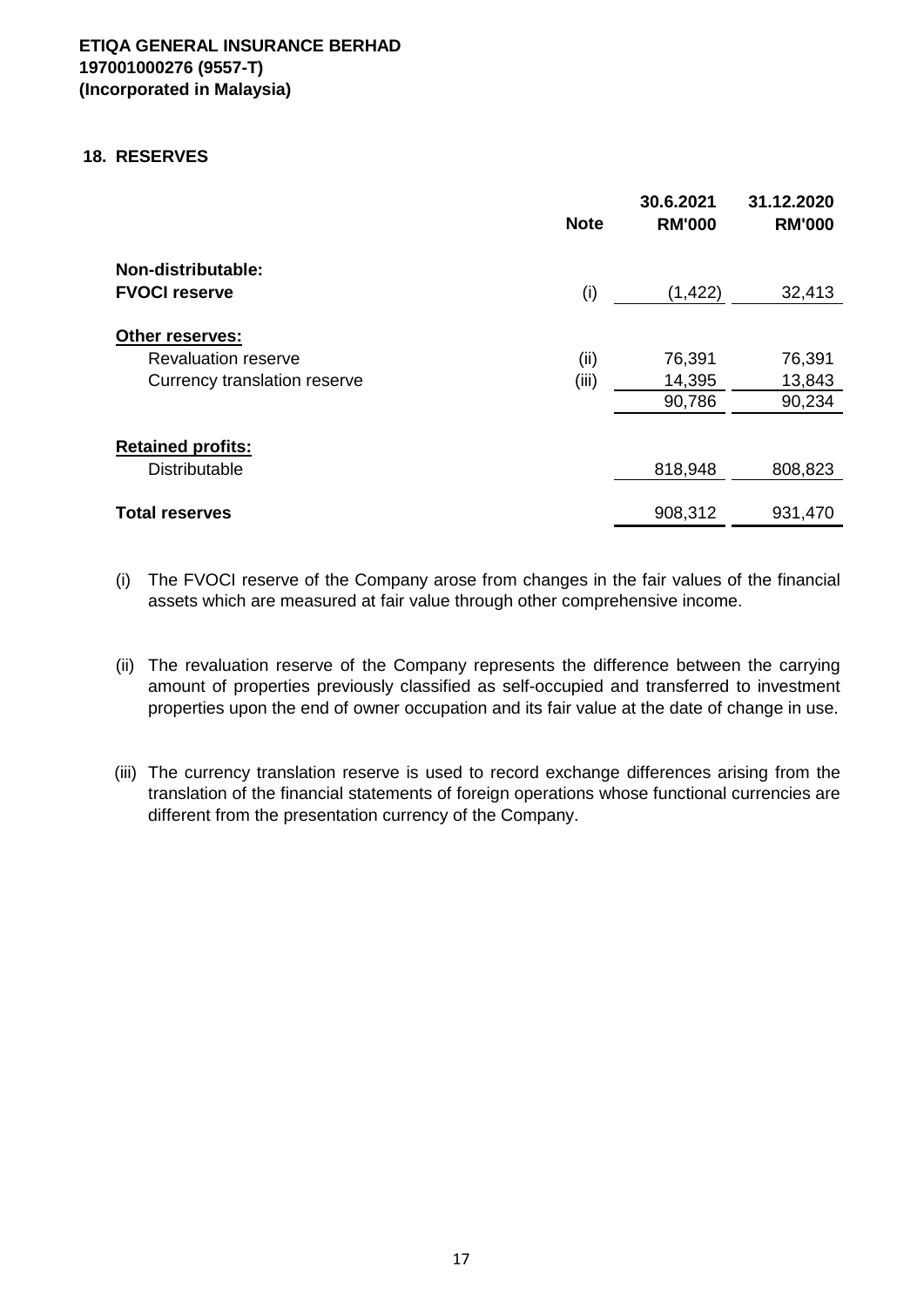#### **19. INSURANCE CONTRACT LIABILITIES**

|                          |                        | <----------------- 30.6.2021 -----------------> |                             |                        | <-------------- 31.12.2020 -----------------> |                             |  |
|--------------------------|------------------------|-------------------------------------------------|-----------------------------|------------------------|-----------------------------------------------|-----------------------------|--|
|                          | Gross<br><b>RM'000</b> | Reinsurance<br><b>RM'000</b><br>(Note 14)       | <b>Net</b><br><b>RM'000</b> | Gross<br><b>RM'000</b> | Reinsurance<br><b>RM'000</b><br>(Note 14)     | <b>Net</b><br><b>RM'000</b> |  |
| Claims liabilities (i)   | 5,056,001              | (4,652,883)                                     | 403,118                     | 4,121,910              | (3,717,694)                                   | 404,216                     |  |
| Premium liabilities (ii) | 560,520                | (326, 505)                                      | 234,015                     | 473,818                | (226, 315)                                    | 247,503                     |  |
|                          | 5,616,521              | (4,979,388)                                     | 637,133                     | 4,595,728              | (3,944,009)                                   | 651,719                     |  |

#### **(i) Claims liabilities**

|                                                                      | <----------------- 30.6.2021 ------------------> |               |               | <-------------- 31.12.2020 -----------------> |               |               |
|----------------------------------------------------------------------|--------------------------------------------------|---------------|---------------|-----------------------------------------------|---------------|---------------|
|                                                                      | Gross                                            | Reinsurance   | <b>Net</b>    | Gross                                         | Reinsurance   | <b>Net</b>    |
|                                                                      | <b>RM'000</b>                                    | <b>RM'000</b> | <b>RM'000</b> | <b>RM'000</b>                                 | <b>RM'000</b> | <b>RM'000</b> |
| At 1 January 2021/ 1 January 2020                                    | 4,121,910                                        | (3,717,694)   | 404.216       | 3,077,202                                     | (2,705,046)   | 372.156       |
| Claims incurred in the current accident period/year                  | 829,053                                          | (711, 199)    | 117.854       | 1,145,769                                     | (878, 381)    | 267,388       |
| Other movements in claims incurred in prior accident years           | 317.116                                          | (328, 838)    | (11, 722)     | 264,031                                       | (269, 564)    | (5, 533)      |
| Claims paid during the period/year                                   | (257, 835)                                       | 151,272       | (106, 563)    | (407,680)                                     | 181,954       | (225, 726)    |
| Movements in Unallocated Loss Adjustment Expenses ("ULAE")           | (71)                                             |               | (71)          | 1.049                                         |               | 1.049         |
| Movements in Provision of Risk Margin for Adverse Deviation ("PRAD") | 45.828                                           | (46.424)      | (596)         | 41,539                                        | (46, 657)     | (5, 118)      |
| At 30 June 2021/31 December 2020                                     | 5,056,001                                        | (4,652,883)   | 403.118       | 4.121.910                                     | (3,717,694)   | 404.216       |

#### **(ii) Premium liabilities**

|                                        | <---------------- 30.6.2021 ------------------> |                              |                             | --------------- 31.12.2020 -----------------> |                              |                             |
|----------------------------------------|-------------------------------------------------|------------------------------|-----------------------------|-----------------------------------------------|------------------------------|-----------------------------|
|                                        | <b>Gross</b><br><b>RM'000</b>                   | Reinsurance<br><b>RM'000</b> | <b>Net</b><br><b>RM'000</b> | <b>Gross</b><br><b>RM'000</b>                 | Reinsurance<br><b>RM'000</b> | <b>Net</b><br><b>RM'000</b> |
| At 1 January 2021/ 1 January 2020      | 473.818                                         | (226, 315)                   | 247.503                     | 519.726                                       | (260, 015)                   | 259.711                     |
| Premiums written in the period/year    | 777.766                                         | (558, 264)                   | 219.502                     | 1,299,092                                     | (815, 819)                   | 483.273                     |
| Premiums earned during the period/year | (691,064)                                       | 458.074                      | (232,990)                   | (1,345,000)                                   | 849,519                      | (495, 481)                  |
| At 30 June 2021/31 December 2020       | 560.520                                         | (326.505)                    | 234.015                     | 473.818                                       | (226, 315)                   | 247.503                     |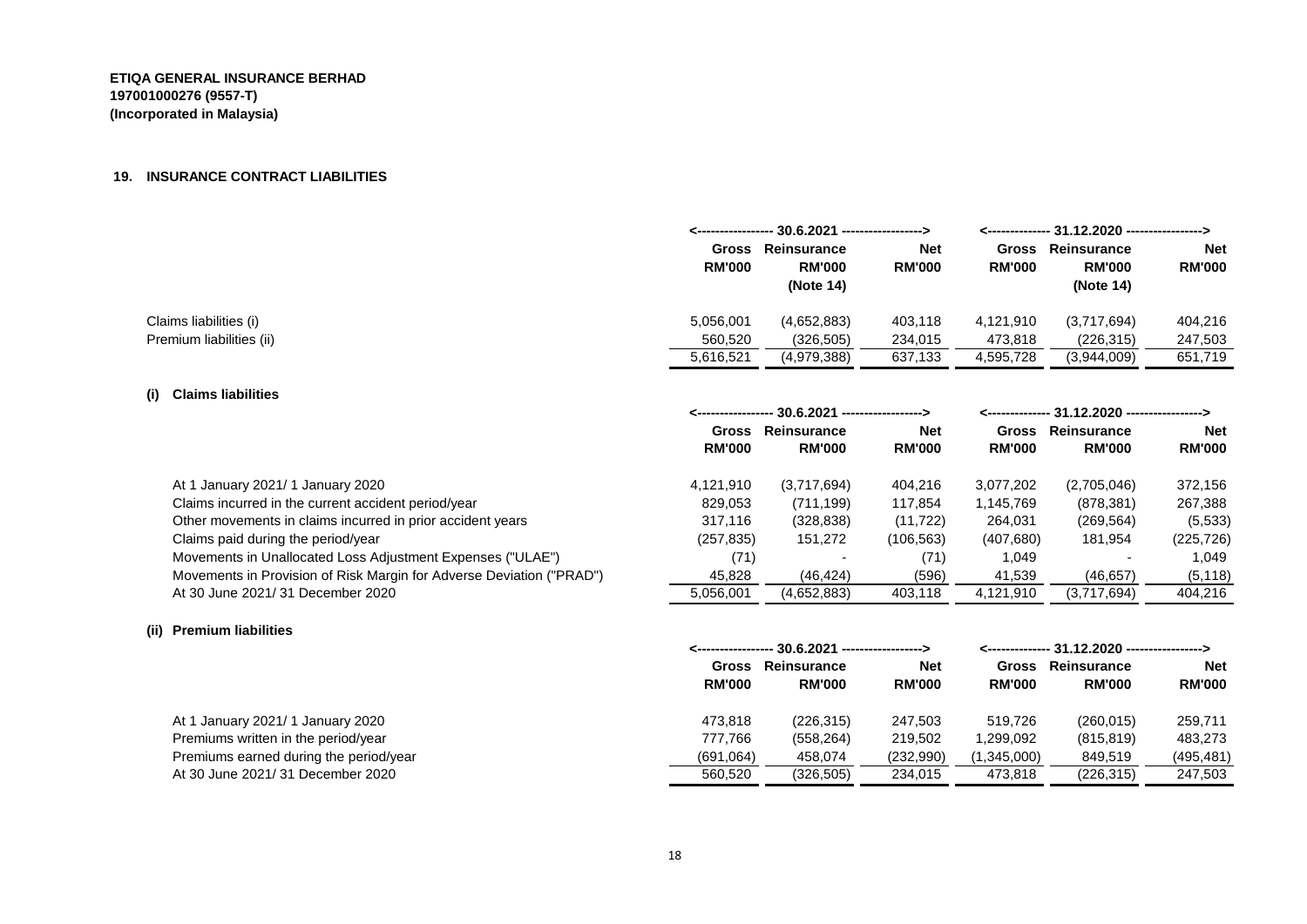#### **20. INSURANCE PAYABLES**

|                                  | 30.6.2021<br><b>RM'000</b> | 31.12.2020<br><b>RM'000</b> |
|----------------------------------|----------------------------|-----------------------------|
| Due to agents and intermediaries | 71,082                     | 121,753                     |
| Due to reinsurers and cedants    | 379,496<br>450,578         | 257,512<br>379,265          |

The carrying amounts are reasonable approximations of fair values at the reporting date due to the relatively short-term maturity of these balances.

## **21. OTHER LIABILITIES**

|                                                | 30.6.2021<br><b>RM'000</b> | 31.12.2020<br><b>RM'000</b> |
|------------------------------------------------|----------------------------|-----------------------------|
| ROU lease liabilities                          |                            |                             |
| - Lease liabilities                            | 4,875                      | 5,634                       |
| - Provision for restoration costs              | 1,261                      | 1,261                       |
| Amount due to related companies* (Note 33(b)): |                            |                             |
| - Penultimate holding company                  | 1                          |                             |
| - Immediate holding company                    | 1,315                      |                             |
| - Other related companies                      | 219                        | 3,100                       |
| Amount due to subsidiary* (Note 33(b)):        | 1,619                      | 1,621                       |
| Amount due to stockbrokers                     | 22,558                     | 608                         |
| Provision for land development costs           | 434                        | 711                         |
| Sundry payables and accrued liabilities        | 108,533                    | 65,935                      |
| <b>Total Other Liabilities</b>                 | 140,815                    | 78,870                      |
|                                                |                            |                             |

\* Amounts due to related companies and subsidiary are non-trade in nature, unsecured, interest free and are repayable on demand.

The carrying amounts are reasonable approximations of fair values at the reporting date due to the relatively short-term maturity of these balances.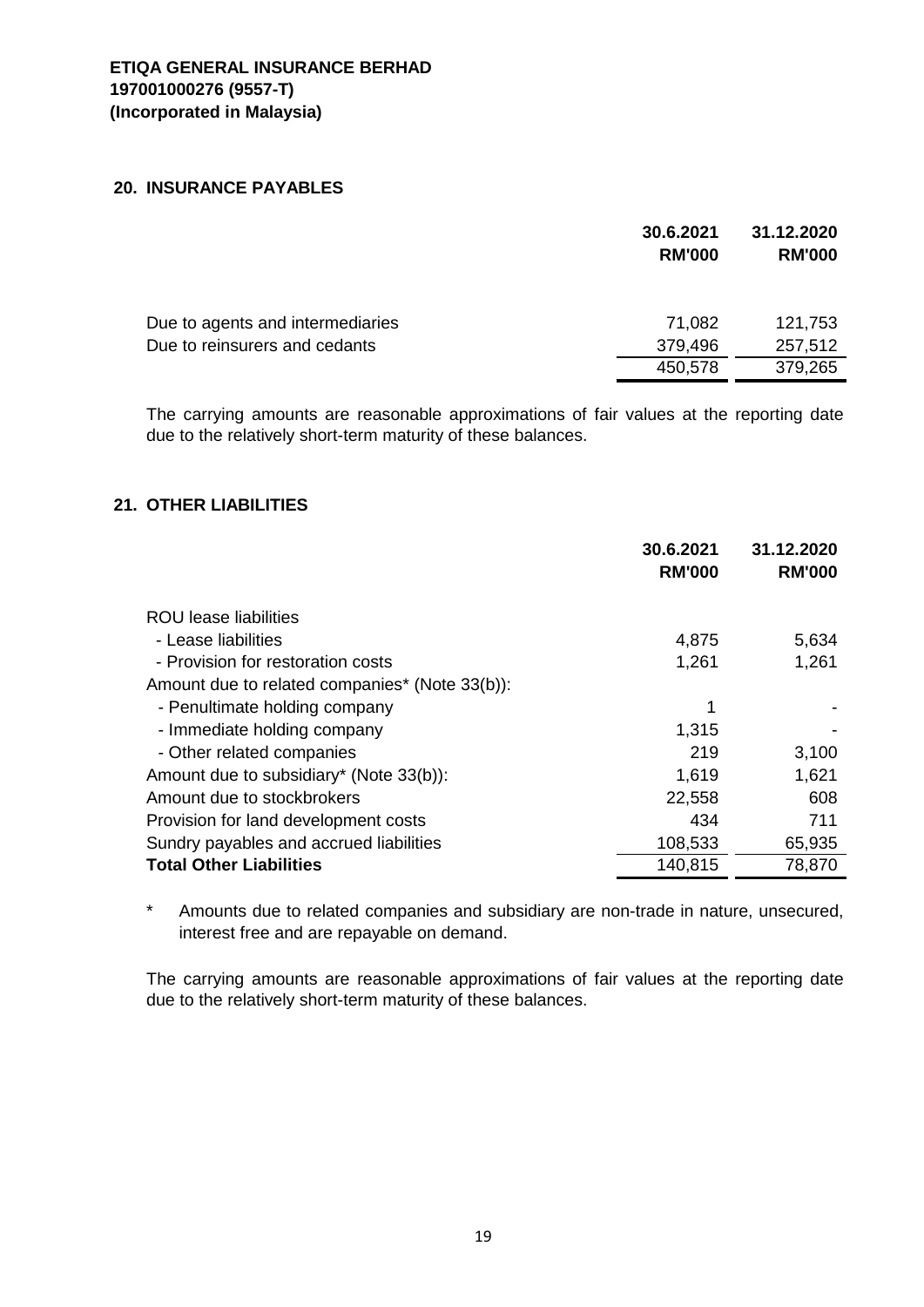#### **22. NET EARNED PREMIUMS**

|     |                                           | 1.1.2021                   | 1.1.2020                   |
|-----|-------------------------------------------|----------------------------|----------------------------|
|     |                                           | to                         | to                         |
|     |                                           | 30.6.2021<br><b>RM'000</b> | 30.6.2020<br><b>RM'000</b> |
|     | (a) Gross earned premiums                 |                            |                            |
|     | Gross premiums                            | 777,766                    | 747,147                    |
|     | Change in premium liabilities             | (86, 702)                  | (93, 535)                  |
|     | Gross earned premiums                     | 691,064                    | 653,612                    |
|     | (b) Earned premium ceded to reinsurers    |                            |                            |
|     | Gross premiums ceded to reinsurer         | (558, 264)                 | (503, 851)                 |
|     | Change in premium liabilities             | 100,190                    | 97,391                     |
|     | Gross earned premiums ceded to reinsurers | (458, 074)                 | (406, 460)                 |
|     | Net earned premium                        | 232,990                    | 247,152                    |
|     | <b>23. FEE AND COMMISSION INCOME</b>      |                            |                            |
|     |                                           | 1.1.2021                   | 1.1.2020                   |
|     |                                           | to                         | to                         |
|     |                                           | 30.6.2021                  | 30.6.2020                  |
|     |                                           | <b>RM'000</b>              | <b>RM'000</b>              |
|     | Reinsurance commission income             | 27,928                     | 27,846                     |
|     | <b>24. INVESTMENT INCOME</b>              |                            |                            |
|     |                                           | 1.1.2021                   | 1.1.2020                   |
|     |                                           | to                         | to                         |
|     |                                           | 30.6.2021                  | 30.6.2020                  |
|     |                                           | <b>RM'000</b>              | <b>RM'000</b>              |
|     | <b>Financial assets at FVTPL</b>          |                            |                            |
| (i) | Designated upon initial recognition       |                            |                            |
|     | Interest income                           | 837                        | 150                        |
|     | (ii) HFT                                  |                            |                            |
|     | Dividend income                           |                            |                            |
|     | - Quoted in Malaysia                      | 871                        | 714                        |
|     | - Quoted outside Malaysia                 | 55                         | 4                          |
|     | - Unquoted in Malaysia                    | 500                        |                            |
|     | - Unit and property trusts                | 7                          |                            |
|     |                                           | 1,433                      | 718                        |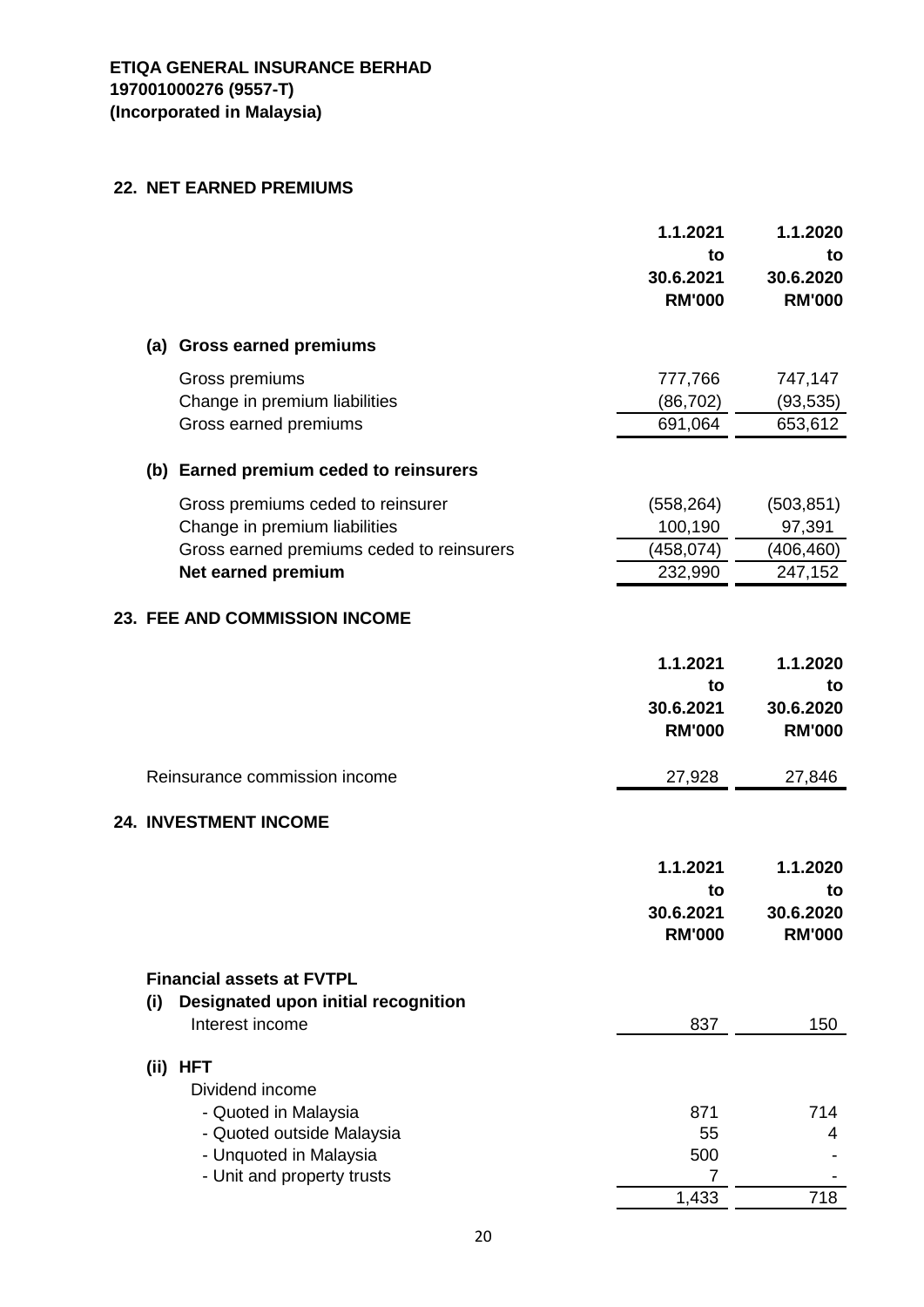# **ETIQA GENERAL INSURANCE BERHAD 197001000276 (9557-T) (Incorporated in Malaysia)**

# **24. INVESTMENT INCOME (CONTD.)**

|                                              | 1.1.2021                   | 1.1.2020                   |
|----------------------------------------------|----------------------------|----------------------------|
|                                              | to                         | to                         |
|                                              | 30.6.2021<br><b>RM'000</b> | 30.6.2020<br><b>RM'000</b> |
|                                              |                            |                            |
| <b>Financial assets at FVOCI</b>             |                            |                            |
| Interest income                              | 19,854                     | 15,618                     |
| Dividend Income                              |                            |                            |
| - Quoted in Malaysia                         | 222                        |                            |
|                                              | 20,076                     | 15,618                     |
|                                              |                            |                            |
| <b>Financial assets at AC</b>                |                            |                            |
| Interest/profit income                       | 3,453                      | 8,339                      |
| Interest income from financing receivables   |                            |                            |
| and other loans                              | 351                        | 256                        |
| Rental income                                | 6,908                      | 6,448                      |
| Rental expense                               | (1,798)                    | (2,009)                    |
| Amortisation of premiums                     | (335)                      | (156)                      |
| Investment related expenses                  | (169)                      | (158)                      |
|                                              | 4,957                      | 4,381                      |
| <b>Total investment income</b>               | 30,756                     | 29,206                     |
| 25. OTHER OPERATING INCOME/(EXPENSES), NET   |                            |                            |
|                                              | 1.1.2021                   | 1.1.2020                   |
|                                              | to                         | to                         |
|                                              | 30.6.2021                  | 30.6.2020                  |
|                                              | <b>RM'000</b>              | <b>RM'000</b>              |
| <b>Other revenues</b>                        |                            |                            |
| Gain/(losses) on foreign exchange:           |                            |                            |
| - realised                                   | 870                        | (959)                      |
| - unrealised                                 | 6,104                      | (970)                      |
| (Written off)/recovery of bad debts          | (103)                      | 3                          |
| Reversal/(impairment) losses on:             |                            |                            |
| - Receivables                                | 3,975                      | (4, 422)                   |
| - Reinsurance Assets                         | 454                        | 3,727                      |
| - Financing Receivables                      | (48)                       | (216)                      |
| - Investments                                | (314)                      | 129                        |
| - Others                                     | 1                          |                            |
| Reinsurance tax recovery                     | 1,243                      | 1,281                      |
| Sundry (expenditure)/income                  | (1,035)                    | 919                        |
| Total other operating income/(expenses), net | 11,147                     | (508)                      |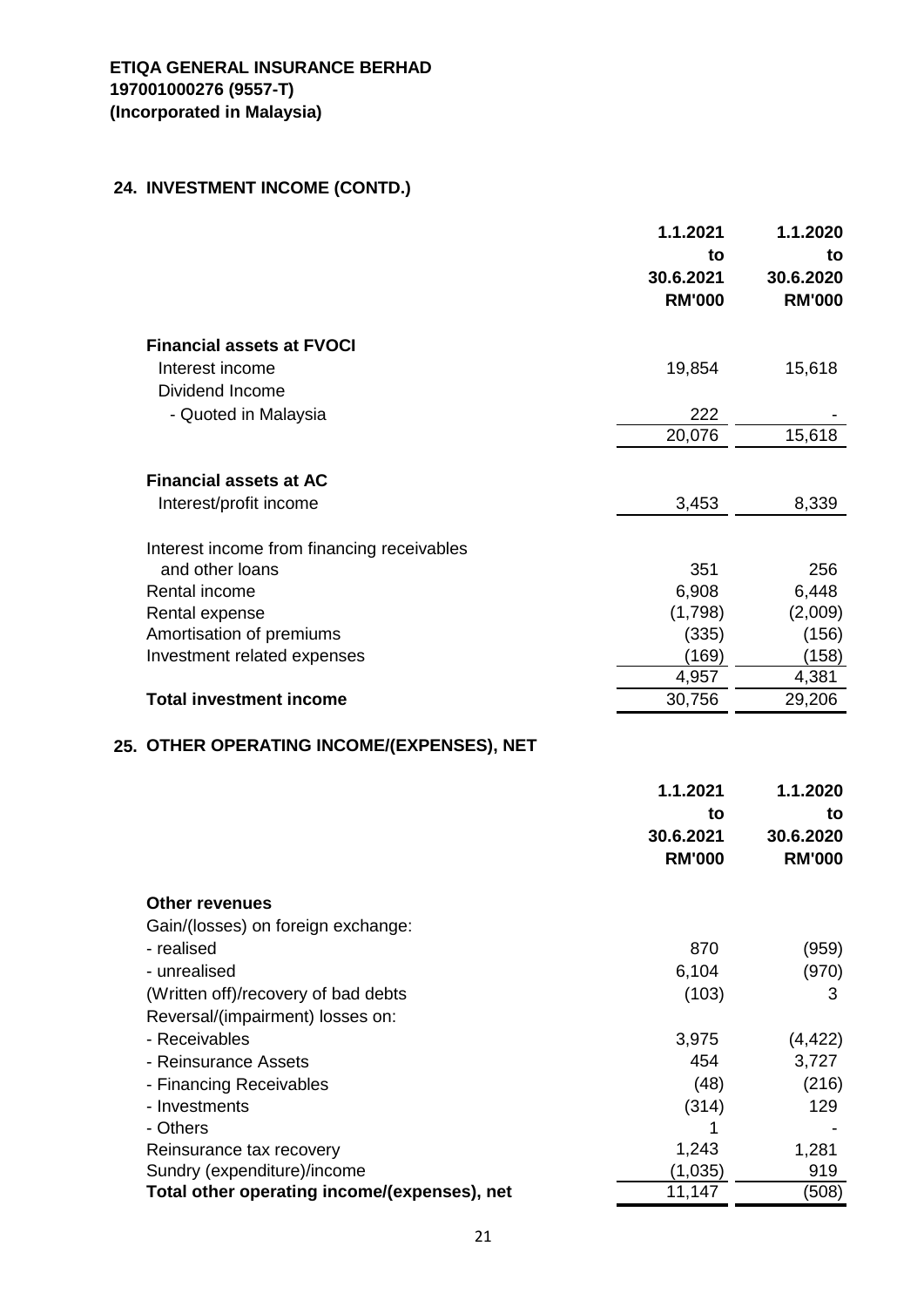# **26. MANAGEMENT EXPENSES**

|                                               | 1.1.2021      | 1.1.2020      |
|-----------------------------------------------|---------------|---------------|
|                                               | to            | to            |
|                                               | 30.6.2021     | 30.6.2020     |
|                                               | <b>RM'000</b> | <b>RM'000</b> |
| Employee benefits expense (Note 26(a))        | 38,209        | 41,012        |
| Directors' fee and remuneration (Note 27)     | 534           | 470           |
| Auditors' remuneration:                       |               |               |
| - statutory audit                             | 184           | 165           |
| - regulatory related services                 | 7             | 10            |
| - other services                              |               | 4             |
| Amortisation of intangible assets             | 3,178         | 3,050         |
| <b>Bank charges</b>                           | 1,645         | 1,923         |
| Depreciation of property, plant and equipment | 1,659         | 1,429         |
| Right-of-use expenses:                        |               |               |
| - depreciation                                | 1,090         | 1,153         |
| - Interest expenses                           | 66            | 95            |
| - termination                                 |               | (56)          |
| Other management fees                         | (1,089)       | 2,550         |
| Professional fees                             | 959           | (642)         |
| Rental of offices/premises                    | 2,089         | 1,935         |
| Electronic data processing expenses           | (372)         | (742)         |
| Information technology outsourcing            | 2,663         | 2,587         |
| Postage and stamp duties                      | 293           | 262           |
| Printing and stationery                       | 92            | 342           |
| Promotional and marketing cost                | 5,809         | 10,906        |
| <b>Training expenses</b>                      | 210           | 223           |
| Utilities, assessment and maintenance         | 969           | 1,139         |
| Entertainment                                 | 45            | 101           |
| <b>Travelling expenses</b>                    | 60            | 270           |
| Office facilities expenses                    | 572           | 312           |
| Legal fees                                    | 33            | 32            |
| Other expenses                                | 2,582         | 2,685         |
| <b>Total management expenses</b>              | 61,487        | 71,215        |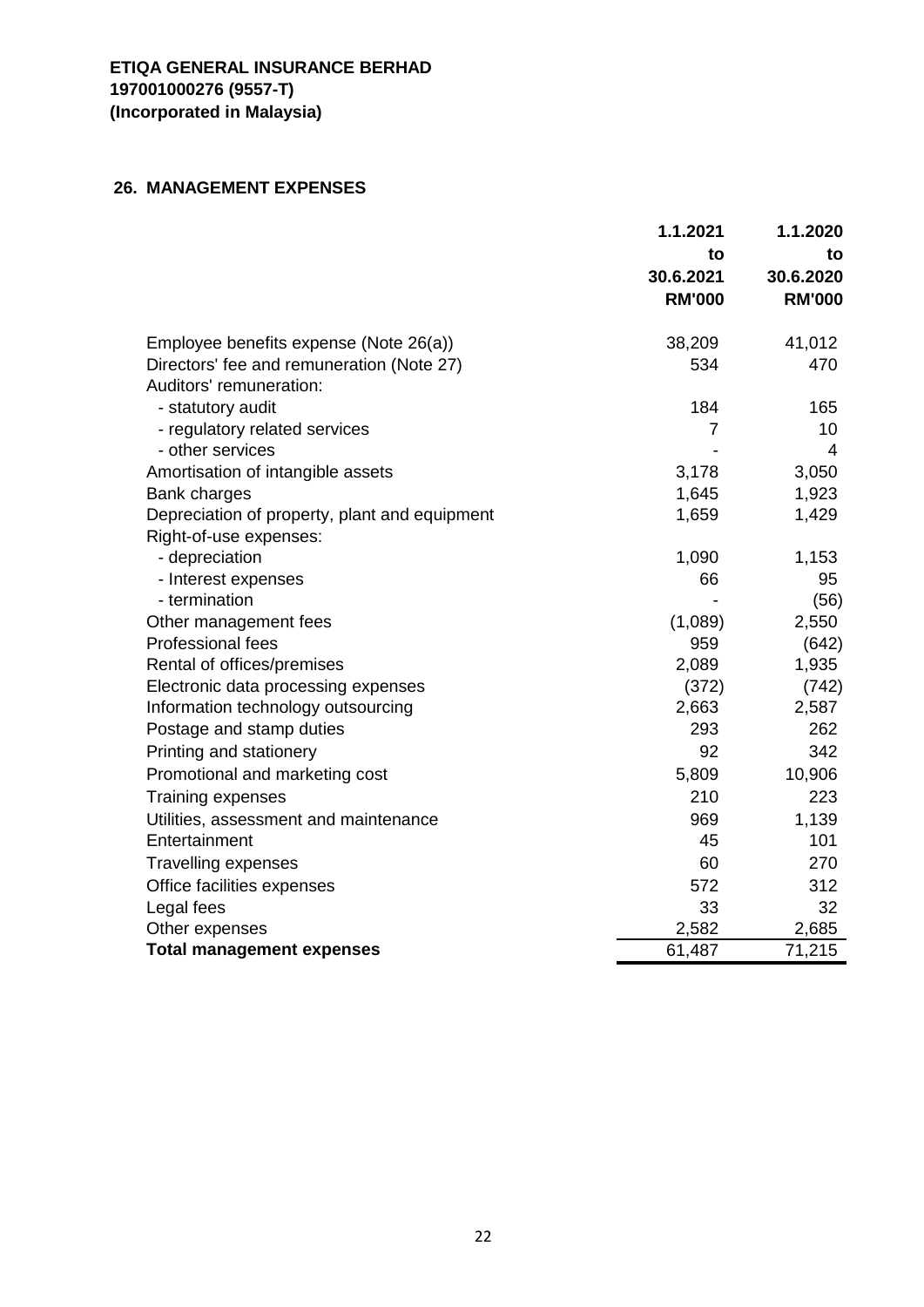# **26. MANAGEMENT EXPENSES (CONTD.)**

|                                          | 1.1.2021<br>to<br>30.6.2021<br><b>RM'000</b> | 1.1.2020<br>to<br>30.6.2020<br><b>RM'000</b> |
|------------------------------------------|----------------------------------------------|----------------------------------------------|
| <b>Employee benefits expense:</b><br>(a) |                                              |                                              |
| Wages, salaries and bonuses              | 28,186                                       | 31,076                                       |
| Employee Provident Fund ("EPF")          | 4,302                                        | 4,916                                        |
| Social Security Contribution ("SOCSO")   | 209                                          | 216                                          |
| Employee's Share Grant Plan ("ESGP")     | 994                                          | 679                                          |
| Other benefits                           | 4,518                                        | 4,125                                        |
|                                          | 38,209                                       | 41,012                                       |

## **(b) The details of Chief Executive Officer's ("CEO's") remuneration during the period are as follows:**

| <b>Salaries</b>  | 322 | 322 |
|------------------|-----|-----|
| <b>Bonus</b>     | 200 | 250 |
| <b>EPF</b>       | 84  | 92  |
| <b>ESGP</b>      | 92  | 64  |
| Other emoluments | 28  | 18  |
|                  | 726 | 746 |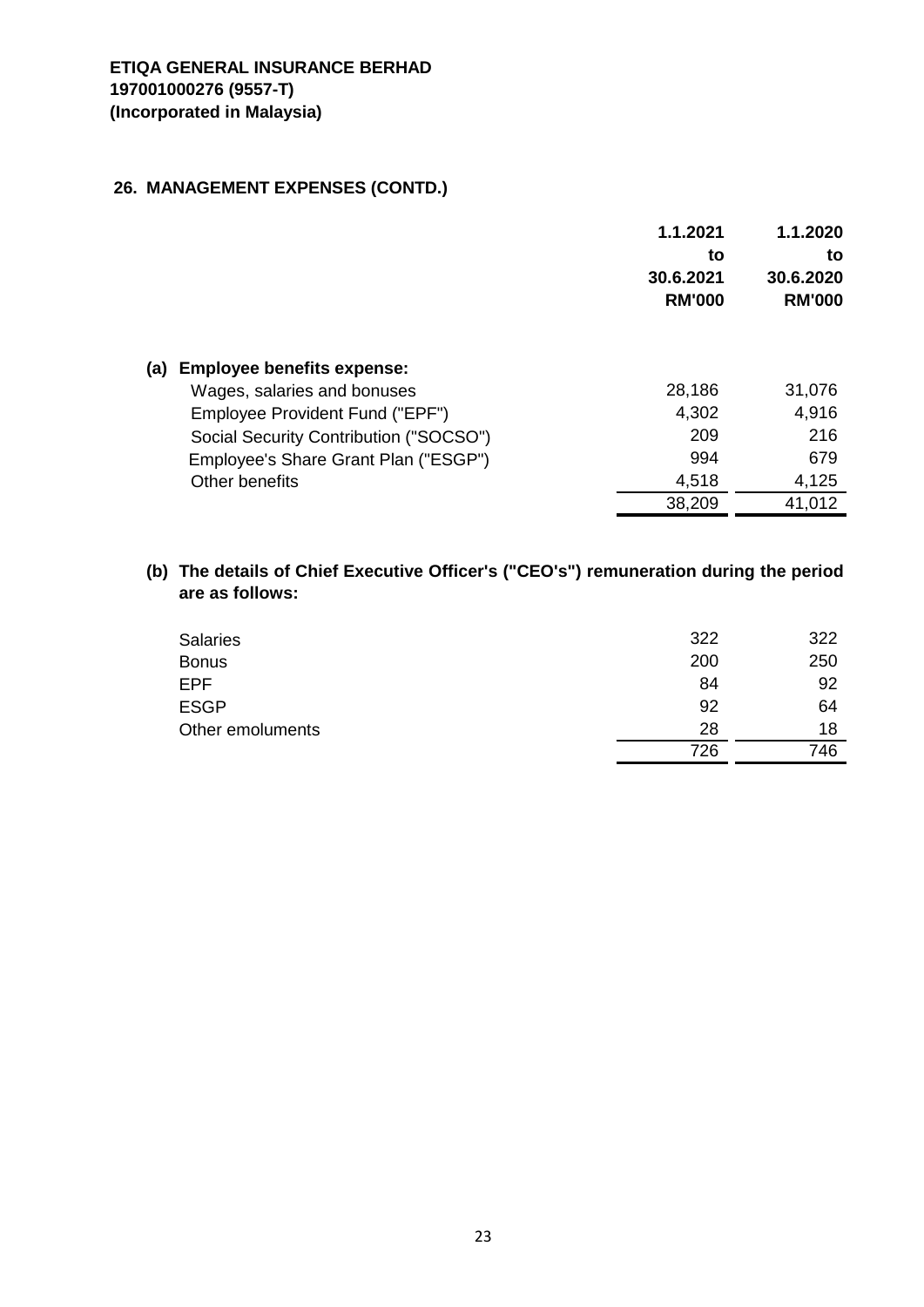## **27. DIRECTORS' REMUNERATION**

|                                               | 1.1.2021<br>to<br>30.6.2021<br><b>RM'000</b> | 1.1.2020<br>to<br>30.6.2020<br><b>RM'000</b> |
|-----------------------------------------------|----------------------------------------------|----------------------------------------------|
| Executive director:                           |                                              |                                              |
| Fees                                          | 60                                           | 60                                           |
| Other emoluments                              | 12                                           | 6                                            |
|                                               | 72                                           | 66                                           |
| Non-executive directors:                      |                                              |                                              |
| Fees                                          | 390                                          | 360                                          |
| Other emoluments                              | 72                                           | 44                                           |
|                                               | 462                                          | 404                                          |
| <b>Total Directors' Fees and Remuneration</b> | 534                                          | 470                                          |
|                                               |                                              |                                              |

The total remuneration of the directors of the Company are as follows:

|                                             | <b>Fees</b><br><b>RM'000</b> | <b>Other</b><br><b>Emoluments</b><br><b>RM'000</b> | Total<br><b>RM'000</b> |
|---------------------------------------------|------------------------------|----------------------------------------------------|------------------------|
| 1.1.2021 to 30.6.2021                       |                              |                                                    |                        |
| <b>Executive director</b>                   |                              |                                                    |                        |
| Datuk Normala binti Abdul Manaf             | 60                           | 12                                                 | 72                     |
|                                             | 60                           | 12                                                 | 72                     |
| <b>Non-executive directors</b>              |                              |                                                    |                        |
| Datuk Mohd Najib bin Abdullah<br>(Chairman) | 90                           | 12                                                 | 102                    |
| Mr. Frank J.G. Van Kempen                   | 60                           | 12                                                 | 72                     |
| Mr. Koh Heng Kong                           | 60                           | 12                                                 | 72                     |
| Ms. Serina binti Abdul Samad                | 60                           | 12                                                 | 72                     |
| Ms. Daniela Adaggi                          | 60                           | 12                                                 | 72                     |
| Mr. Mohamad Shukor bin Ibrahim              | 60                           | 12                                                 | 72                     |
|                                             | 390                          | 72                                                 | 462                    |
|                                             | 450                          | 84                                                 | 534                    |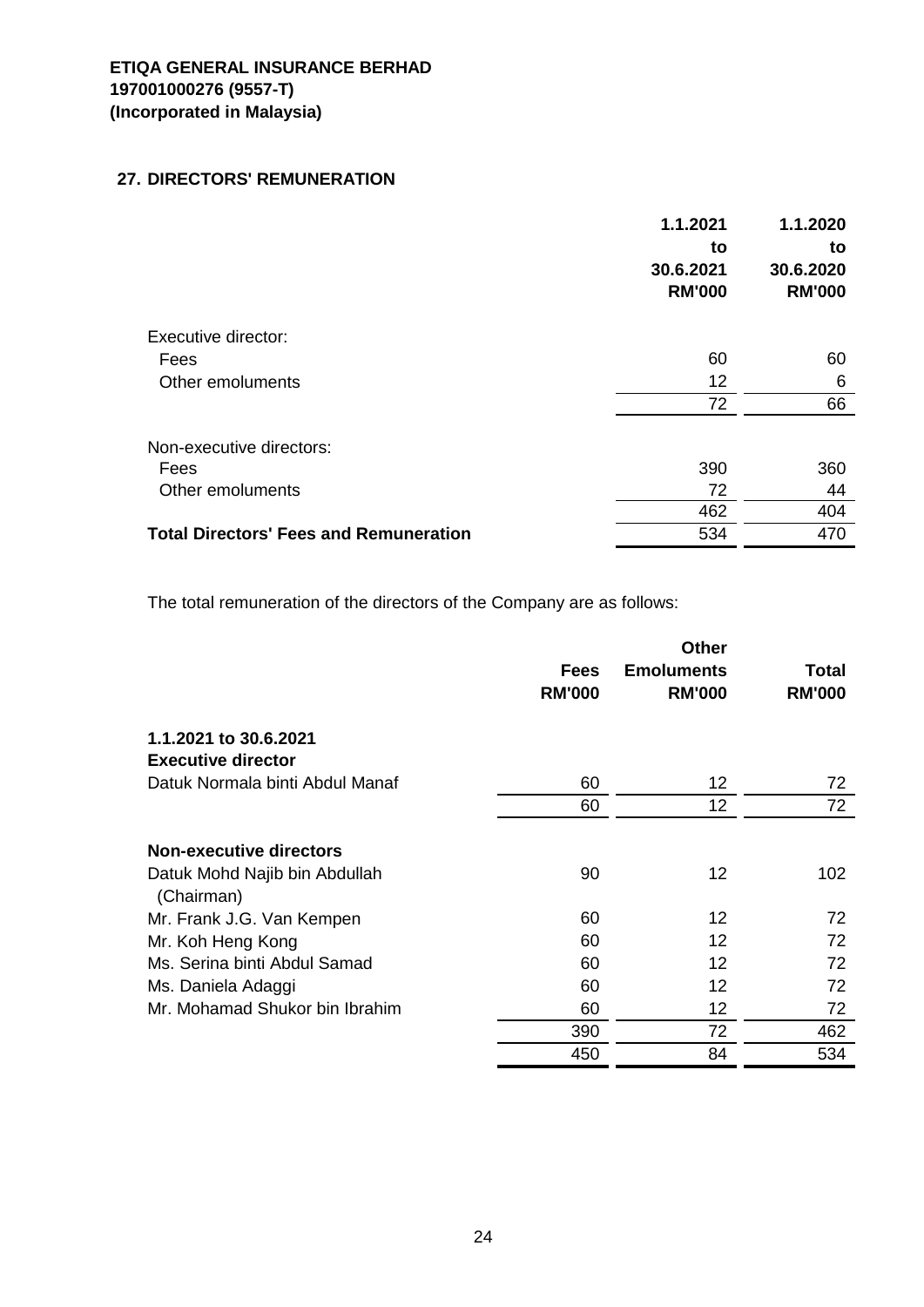# **27. DIRECTORS' REMUNERATION (CONTD.)**

|               | <b>Other</b>  |               |
|---------------|---------------|---------------|
| <b>Fees</b>   | emoluments    | Total         |
| <b>RM'000</b> | <b>RM'000</b> | <b>RM'000</b> |
|               |               |               |
|               |               |               |
| 60            | 6             | 66            |
| 60            | 6             | 66            |
|               |               |               |
|               |               |               |
| 90            | 8             | 98            |
|               |               |               |
| 60            | 6             | 66            |
| 60            | 8             | 68            |
| 60            | 8             | 68            |
| 60            | 8             | 68            |
|               |               |               |
| 30            | 6             | 36            |
| 360           | 44            | 404           |
| 420           | 50            | 470           |
|               |               |               |

#### **28. FEE AND COMMISSION EXPENSES**

|                                       | 1.1.2021<br>to<br>30.6.2021<br><b>RM'000</b> | 1.1.2020<br>to<br>30.6.2020<br><b>RM'000</b> |
|---------------------------------------|----------------------------------------------|----------------------------------------------|
| Costs incurred for the acquisition of |                                              |                                              |
| insurance contracts                   | 34,156                                       | 35,995                                       |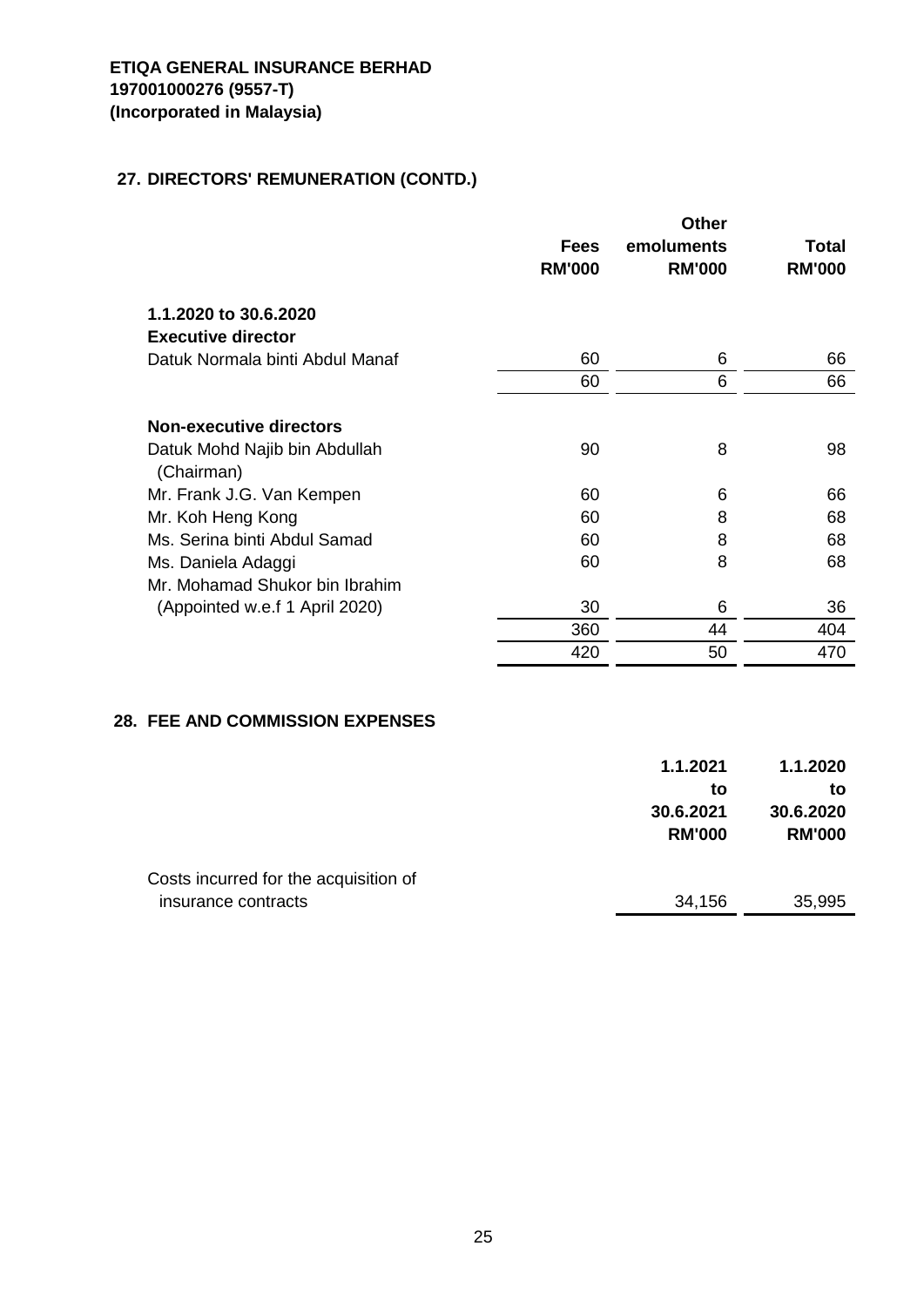## **29. TAXATION**

# **Major components of income tax expense**

The major components of income tax expense for the financial period ended 30 June 2021 and 30 June 2020 are as follows:

|                                                                                                                       | 1.1.2021<br>to<br>30.6.2021<br><b>RM'000</b> | 1.1.2020<br>to<br>30.6.2020<br><b>RM'000</b> |
|-----------------------------------------------------------------------------------------------------------------------|----------------------------------------------|----------------------------------------------|
| <b>Income Statement:</b>                                                                                              |                                              |                                              |
| Income tax:<br>Current financial period<br>- Malaysia                                                                 | 27,405                                       | 17,176                                       |
| Deferred taxation:<br>Relating to origination and reversal<br>of temporary differences                                | (8, 161)                                     | (1,015)                                      |
| Income tax expense recognised in<br>income statement                                                                  | 19,244                                       | 16,161                                       |
| <b>Statement of Comprehensive Income:</b>                                                                             |                                              |                                              |
| Deferred income tax related to other<br>comprehensive income:<br>- Fair value changes on financial assets<br>at FVOCI | (10, 685)                                    | 687                                          |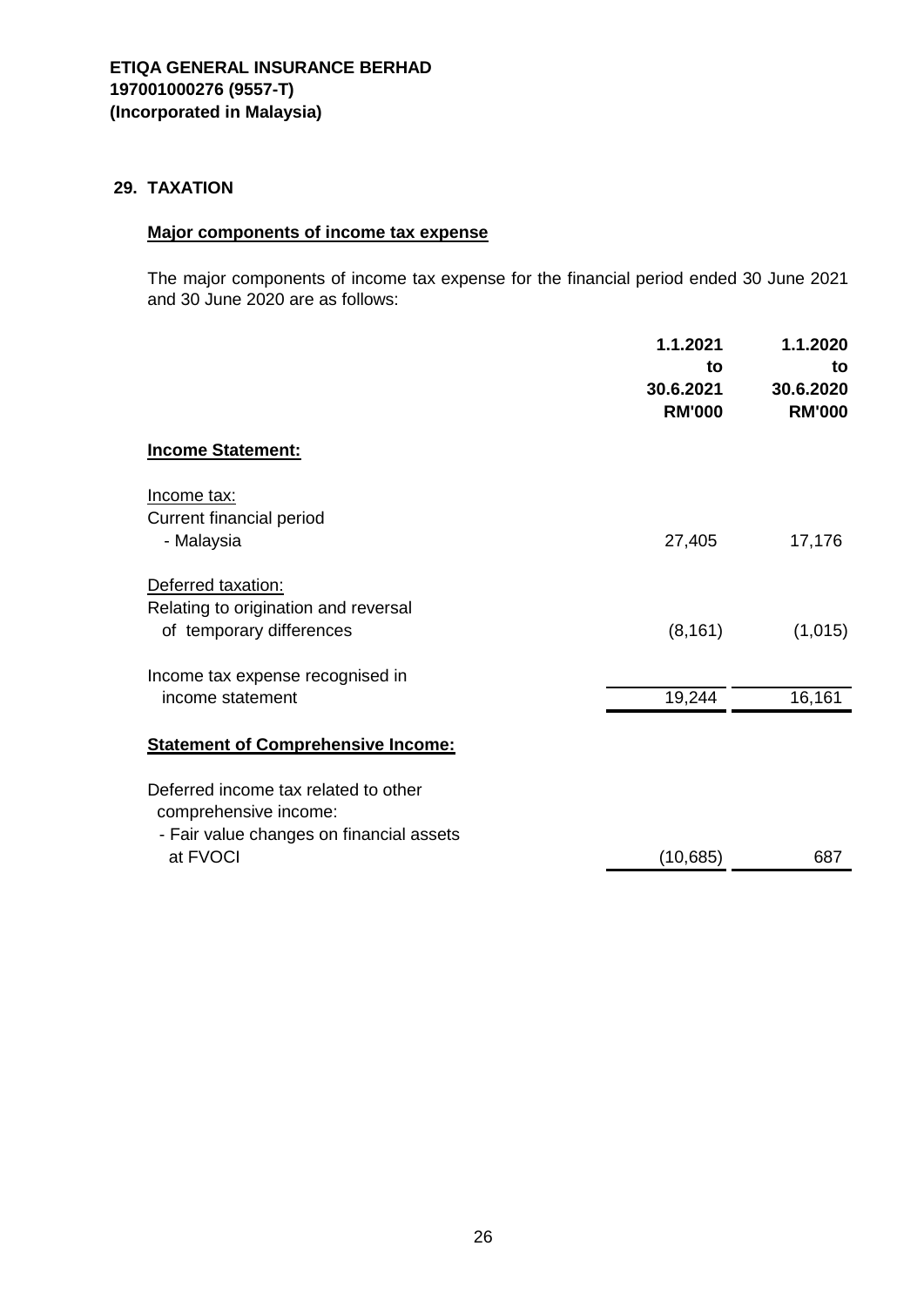# **29. TAXATION (CONTD.)**

#### **Reconciliation between tax expense and accounting profit**

The reconciliation of income tax expense applicable to profit before taxation at the statutory income tax rate to income tax expense at the effective income tax rate of the Company is as follows:

|                                                                       | 1.1.2021<br>to<br>30.6.2021<br><b>RM'000</b> | 1.1.2020<br>to<br>30.6.2020<br><b>RM'000</b> |
|-----------------------------------------------------------------------|----------------------------------------------|----------------------------------------------|
| Profit before taxation                                                | 89,365                                       | 67,492                                       |
| <b>Taxation at Malaysian statutory</b><br>tax rate of 24% (2020: 24%) | 21,448                                       | 16,198                                       |
| Income not subject to tax                                             | (2,537)                                      | (463)                                        |
| Expenses not deductible for tax purposes                              | 333                                          | 426                                          |
| Tax expense for the financial period                                  | 19,244                                       | 16,161                                       |

Domestic income tax for shareholder's fund and general fund are calculated on the estimated assessable profit for the financial period at Malaysian statutory tax rate of 24% (2020: 24%)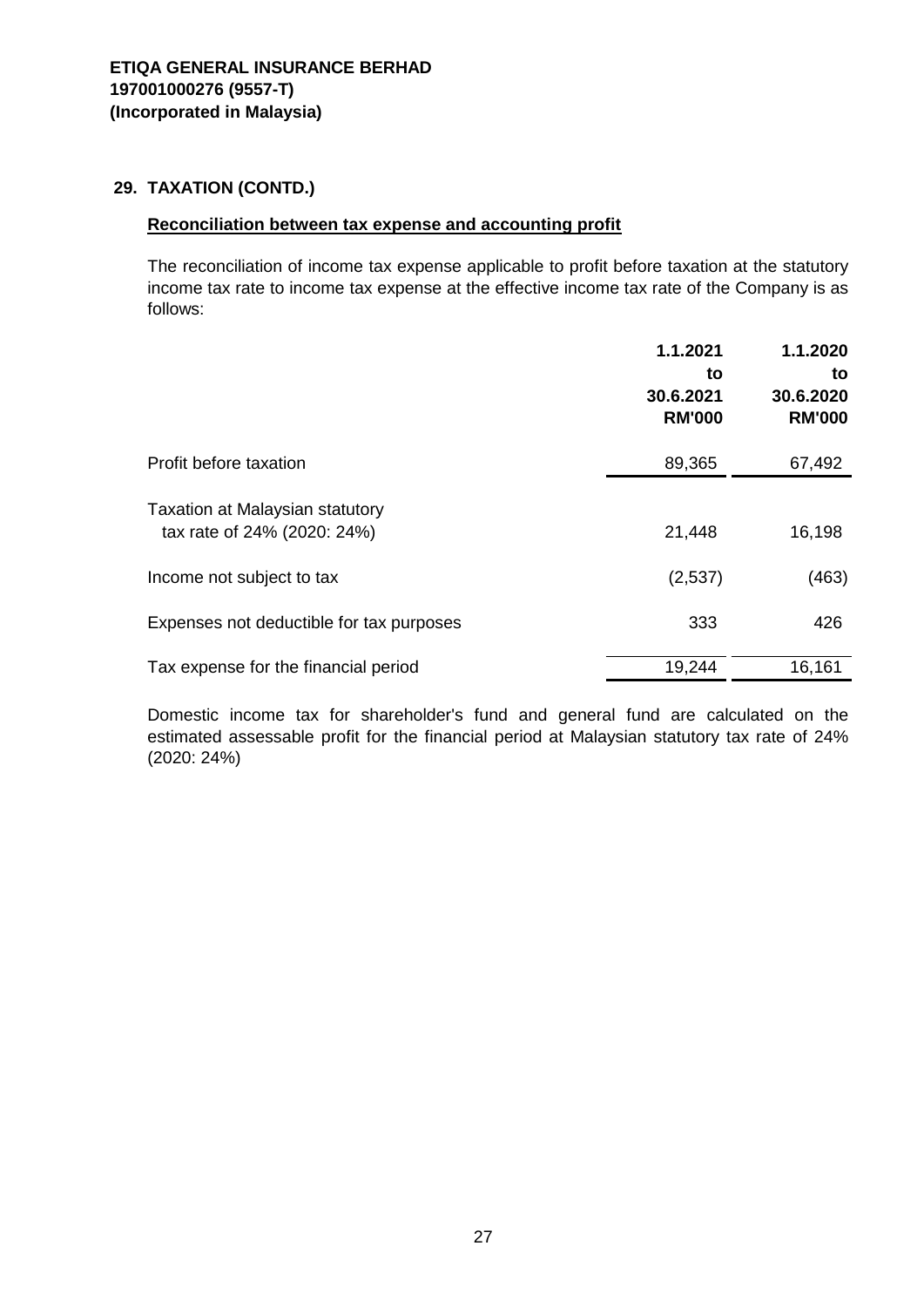## **30. EARNINGS PER SHARE**

Basic and diluted earnings per share ("EPS") is calculated by dividing the profit for the financial period attributable to ordinary equity holders of the Company by the number of ordinary shares in issue during the financial period.

|                                                     | 1.1.2021<br>to<br>30.6.2021<br><b>RM'000</b> | 1.1.2020<br>to<br>30.6.2020<br><b>RM'000</b> |
|-----------------------------------------------------|----------------------------------------------|----------------------------------------------|
| Profit attributable to ordinary equity holders      | 70,121                                       | 51,331                                       |
|                                                     | 30.6.2021<br>'000                            | 30.6.2020<br>'000                            |
| Weighted average number of ordinary shares in issue | 212,151                                      | 212,151                                      |
|                                                     | 1.1.2021<br>to<br>30.6.2021<br>sen           | 1.1.2020<br>to<br>30.6.2020<br>sen           |
| Basic and diluted earnings per share                | 33.05                                        | 24.20                                        |

There have been no other transactions involving ordinary shares between the reporting date and the authorisation date of the unaudited interim condensed financial statements.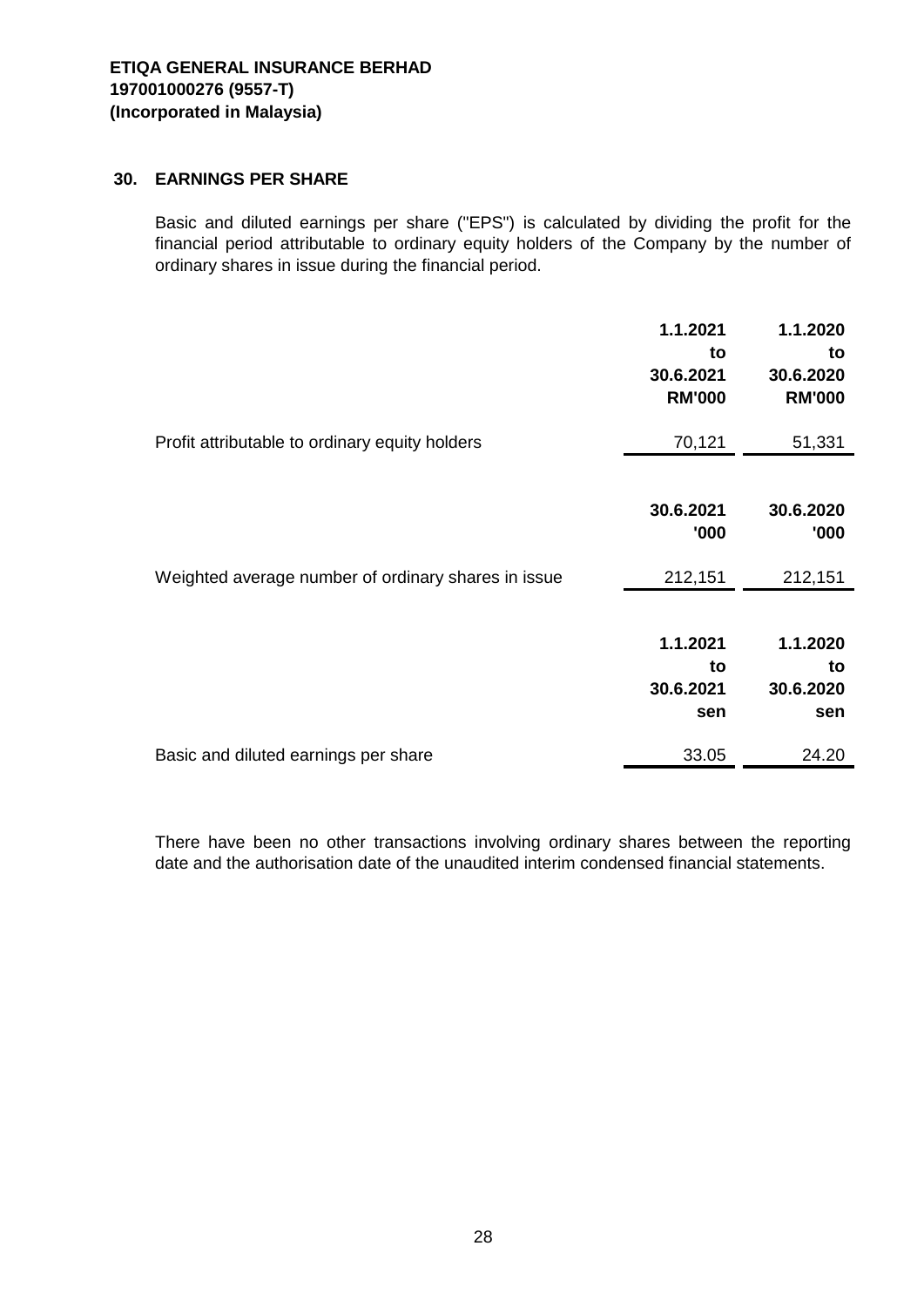#### **31. OPERATING LEASE COMMITMENTS**

#### **The Company as lessor**

The Company has entered into operating lease agreements on its portfolio of investment properties. The leases have remaining lease terms of between 1 and 5 years. All leases include a clause to enable upward revision of the rental charge on an annual basis based on prevailing market conditions.

The future minimum lease payments receivable under non-cancellable operating leases contracted for as at the balance sheet date but not recognised as receivables, are as follows:

|                            | 30.6.2021<br><b>RM'000</b> | 31.12.2020<br><b>RM'000</b> |
|----------------------------|----------------------------|-----------------------------|
| Not later than one year    | 11,767                     | 11,284                      |
| Between one and five years | 44.715                     | 42,674                      |
|                            | 56,482                     | 53,958                      |

Rental income on investment properties recognised in the income statement during the financial period is disclosed in Note 24.

#### **32. OTHER COMMITMENTS AND CONTINGENCIES**

|                                  | 30.6.2021<br><b>RM'000</b> | 31.12.2020<br><b>RM'000</b> |
|----------------------------------|----------------------------|-----------------------------|
| Approved and contracted for:     |                            |                             |
| Property, plant and equipment    | 66                         | 438                         |
| Intangible assets                | 1,893                      | 1,121                       |
|                                  | 1,959                      | 1,559                       |
| Approved and not contracted for: |                            |                             |
| Property, plant and equipment    | 6,879                      | 14,748                      |
| Intangible assets                | 28                         | 405                         |
|                                  | 6,907                      | 15,153                      |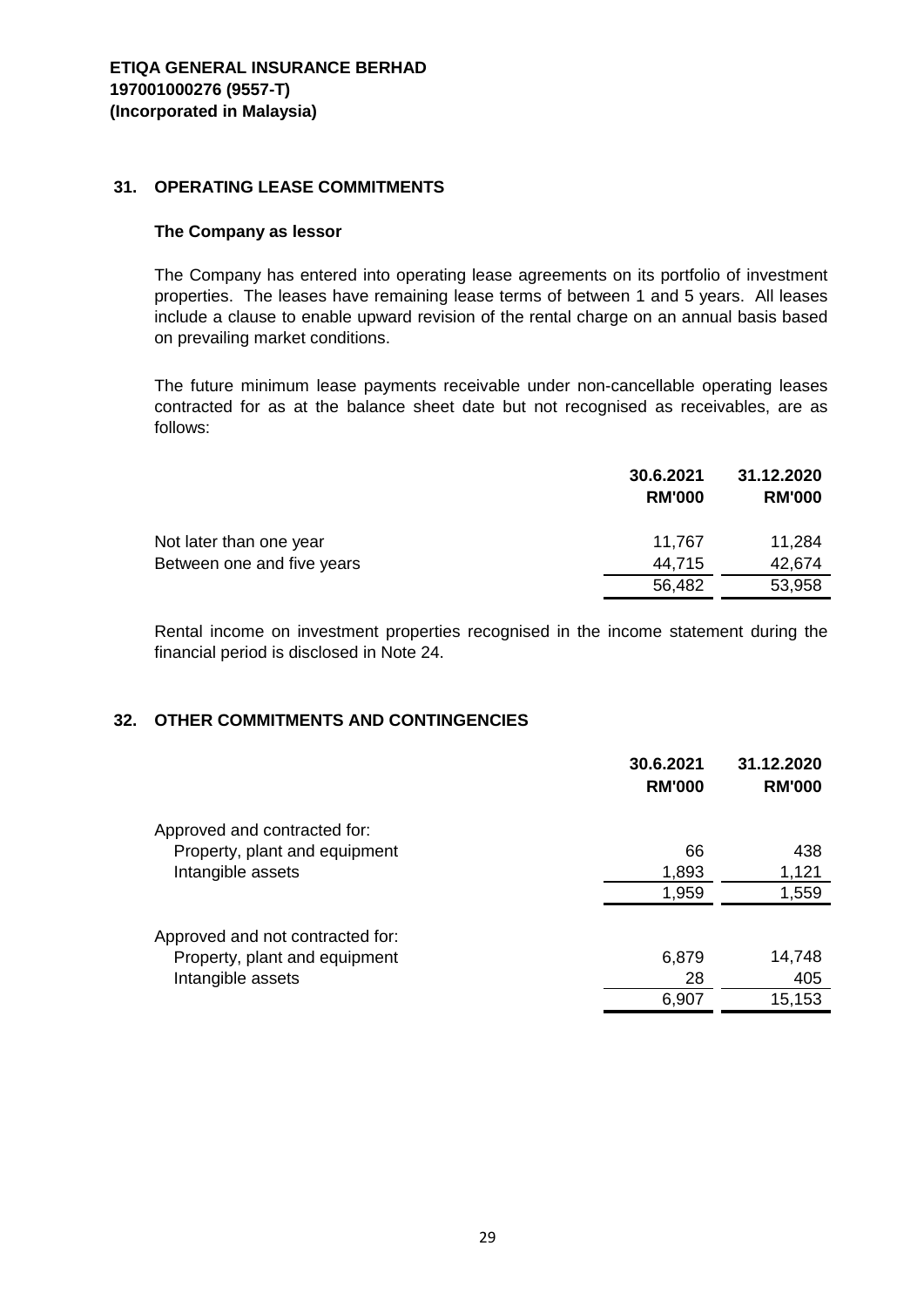#### **33. SIGNIFICANT RELATED PARTY TRANSACTIONS AND BALANCES DISCLOSURES**

For the purpose of these financial statements, parties are considered to be related to the Company if the Company has the ability, directly or indirectly, to control the party or exercise significant influence over the party in making financial and operating decisions, or vice versa, or where the Company and the party are subject to common control or common significant influence. Related parties may be individuals or other entities.

Related parties also include key management personnel defined as those persons having authority and responsibility for planning, directing and controlling the activities of the Company either directly or indirectly. The key management personnel includes all the directors and chief executive officers of the Company.

The Company has related party relationships with its shareholders and their related companies, subsidiaries, associates, key management personnel and the subsidiaries and associates of a company with significant influence over its shareholder.

Related party transactions have been entered into in the normal course of business under normal trade terms.

| were as follows:              |               |               |
|-------------------------------|---------------|---------------|
|                               | 1.1.2021      | 1.1.2020      |
|                               | to            | to            |
|                               | 30.6.2021     | 30.6.2020     |
|                               | <b>RM'000</b> | <b>RM'000</b> |
| Income/(expenses):            |               |               |
| Ultimate holding company:     |               |               |
| Gross premium income          | 4,522         | 5,442         |
| Commissions and fees expenses | (11,501)      | (11, 765)     |
| Claims paid                   | (215)         | (69)          |
| Interest income               | 112           | 736           |
| Rental income                 | 248           | 250           |
| Other expenses                | (857)         | (216)         |
| <b>ESGP</b>                   | (70)          | (741)         |

(a) Significant transactions of the Company with related parties during the financial period were as follows: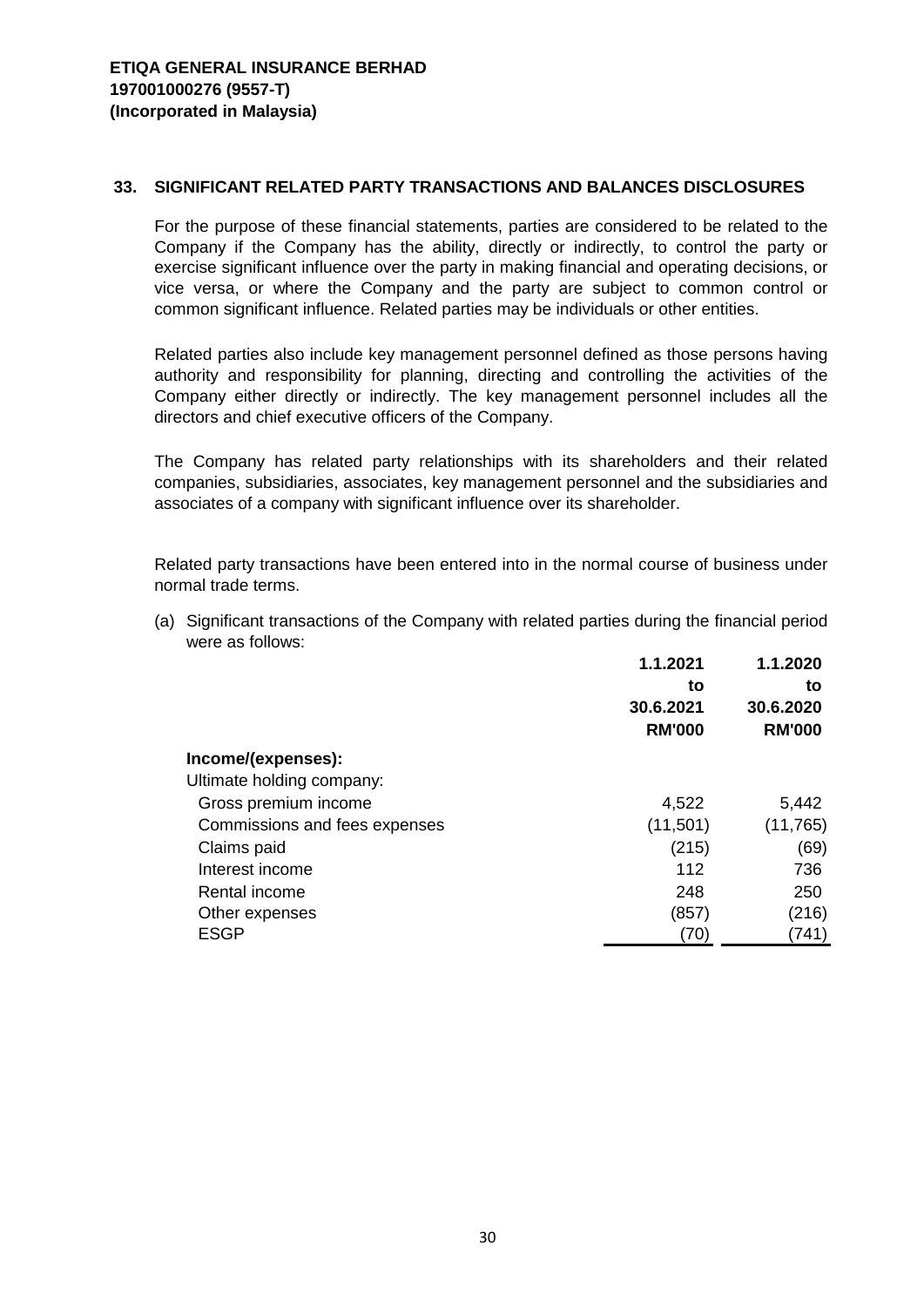## **33. SIGNIFICANT RELATED PARTY TRANSACTIONS AND BALANCES DISCLOSURES (CONTD.)**

(a) Significant transactions of the Company with related parties during the financial period were as follows (Contd.):

|                                                                 | 1.1.2021      | 1.1.2020      |
|-----------------------------------------------------------------|---------------|---------------|
|                                                                 | to            | to            |
|                                                                 | 30.6.2021     | 30.6.2020     |
|                                                                 | <b>RM'000</b> | <b>RM'000</b> |
| Income/(expenses) (contd.):                                     |               |               |
| Immediate holding company:                                      |               |               |
| Gross premium income                                            | 4             | 4             |
| Rental income                                                   | 73            | 64            |
| Dividend paid/payable                                           | (59,996)      | (29, 998)     |
| Claims paid                                                     |               | (56)          |
| Shared service cost                                             | (17, 377)     | (4,590)       |
| Remuneration of seconded employee                               | (99)          | (48)          |
| Penultimate holding company:                                    |               |               |
| Other expenses                                                  | (35)          |               |
| Fellow subsidiaries within the MAHB Group:                      |               |               |
| Gross premium income                                            | 1,803         | 444           |
| Premium ceded to reinsurers                                     | (22)          | (1, 391)      |
| Commissions and fee expenses                                    | (431)         | (20)          |
| Reinsurance commission income                                   | 11            | 648           |
| Rental income                                                   | 5,074         | 4,620         |
| Rental expenses                                                 | (987)         | (835)         |
| Shared service cost income/(cost)                               | 16,893        | 6,342         |
| Claims paid                                                     | (3,687)       | (1, 493)      |
| Claims recovery from reinsurers                                 | 1,536         | 1,062         |
| Other income                                                    | 2             | 371           |
| Other expenses                                                  | (35)          | (32)          |
| Fellow subsidiaries within the EIHSB Group:                     |               |               |
| <b>Consultation fees</b>                                        | (832)         |               |
| Other related companies within the Maybank Group:               |               |               |
| Gross premium income                                            | 1,759         | 1,173         |
| Profit income                                                   | 2,028         | 2,013         |
| Insurance expenses                                              | (136)         |               |
| Information technology outsourcing                              | (2,663)       | (2,587)       |
| Companies with significant influence over<br>the Maybank Group: |               |               |
| Gross insurance premium income                                  | 3,183         | 574           |
| Claims paid                                                     | (127)         | (482)         |
|                                                                 |               |               |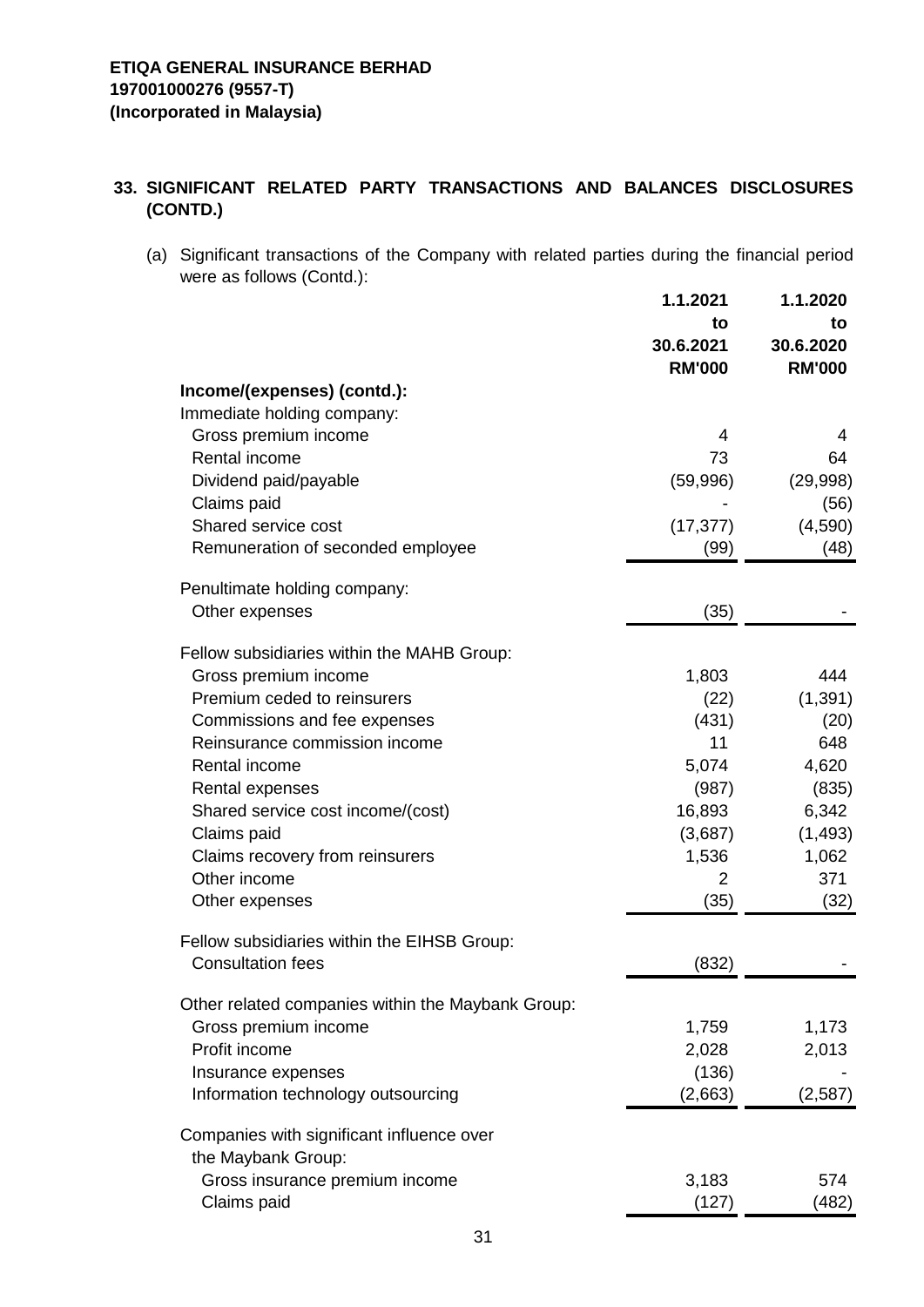## **33. SIGNIFICANT RELATED PARTY TRANSACTIONS AND BALANCES DISCLOSURES (CONTD.)**

(b) Included in the statements of financial position of the Company are amounts due from/(to) related companies as follows:

|                                             | <b>Note</b> | 30.6.2021<br><b>RM'000</b> | 31.12.2020<br><b>RM'000</b> |
|---------------------------------------------|-------------|----------------------------|-----------------------------|
| Ultimate holding company:                   |             |                            |                             |
| Fixed and call deposits                     |             | 35,307                     | 82,021                      |
| Derivatives (liabilities)/assets            |             | (456)                      | 2,695                       |
| <b>Bank balances</b>                        |             | 72,718                     | 22,295                      |
| Income and profits due and accrued          |             | 96                         | 48                          |
| <b>Outstanding premiums</b>                 |             | 7,680                      | 7,521                       |
| <b>Claim liabilities</b>                    |             | (45, 395)                  | (58, 861)                   |
| Provision for custodian fee                 |             |                            | (35)                        |
| Other receivables                           |             | 27                         |                             |
| Amount due from ultimate holding            |             |                            | 656                         |
| company                                     | 16          | 1,448                      |                             |
|                                             |             |                            |                             |
| Immediate holding company:                  |             |                            |                             |
| Outstanding premiums                        |             | 4                          | $\overline{7}$              |
| Amount due from holding                     |             |                            |                             |
| company                                     | 16          |                            | 621                         |
| Amount due to holding                       |             |                            |                             |
| company                                     | 21          | (1, 315)                   |                             |
| Penultimate holding company:                |             |                            |                             |
| Amount due to penultimate holding           |             |                            |                             |
| company                                     | 21          | (1)                        |                             |
| Fellow subsidiaries within the MAHB Group:  |             |                            |                             |
| Amount due to reinsurers and cedants        |             | (15,697)                   | (9,264)                     |
| <b>Claims liabilities</b>                   |             | (2,999)                    | (6,007)                     |
| Reinsurance assets                          |             | 10                         | 17,051                      |
| Amount due from other related               |             |                            |                             |
| companies                                   | 16          | 3,528                      | 6,742                       |
| Amount due to other related companies       | 21          | (6)                        | (3,019)                     |
| Fellow subsidiaries within the EIHSB Group: |             |                            |                             |
| Amount due to other related companies       | 21          | (213)                      |                             |
|                                             |             |                            |                             |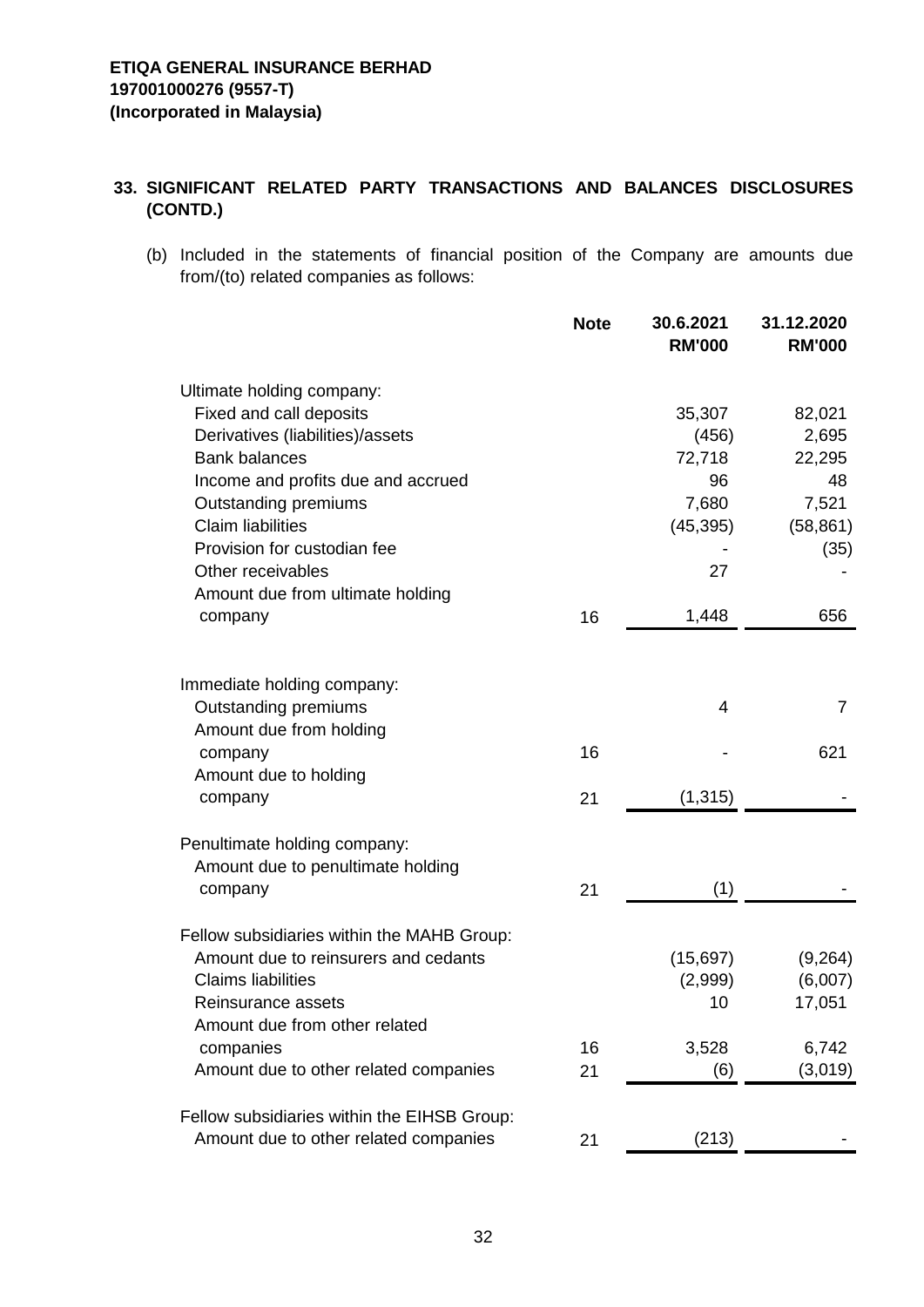## **33. SIGNIFICANT RELATED PARTY TRANSACTIONS AND BALANCES DISCLOSURES (CONTD.)**

(b) Included in the statements of financial position of the Company are amounts due from/(to) related companies as follows (Contd.) :

|                                                   | <b>Note</b> | 30.6.2021<br><b>RM'000</b> | 31.12.2020<br><b>RM'000</b> |
|---------------------------------------------------|-------------|----------------------------|-----------------------------|
| Other related companies within the Maybank Group: |             |                            |                             |
| Fixed and call deposits                           |             | 223,439                    | 222,306                     |
| Income due and accrued                            |             | 448                        | 462                         |
| Claims liabilities                                |             | (50)                       | (50)                        |
| Amount due from other related companies           | 16          | 1                          |                             |
| Amount due to other related companies             | 21          |                            | (81)                        |
| Companies with significant influence over the     |             |                            |                             |
| Maybank Group:                                    |             |                            |                             |
| <b>Claims liabilities</b>                         |             | (3,298)                    | (6,711)                     |
| Subsidiary:                                       |             |                            |                             |
| Amount due to subsidiary                          | 21          | (1,619)                    | (1,621)                     |

#### (c) Key management personnel compensation

(i) The remuneration of key management personnel during the financial period was as follows:

|                                         | 1.1.2021      | 1.1.2020      |
|-----------------------------------------|---------------|---------------|
|                                         | to            | to            |
|                                         | 30.6.2021     | 30.6.2020     |
|                                         | <b>RM'000</b> | <b>RM'000</b> |
| Short-term employee benefits            |               |               |
| - Fees                                  | 450           | 420           |
| - Salaries, allowances and bonuses      | 606           | 622           |
| - EPF                                   | 84            | 92            |
| - ESGP                                  | 92            | 64            |
| - Other emoluments and benefits-in-kind | 28            | 18            |
|                                         | 1,260         | 1,216         |

(ii) The number of shares awarded for ESGP to key management personnel were as follows:

|                                   | 30.6.2021<br>'000 | 31.12.2020<br>'000 |
|-----------------------------------|-------------------|--------------------|
| At 1 January 2021/ 1 January 2020 | 396               | 264                |
| Awarded                           | 92                | 132                |
| At 30 June 2021/ 31 December 2020 | 488               | 396                |
|                                   |                   |                    |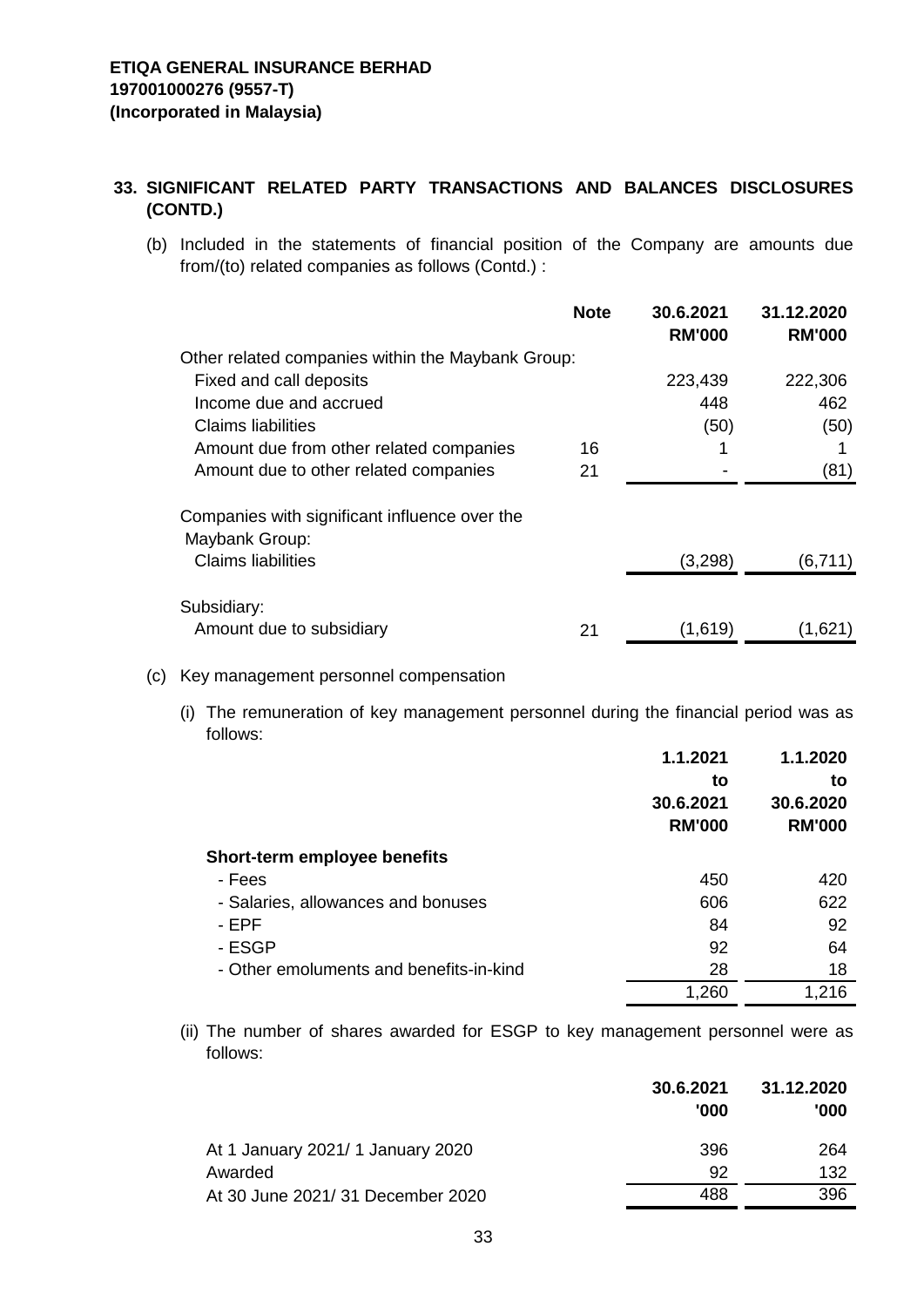#### **34. FAIR VALUE MEASUREMENTS**

#### **(a) Valuation principle**

The Company continuously enhances its design, validation methodologies and processes to ensure the valuations are reflective and periodic reviews are performed to ensure the model remains suitable for its intended use.

The levels of the Fair Value hierarchy as defined by MFRS are an indication of the observability of prices or valuation input. It can be classified into the following hierarchies/levels:

• Level 1 : Active Market – Quoted price

Refers to financial instruments which are regarded as quoted in an active market if quoted prices are readily and regularly available from an exchange, dealer, broker, industry group, pricing service or regulatory agency, and those prices represent actual and regularly occurring market transactions on an arm's length basis. Such financial instruments include listed derivatives, quoted equities and unit and property trust funds traded on an exchange.

• Level 2 : No Active Market – Valuation techniques using observable input

Refers to inputs other than quoted price included within level 1 that are observable for the asset or liability, either directly (i.e. prices) or indirectly (i.e. derived from prices).

Examples of level 2 financial instruments include corporate and government bonds, structured products, NCDs/NICDs, and over-the-counter ("OTC") derivatives.

• Level 3 : No Active Market – Valuation techniques using unobservable input

Refers to financial instruments where fair values are measured using unobservable market inputs. The valuation technique is consistent with level 2. The chosen valuation technique incorporates management's assumptions and data.

Examples of level 3 instruments include corporate bonds in illiquid markets, private equity investments and investment properties.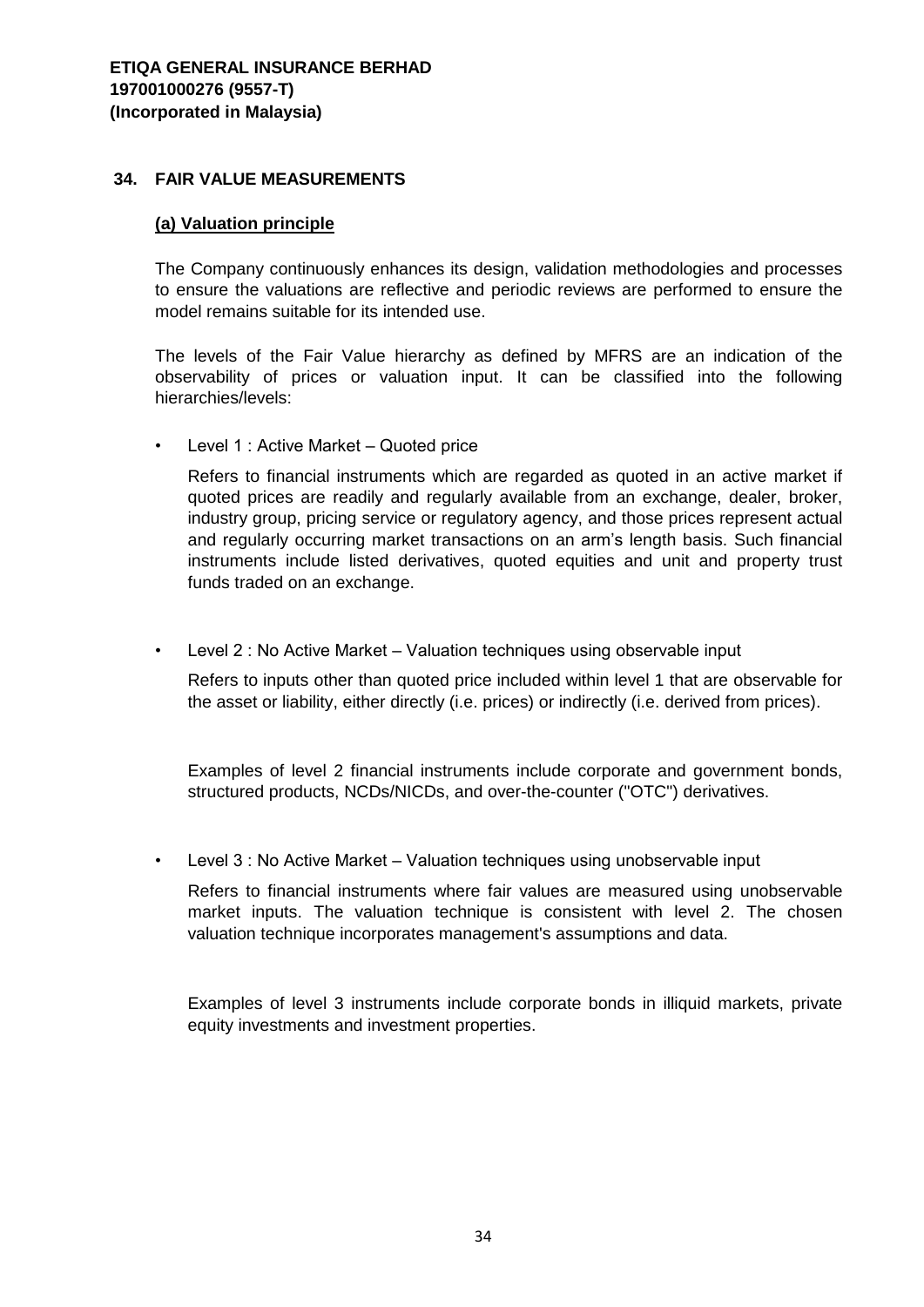# **(b) Fair value measurements and classification within the fair value hierarchy**

|                                                                                          | Valuation technique using:                  |                                                              |                                                                        |                               |
|------------------------------------------------------------------------------------------|---------------------------------------------|--------------------------------------------------------------|------------------------------------------------------------------------|-------------------------------|
|                                                                                          | Level 1                                     | Level <sub>2</sub>                                           | Level 3                                                                |                               |
|                                                                                          | Quoted<br>market<br>prices<br><b>RM'000</b> | <b>Using</b><br><b>Observable</b><br>inputs<br><b>RM'000</b> | <b>Using</b><br>Significant<br>unobservable<br>inputs<br><b>RM'000</b> | <b>Total</b><br><b>RM'000</b> |
| 30.6.2021<br><u>Assets</u>                                                               |                                             |                                                              |                                                                        |                               |
| <b>Investment Properties</b>                                                             |                                             |                                                              | 287,860                                                                | 287,860                       |
| <b>Financial assets at FVTPL</b><br><b>Designated upon initial</b><br>(i)<br>recognition |                                             |                                                              |                                                                        |                               |
| Debt securities<br>(ii) HFT                                                              |                                             | 17,756                                                       |                                                                        | 17,756                        |
| <b>Equity securities</b><br>Unit and property trust                                      | 57,338                                      |                                                              | 82,013                                                                 | 139,351                       |
| funds                                                                                    | 1,015                                       |                                                              |                                                                        | 1,015                         |
| <b>Financial assets at FVOCI</b>                                                         |                                             |                                                              |                                                                        |                               |
| <b>Equity securities</b><br>Malaysian government                                         | 3,553                                       |                                                              |                                                                        | 3,553                         |
| papers                                                                                   |                                             | 215,081                                                      |                                                                        | 215,081                       |
| Debt securities                                                                          |                                             | 821,726                                                      |                                                                        | 821,726                       |
| Derivative assets                                                                        |                                             |                                                              |                                                                        |                               |
| <b>Total Assets</b>                                                                      | 61,906                                      | 1,054,563                                                    | 369,873                                                                | 1,486,342                     |
| <b>Liabilities</b>                                                                       |                                             |                                                              |                                                                        |                               |
| <b>Derivative liabilities</b>                                                            |                                             | 728                                                          |                                                                        | 728                           |
| <b>Total liabilities</b>                                                                 | $\overline{a}$                              | 728                                                          | $\overline{a}$                                                         | 728                           |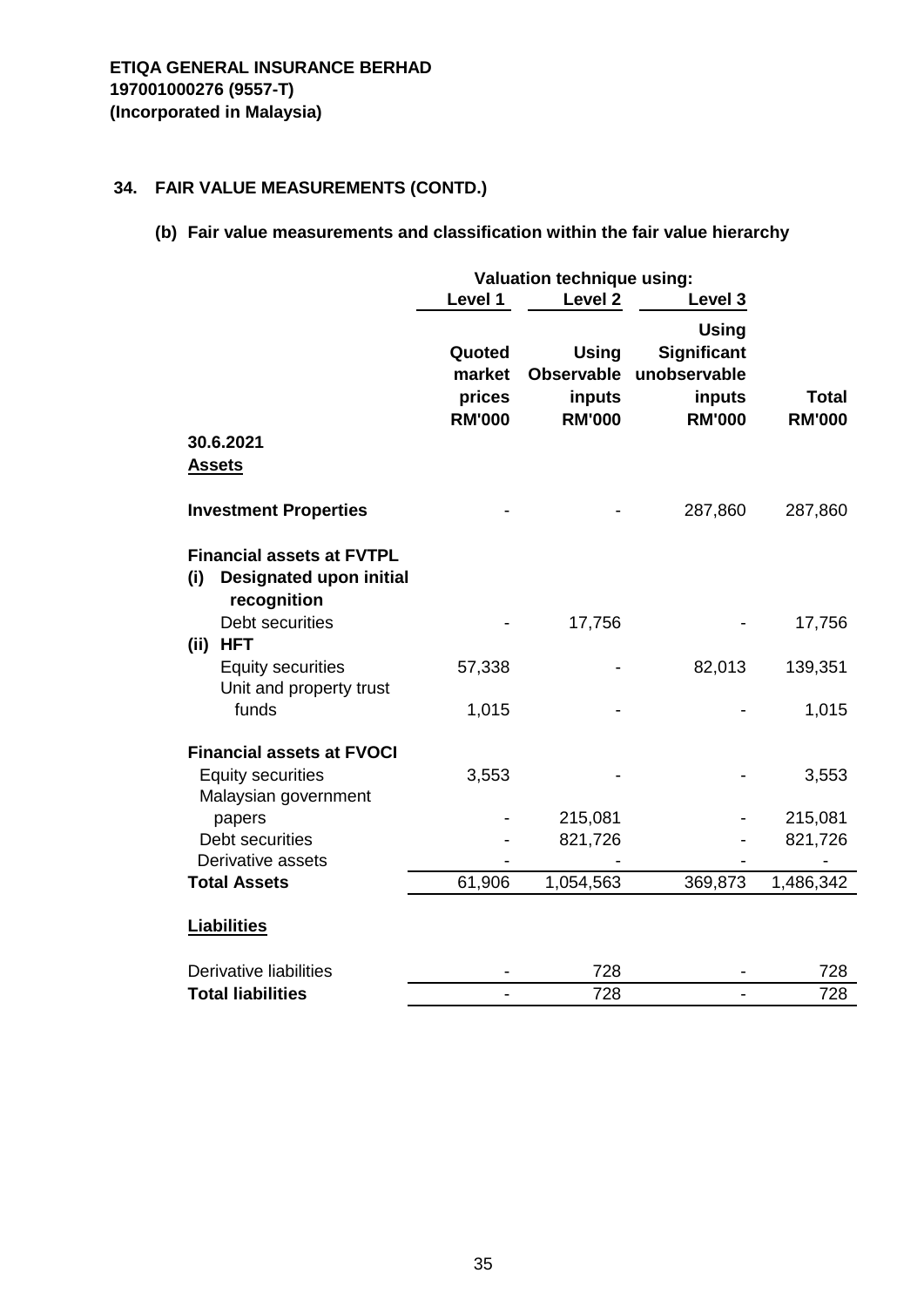**(b) Fair value measurements and classification within the fair value hierarchy (contd.)**

|                                                                                          | Valuation technique using:                  |                                                              |                                                                        |                               |
|------------------------------------------------------------------------------------------|---------------------------------------------|--------------------------------------------------------------|------------------------------------------------------------------------|-------------------------------|
|                                                                                          | Level 1                                     | Level <sub>2</sub>                                           | Level 3                                                                |                               |
|                                                                                          | Quoted<br>market<br>prices<br><b>RM'000</b> | <b>Using</b><br><b>Observable</b><br>inputs<br><b>RM'000</b> | <b>Using</b><br>Significant<br>unobservable<br>inputs<br><b>RM'000</b> | <b>Total</b><br><b>RM'000</b> |
| 31.12.2020<br><b>Assets</b>                                                              |                                             |                                                              |                                                                        |                               |
| <b>Investment Properties</b>                                                             |                                             |                                                              | 287,860                                                                | 287,860                       |
| <b>Financial assets at FVTPL</b><br>(i)<br><b>Designated upon initial</b><br>recognition |                                             |                                                              |                                                                        |                               |
| Debt securities<br><b>HFT</b><br>(iii)                                                   |                                             | 17,014                                                       |                                                                        | 17,014                        |
| <b>Equity securities</b><br>Unit and property                                            | 95,678                                      |                                                              | 82,013                                                                 | 177,691                       |
| trust funds                                                                              | 1,527                                       |                                                              |                                                                        | 1,527                         |
| <b>Financial assets at FVOCI</b>                                                         |                                             |                                                              |                                                                        |                               |
| Malaysian government                                                                     |                                             |                                                              |                                                                        |                               |
| papers                                                                                   |                                             | 94,373                                                       |                                                                        | 94,373                        |
| Debt securities                                                                          |                                             | 748,904                                                      |                                                                        | 748,904                       |
| Derivative assets                                                                        |                                             | 6,099                                                        |                                                                        | 6,099                         |
| <b>Total Assets</b>                                                                      | 97,205                                      | 866,390                                                      | 369,873                                                                | 1,333,468                     |

## **(c) Transfer between Level 1 and Level 2 in the fair value hierarchy**

Assets and liabilities of the Company are recognised in the financial statements on a recurring basis. The Company determines whether transfers have occurred between fair value hierarchy levels by re-assessing categorisation (based on the lowest level input that is significant to the fair value measurement as a whole) at the end of each reporting period. There were no transfers between Level 1 and Level 2 for the Company during the financial period ended 30 June 2021.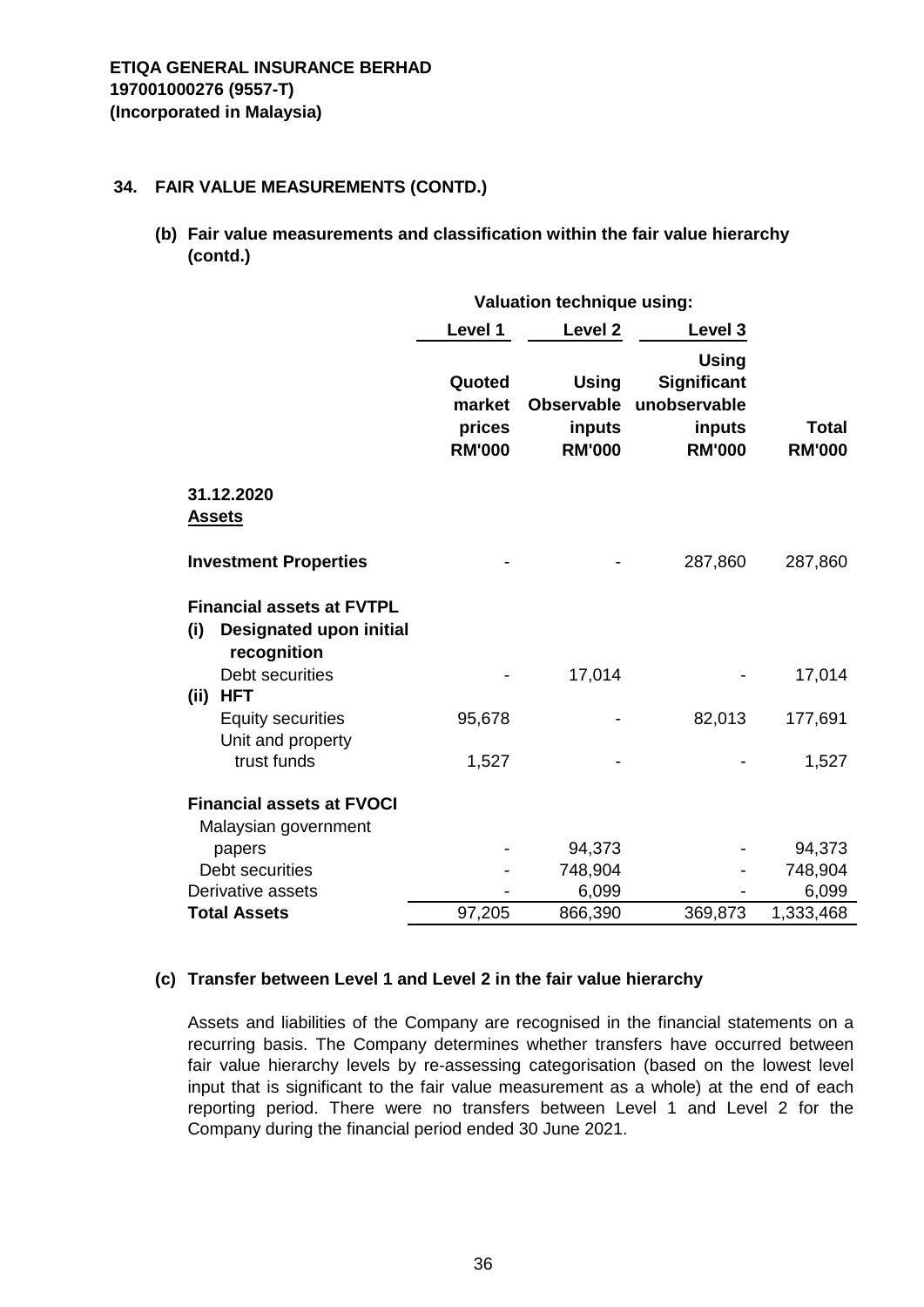#### **(d) Movements of Level 3 financial instruments and non-financial asstes**

|                                                                                                                                                      | <b>Assets and financial investments</b><br>measured at fair value<br><b>Investment</b><br><b>Designated</b><br>properties<br>at FVTPL<br>Total<br><b>RM'000</b><br><b>RM'000</b><br><b>RM'000</b> |                                                 |                                                 |
|------------------------------------------------------------------------------------------------------------------------------------------------------|---------------------------------------------------------------------------------------------------------------------------------------------------------------------------------------------------|-------------------------------------------------|-------------------------------------------------|
| 30.6.2021                                                                                                                                            |                                                                                                                                                                                                   |                                                 |                                                 |
| At 1 January 2021/30 June 2021                                                                                                                       | 287,860                                                                                                                                                                                           | 82,013                                          | 369,873                                         |
| 31.12.2020<br>At 1 January 2020<br>Recognised in the income statement:<br>Realised gain<br>Fair value gain/(loss)<br>Disposal<br>At 31 December 2020 | 283,920<br>3,940<br>287,860                                                                                                                                                                       | 83,515<br>1,450<br>(1,212)<br>(1,740)<br>82,013 | 367,435<br>1,450<br>2,728<br>(1,740)<br>369,873 |
| Total gains recognised in income<br>statement for financial instruments<br>measured at fair value at the end<br>of the reporting year                | 3,940                                                                                                                                                                                             | 238                                             | 4,178                                           |

## **(e) Sensitivity of fair value measurements to changes in unobservable input assumptions**

The Company's exposure to financial instruments measured with valuation techniques using significant unobservable inputs comprised a small number of financial instruments which constitute an insignificant component of the Company's portfolio of financial instruments. Hence, changing one or more of the inputs to reasonable alternative assumptions would not change the value significantly for the financial assets in Level 3 of the fair value hierarchy.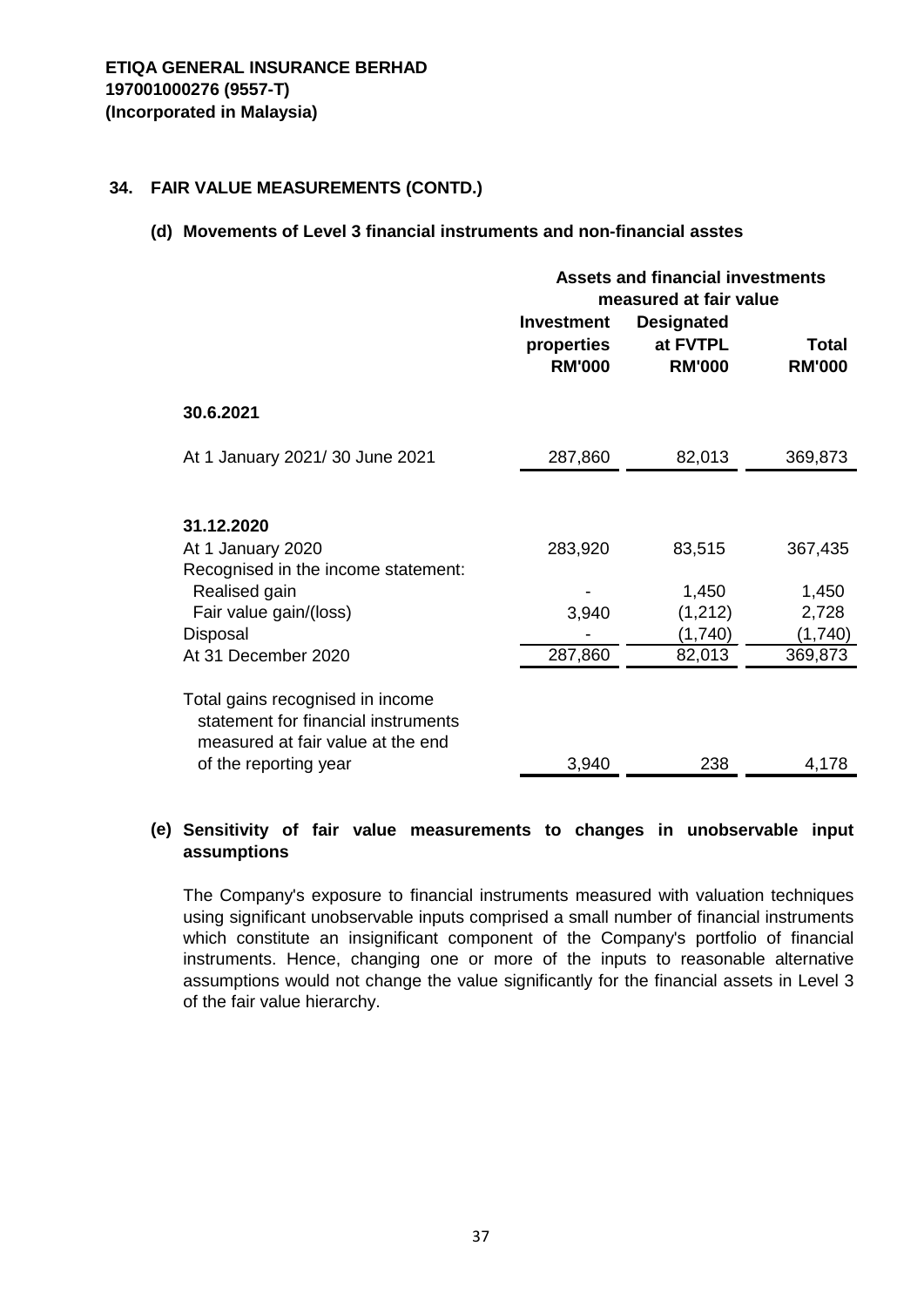**(e) Sensitivity of fair value measurements to changes in unobservable input assumptions (contd)**

#### **(i) Investment properties**

Recent sale transactions transacted in the real estate market would result in a significant change of estimated fair value for investment properties.

All investment properties of the Company carried at fair values were classified under Level 3. The valuation of investment properties were performed by an accredited independent valuer using a variety of approaches such as the comparison method and the income capitalisation approach.

|                 | <b>Valuation</b><br><b>Significant</b><br>method<br>unobservable inputs |                                                       | Range                    |  |
|-----------------|-------------------------------------------------------------------------|-------------------------------------------------------|--------------------------|--|
| 30.6.2021       |                                                                         |                                                       |                          |  |
| <b>Building</b> | Income<br>capitalisation                                                | Rental per square foot                                | RM1.98 to<br>RM7.50      |  |
| Land            | Comparison                                                              | Sales price per square foot<br>for similar properties | RM3,292.49               |  |
| Shop lots       | Comparison                                                              | Sales price per square foot<br>for similar properties | RM50.00 to<br>RM1,104.61 |  |
| 31.12.2020      |                                                                         |                                                       |                          |  |
| <b>Building</b> | Income<br>capitalisation                                                | Rental per square foot                                | RM1.98 to<br>RM7.50      |  |
| Land            | Comparison                                                              | Sales price per square foot<br>for similar properties | RM3,292.49               |  |
| Shop lots       | Comparison                                                              | Sales price per square foot<br>for similar properties | RM50.00 to<br>RM1,104.61 |  |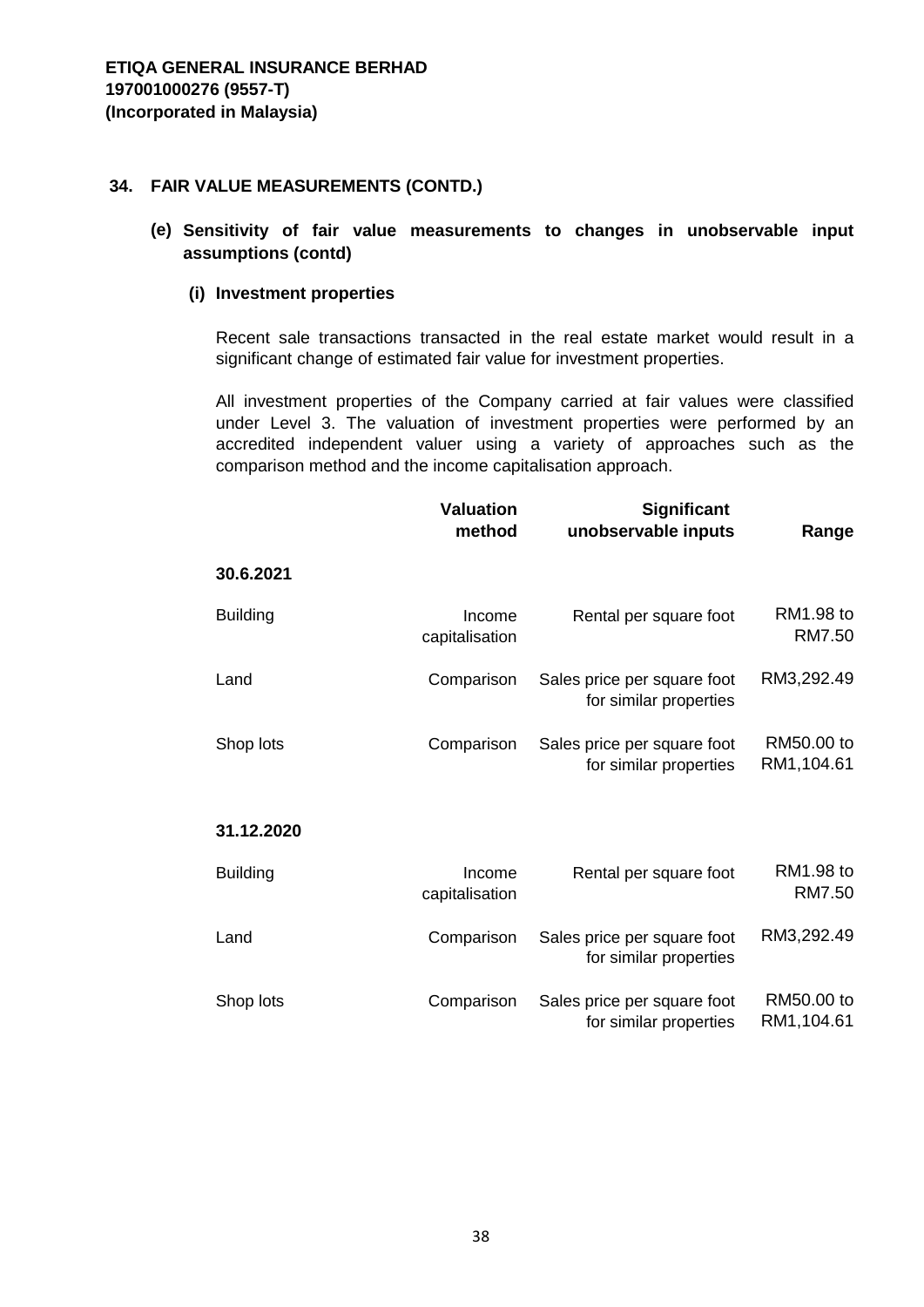**(e) Sensitivity of fair value measurements to changes in unobservable input assumptions (contd)**

#### **(i) Investment properties (contd.)**

Under the comparison method, fair value is estimated by considering the selling price per square foot ("psf") of comparable investment properties sold, adjusted for location, quality and finishes of the building, design and size of the building, title conditions, market trends and time factor. The income capitalisation approach considers the capitalisation of net income of the investment properties such as the gross rental less current maintenance expenses and outgoings. This process also considers the relationships including yield and discount rates. Recent transactions transacted in the market resulting in an increase in these inputs, would result in a significant increase in the estimated fair values of the investment properties.

A significant increase or decrease in the unobservable inputs used in the valuation would result in a correspondingly higher or lower fair value of the investment properties.

#### **(ii) Unquoted equity instruments**

All unquoted equity instruments of the Company at fair values were classified under Level 3. The fair value of investments in unquoted equity instruments that do not have quoted market prices in an active market, are measured based on the adjusted net asset method by referencing to the annual financial statements of the entities that the Company invested in.

| <b>Net asset</b><br>value | <b>Changes</b><br>in variables | Impact on profit<br>before tax<br><b>RM'000</b><br>Increase/<br>(decrease) | Impact on<br>equity*<br><b>RM'000</b><br>Increase/<br>(decrease) |
|---------------------------|--------------------------------|----------------------------------------------------------------------------|------------------------------------------------------------------|
| 30.6.2021                 | +5%                            | 4,108                                                                      | 3,122                                                            |
|                           | $-5%$                          | (4, 108)                                                                   | (3, 122)                                                         |
| 31.12.2020                | $+5%$                          | 4,108                                                                      | 3,122                                                            |
|                           | $-5%$                          | (4, 108)                                                                   | (3, 122)                                                         |

\* Impact on equity is computed after tax at the statutory tax rate.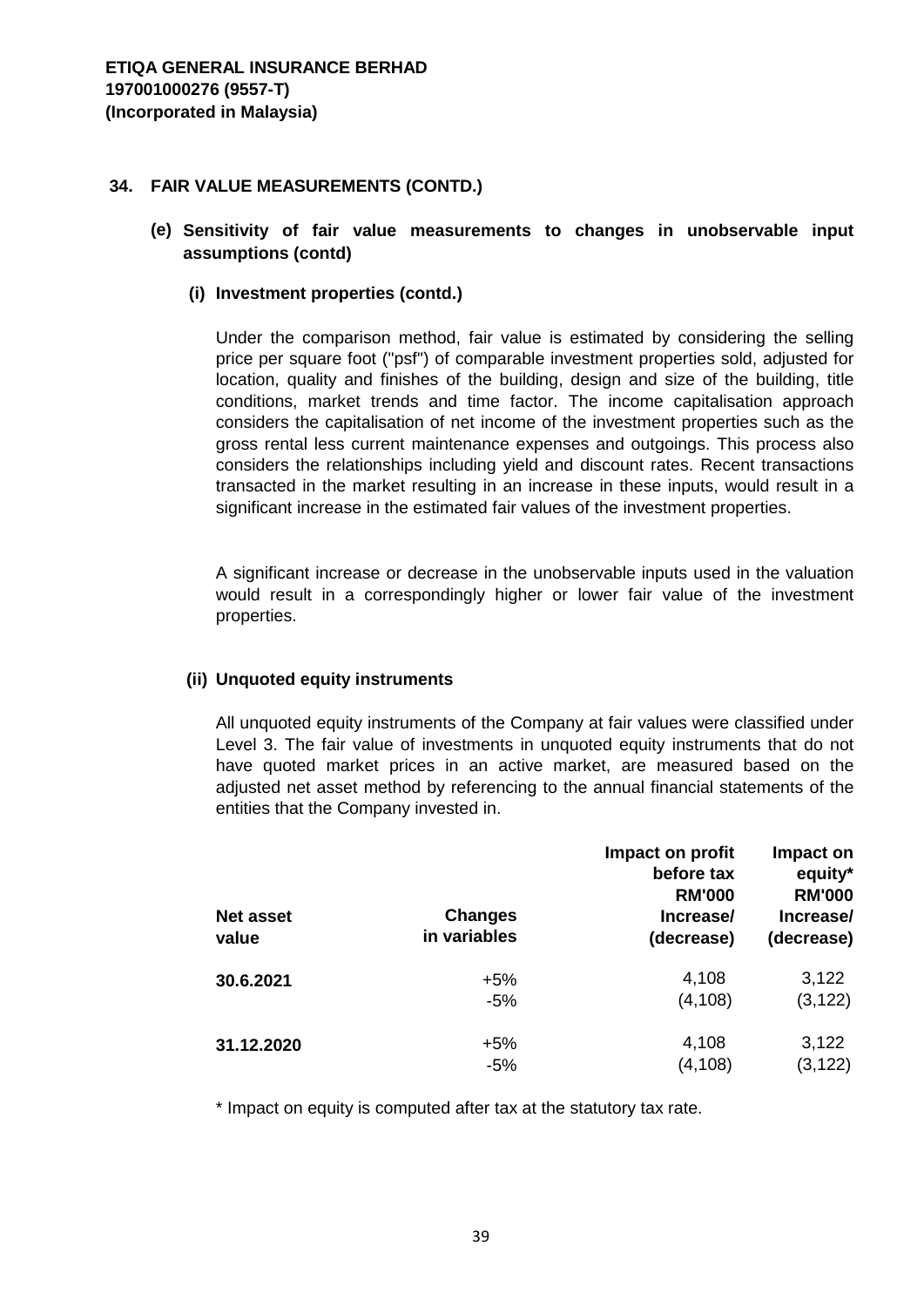#### **35. REGULATORY CAPITAL REQUIREMENT**

The capital structure of the Company as at 30 June 2021 and 31 December 2020, as prescribed under the RBC Framework is provided below:

|                                       | 30.6.2021<br><b>RM'000</b> | 31.12.2020<br><b>RM'000</b> |
|---------------------------------------|----------------------------|-----------------------------|
| <b>Eligible Tier 1 Capital</b>        |                            |                             |
| Paid up share capital                 | 229,879                    | 229,879                     |
| Reserves, including retained earnings | 818,948                    | 808,823                     |
|                                       | 1,048,827                  | 1,038,702                   |
| <b>Tier 2 Capital</b>                 |                            |                             |
| <b>Revaluation reserve</b>            | 76,391                     | 76,391                      |
| <b>FVOCI</b> reserve                  | (1, 422)                   | 32,413                      |
| Currency translation reserve          | 14,395                     | 13,843                      |
|                                       | 89,364                     | 122,647                     |
|                                       |                            |                             |
| <b>Amount deducted from Capital</b>   | (30, 385)                  | (32,702)                    |
| <b>Total Capital Available</b>        | 1,107,806                  | 1,128,647                   |

#### **36. UPDATE ON THE MALAYSIA COMPETITION COMMISSION ("MYCC") AGAINST THE GENERAL INSURANCE ASSOCIATION OF MALAYSIA ("PIAM") AND ITS 22 GENERAL INSURERS**

On 22 February 2017, the Malaysia Competition Commission ("MyCC") has issued a Proposed Decision against the General Insurance Association of Malaysia ("PIAM") and its 22 general insurers, including the Company for an alleged infringement of the Competition Act 2010 ("CA 2010"). The MyCC alleged that PIAM and all 22 general insurers were parties to an anti-competitive agreement to fix the parts trade discount for certain vehicle makes and labour hourly rates for PIAM Approved Repairers Scheme workshops.

PIAM and all the 22 general insurers have filed their respective written representations with the MyCC. The Company, represented by its legal counsel, Messrs Raja Darryl & Loh ("RDL") has filed its written representations with the MyCC on 25 April 2017 and has further made oral representations on 14 December 2017 and 17 June 2019 to defend its position, in line with PIAM and other general insurers.

The MyCC has on 25 September 2020 issued their final decision (which is dated 14 September 2020) under Section 40 of the CA 2010 ("Final Decision") and the financial penalty for the Company has been determined. The Company has since filed an appeal against the Final Decision with the Competition Appeal Tribunal ("CAT") on 14 October 2020 and a stay of the financial penalty imposed pending the decision of the CAT on 27 October 2020. The stay application is now fixed for hearing on 25 February 2021 before the CAT, following which, there is also a case management session scheduled for 26 February 2021 in respect of the appeal proper.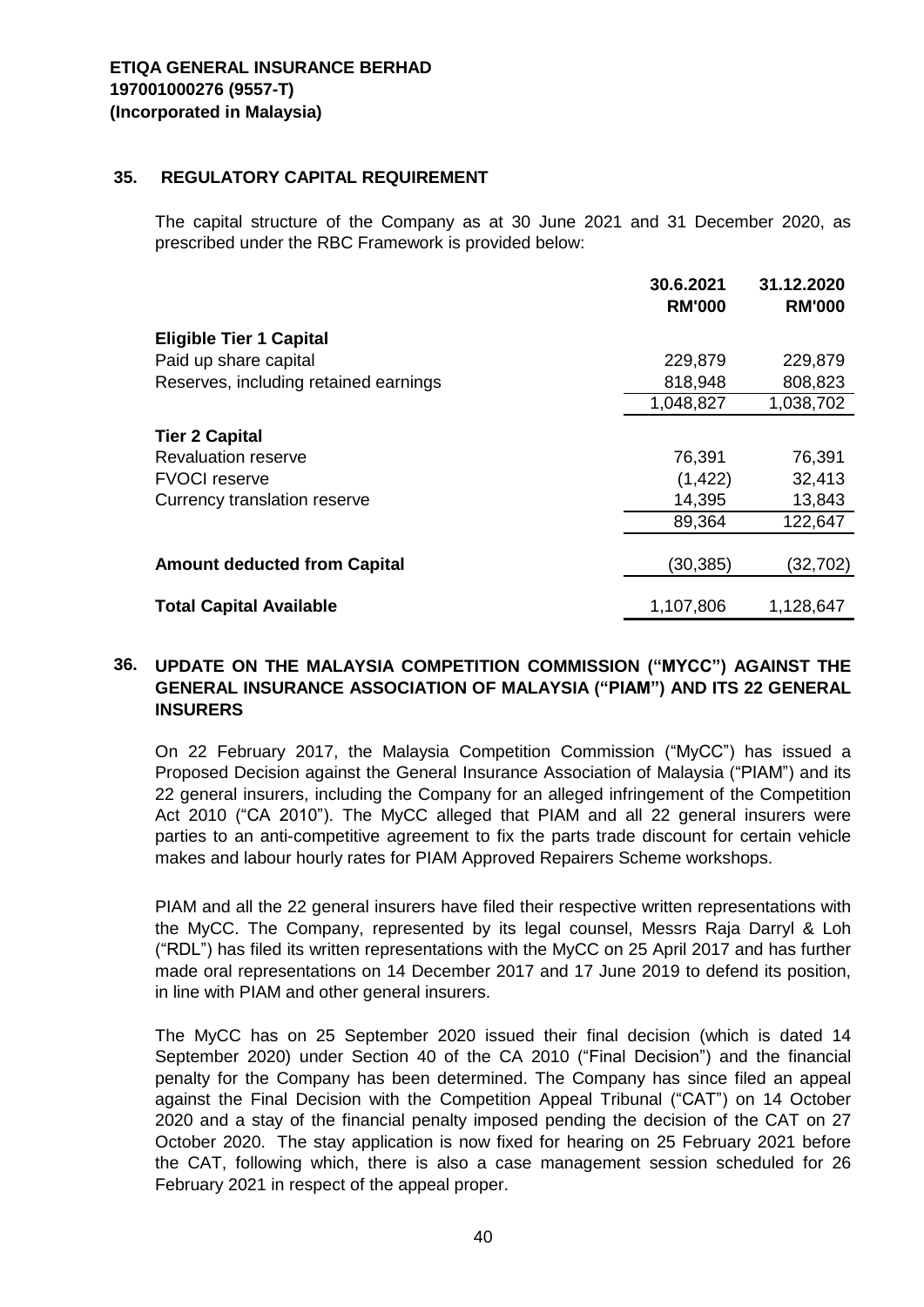#### **36. UPDATE ON THE MALAYSIA COMPETITION COMMISSION ("MYCC") AGAINST THE GENERAL INSURANCE ASSOCIATION OF MALAYSIA ("PIAM") AND ITS 22 GENERAL INSURERS (CONTD.)**

The parties have completed their oral submissions in respect of the stay applications on 12 March 2021. The CAT unanimously allowed the stay applications on 23 March 2021 that the cease and desist order as well as the financial penalty imposed be stayed pending the disposal of the appeal.

The CAT has now fixed various dates for the hearing of the appeals beginning November 2021. The CAT has requested for some additional hearing dates to be fixed in January 2022 and parties are in the midst of working out some additional common free dates (in January 2022) for the hearing of said appeals.

On 29 July 2021, the CAT directed the parties as follows:-

- (i) To file a set of common and separate issues by 12 August 2021; and
- (ii) To identify in writing the individuals each insurer intends to call as a witness.

The CAT then fixed 30 August 2021 as the next case management date.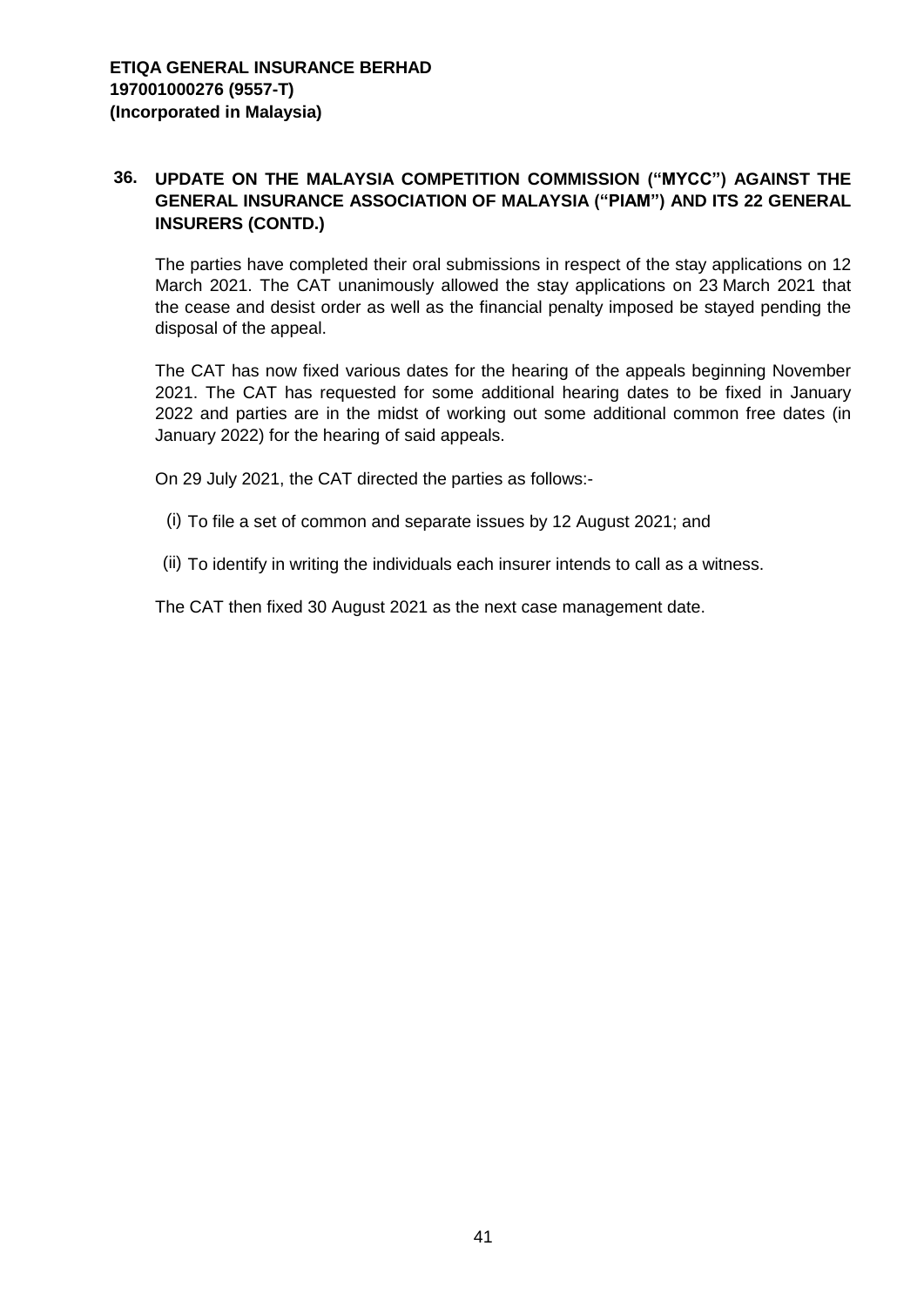#### **37. INSURANCE FUNDS**

#### **UNAUDITED INTERIM CONDENSED STATEMENT OF FINANCIAL POSITION BY FUNDS**

|                               | Total                      |                             | <b>Shareholder's Fund</b>  |                             | <b>General Fund</b>        |                             |
|-------------------------------|----------------------------|-----------------------------|----------------------------|-----------------------------|----------------------------|-----------------------------|
|                               | 30.6.2021<br><b>RM'000</b> | 31.12.2020<br><b>RM'000</b> | 30.6.2021<br><b>RM'000</b> | 31.12.2020<br><b>RM'000</b> | 30.6.2021<br><b>RM'000</b> | 31.12.2020<br><b>RM'000</b> |
| <b>Assets:</b>                |                            |                             |                            |                             |                            |                             |
| Property, plant and equipment | 13,832                     | 13,576                      | 422                        | 426                         | 13,410                     | 13,150                      |
| Investment properties         | 287,860                    | 287,860                     | 151,530                    | 151,530                     | 136,330                    | 136,330                     |
| Right-of-use assets           | 5,137                      | 6,036                       |                            |                             | 5,137                      | 6,036                       |
| Intangible assets             | 30,385                     | 32,702                      |                            |                             | 30,385                     | 32,702                      |
| Investment in subsidiary      |                            | $\star$ .                   | $^{\star}$ .               | $\star$ .                   |                            |                             |
| Investment in associate       | 152                        | 152                         | 152                        | 152                         |                            |                             |
| Investments                   | 1,577,511                  | 1,560,438                   | 809,429                    | 805,460                     | 768,082                    | 754,978                     |
| Financing receivables         | 26,833                     | 27,830                      | 26,147                     | 27,015                      | 686                        | 815                         |
| Reinsurance assets            | 4,966,296                  | 3,930,463                   |                            |                             | 4,966,296                  | 3,930,463                   |
| Insurance receivables         | 359,399                    | 257,723                     |                            |                             | 359,399                    | 257,723                     |
| Other assets                  | 66,189                     | 75,205                      | 8,068                      | 8,815                       | 58,121                     | 66,390                      |
| Derivative assets             |                            | 6,099                       |                            | 2,675                       |                            | 3,424                       |
| Current tax assets            | 41,275                     | 41,275                      | 27,601                     | 27,601                      | 13,674                     | 13,674                      |
| Cash and bank balances        | 82,379                     | 31,962                      | 26,316                     | 3,566                       | 56,063                     | 28,396                      |
| <b>Total Assets</b>           | 7,457,248                  | 6,271,321                   | 1,049,665                  | 1,027,240                   | 6,407,583                  | 5,244,081                   |

\* Representing RM 1

 $\sim$  $\mathbf{u}$  .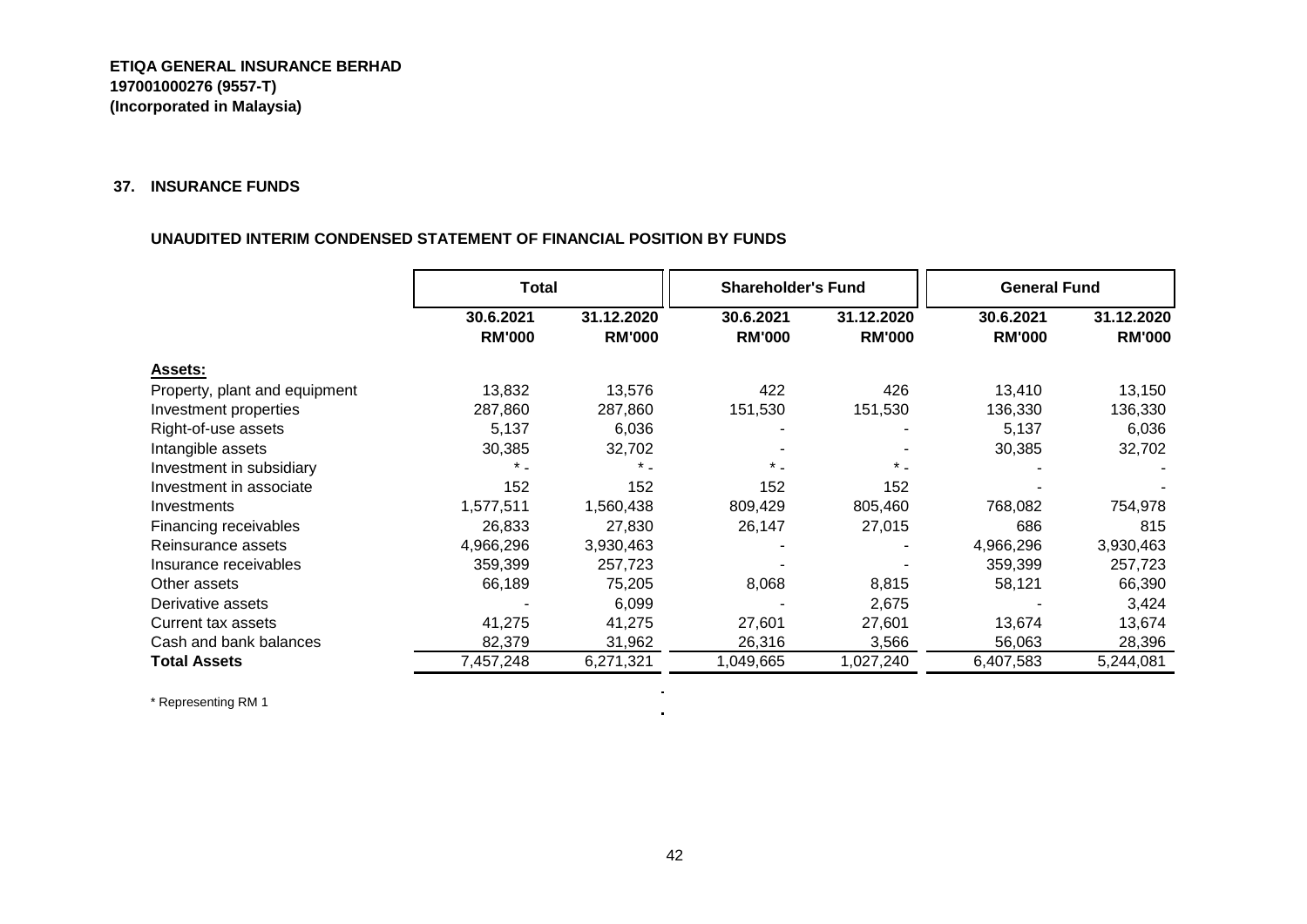#### **37. INSURANCE FUNDS (CONTD.)**

#### **UNAUDITED INTERIM CONDENSED STATEMENT OF FINANCIAL POSITION BY FUNDS (CONTD.)**

|                                     | Total                      |                             | <b>Shareholder's Fund</b>  |                             | <b>General Fund</b>        |                             |
|-------------------------------------|----------------------------|-----------------------------|----------------------------|-----------------------------|----------------------------|-----------------------------|
|                                     | 30.6.2021<br><b>RM'000</b> | 31.12.2020<br><b>RM'000</b> | 30.6.2021<br><b>RM'000</b> | 31.12.2020<br><b>RM'000</b> | 30.6.2021<br><b>RM'000</b> | 31.12.2020<br><b>RM'000</b> |
| <b>Equity and liabilities:</b>      |                            |                             |                            |                             |                            |                             |
| Share capital                       | 229,879                    | 229,879                     | 229,879                    | 229,879                     |                            |                             |
| Reserves                            | 908,312                    | 931,470                     | 908,312                    | 931,470                     |                            |                             |
|                                     | 1,138,191                  | 1,161,349                   | 1,138,191                  | 1,161,349                   |                            |                             |
| Insurance contract liabilities      | 5,616,521                  | 4,595,728                   |                            |                             | 5,616,521                  | 4,595,728                   |
| Derivative liabilities              | 728                        |                             | 234                        |                             | 494                        |                             |
| Deferred tax liabilities, net       | 27,671                     | 46,516                      | 15,502                     | 24,026                      | 12,169                     | 22,490                      |
| Insurance payables                  | 450,578                    | 379,265                     |                            |                             | 450,578                    | 379,265                     |
| Other liabilities <sup>1</sup>      | 140,815                    | 78,870                      | (169, 704)                 | (161, 369)                  | 310,519                    | 240,239                     |
| Dividend payable                    | 59,996                     |                             | 59,996                     |                             |                            |                             |
| <b>Current tax liabilities</b>      | 22,748                     | 9,593                       | 5,446                      | 3,234                       | 17,302                     | 6,359                       |
| <b>Total Liabilities</b>            | 6,319,057                  | 5,109,972                   | (88, 526)                  | (134, 109)                  | 6,407,583                  | 5,244,081                   |
| <b>Total equity and liabilities</b> | 7,457,248                  | 6,271,321                   | 1,049,665                  | 1,027,240                   | 6,407,583                  | 5,244,081                   |
| Inter fund balances                 |                            |                             | (142, 497)                 | (166, 383)                  | 142,497                    | 166,383                     |

<sup>1</sup> - Included in other liabilities is the amounts due to shareholders funds which are unsecured, not subject to any interest elements and are repayable on demand.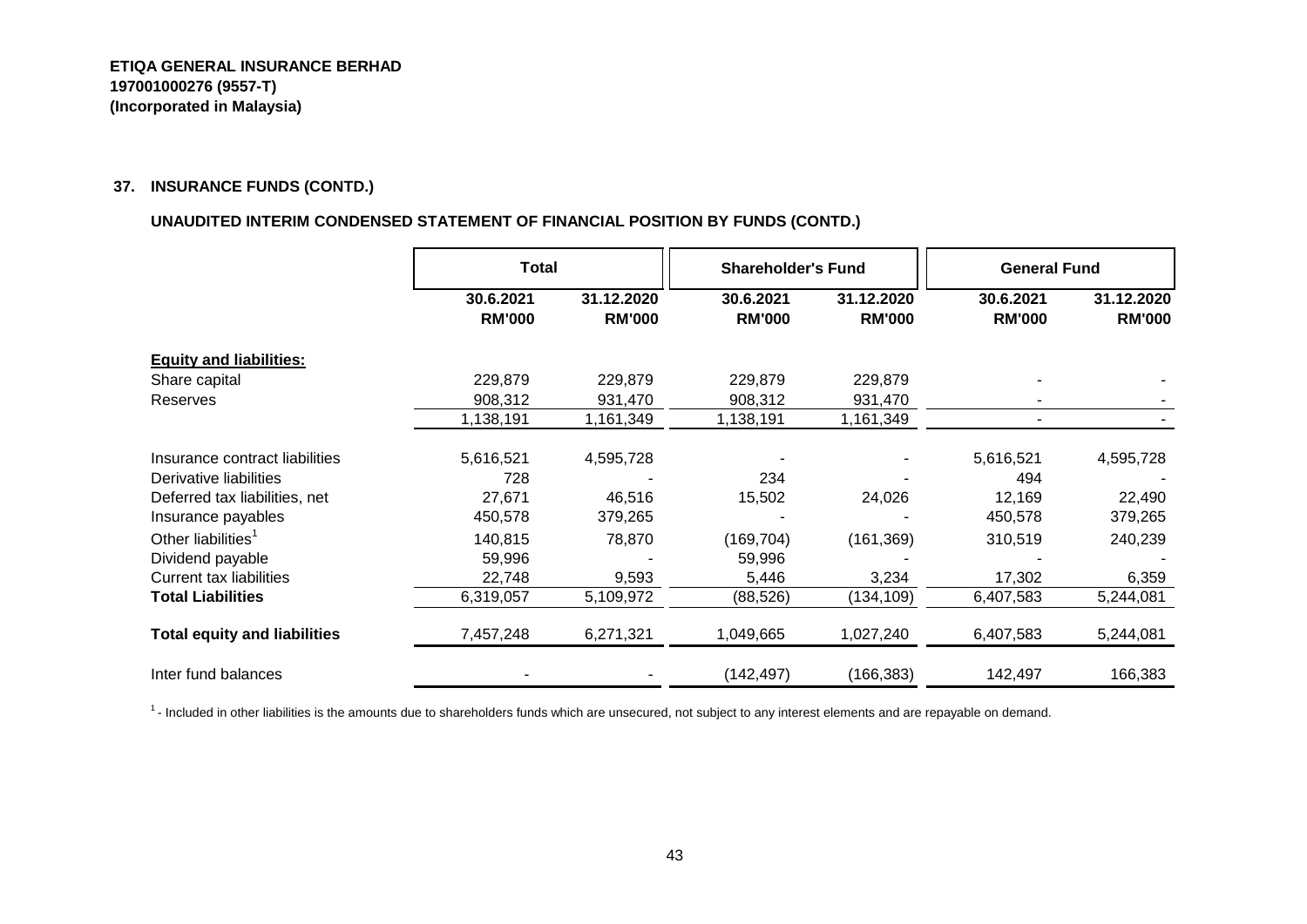#### **ETIQA GENERAL INSURANCE BERHAD 197001000276 (9557-T) (Incorporated in Malaysia)**

#### **37. INSURANCE FUNDS (CONTD.)**

#### **UNAUDITED INTERIM CONDENSED INCOME STATEMENT/ REVENUE ACCOUNTS BY FUNDS**

|                                                    | <b>Total</b>  |               | <b>Shareholder's Fund</b> |               | <b>General Fund</b> |               |
|----------------------------------------------------|---------------|---------------|---------------------------|---------------|---------------------|---------------|
|                                                    | 1.1.2021      | 1.1.2020      | 1.1.2021                  | 1.1.2020      | 1.1.2021            | 1.1.2020      |
|                                                    | to            | to            | to                        | to            | to                  | to            |
|                                                    | 30.6.2021     | 30.6.2020     | 30.6.2021                 | 30.6.2020     | 30.6.2021           | 30.6.2020     |
|                                                    | <b>RM'000</b> | <b>RM'000</b> | <b>RM'000</b>             | <b>RM'000</b> | <b>RM'000</b>       | <b>RM'000</b> |
| <b>Operating revenue</b>                           | 808,522       | 776,353       | 14,076                    | 13,602        | 794,446             | 762,751       |
| Gross earned premiums                              | 691,064       | 653,612       |                           |               | 691,064             | 653,612       |
| Earned premiums ceded to reinsurers                | (458, 074)    | (406, 460)    |                           |               | (458, 074)          | (406, 460)    |
| <b>Net earned premiums</b>                         | 232,990       | 247,152       |                           |               | 232,990             | 247,152       |
| Fee and commission income                          | 27,928        | 27,846        |                           |               | 27,928              | 27,846        |
| Investment income                                  | 30,756        | 29,206        | 14,076                    | 13,602        | 16,680              | 15,604        |
| Realised gains/(losses)                            | 13,481        | (2, 102)      | 6,088                     | 2,529         | 7,393               | (4,631)       |
| Fair value (losses)/gains                          | (25, 829)     | 2,429         | (11, 884)                 | 761           | (13, 945)           | 1,668         |
| Other operating income/(expenses), net             | 11,147        | (508)         | 2,192                     | (990)         | 8,955               | 482           |
| Other revenue                                      | 57,483        | 56,871        | 10,472                    | 15,902        | 47,011              | 40,969        |
| Gross benefits and claims paid                     | (257, 835)    | (86, 694)     |                           |               | (257, 835)          | (86, 694)     |
| Claims ceded to reinsurers                         | 151,272       | (8, 115)      |                           |               | 151,272             | (8, 115)      |
| Gross change to contract liabilities               | (934, 092)    | (120, 364)    |                           |               | (934,092)           | (120, 364)    |
| Change in contract liabilities ceded to reinsurers | 935,190       | 85,852        |                           |               | 935,190             | 85,852        |
| Net benefits and claims                            | (105, 465)    | (129, 321)    |                           |               | (105, 465)          | (129, 321)    |
| Management expenses                                | (61, 487)     | (71, 215)     | (1, 312)                  | (1, 422)      | (60, 175)           | (69, 793)     |
| Fee and commission expenses                        | (34, 156)     | (35,995)      |                           |               | (34, 156)           | (35, 995)     |
| <b>Other expenses</b>                              | (95, 643)     | (107, 210)    | (1, 312)                  | (1, 422)      | (94, 331)           | (105, 788)    |
| Surplus for the period                             | 89,365        | 67,492        | 9,160                     | 14,480        | 80,205              | 53,012        |
| Taxation                                           | (19, 244)     | (16, 161)     | (2,299)                   | (3,758)       | (16, 945)           | (12, 403)     |
| Net profit for the financial period                | 70,121        | 51,331        | 6,861                     | 10,722        | 63,260              | 40,609        |
| Surplus transfer (net of tax) from:                |               |               |                           |               |                     |               |
| - General Fund                                     |               |               | 63,260                    | 40,609        | (63, 260)           | (40, 609)     |
| Net profit for the financial period                | 70,121        | 51,331        | 70,121                    | 51,331        |                     |               |